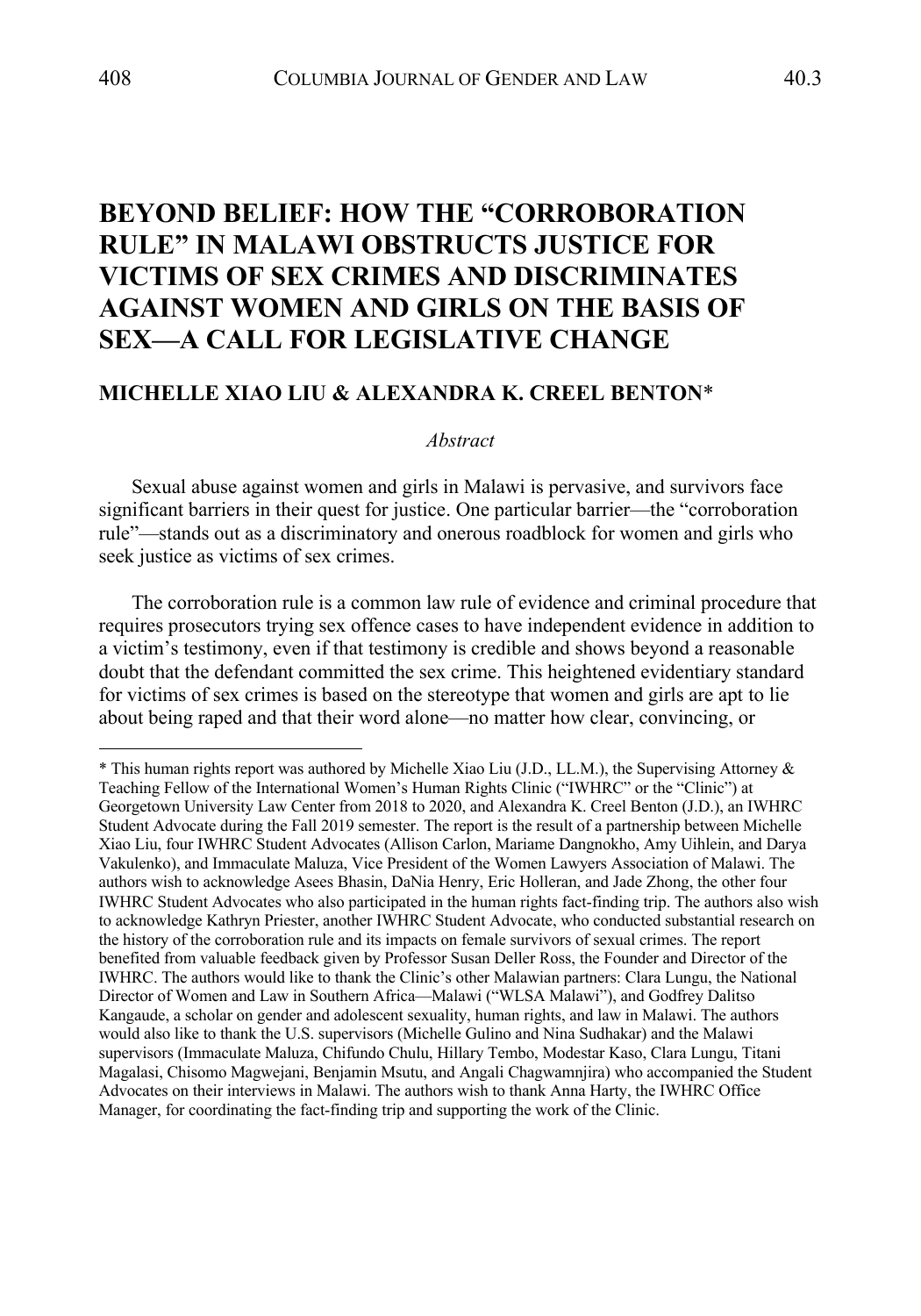credible—should not be enough to put a rapist behind bars. Because of the rule, too many women and girls in Malawi are not treated equally in the criminal justice system, and rarely are those who sexually abuse them brought to justice in court. This fosters a climate of impunity for rapists and sexual abusers.

While many countries around the world used to require the corroboration rule in sexual offences, in the modern era, Malawi stands apart from the rest of the world as one of the few countries that still requires its use as a matter of common law. However, with a constitution that guarantees equality for women and girls and equal access to justice under the law, and as a State Party to treaties that guarantee the same, Malawi's Parliament should abolish the corroboration rule.

#### **INTRODUCTION**

Sexual violence against women and girls in Malawi is pervasive. According to a United Nations report, 25.3% of all women and girls age fifteen to forty-nine in Malawi have experienced sexual violence at least once in their lifetime.<sup>1</sup> A 2013 national survey on sexual violence against children also found that one in every five young women had experienced at least one incident of sexual violence prior to age eighteen, and one in three of these girls who had a sexual encounter prior to age eighteen "were forced or coerced to engage in sexual intercourse."<sup>2</sup> Of those females who were victims of sexual abuse prior to age eighteen,  $68.4\%$  reported multiple incidents.<sup>3</sup> Furthermore, buttressed by beliefs in stereotypes and biases about women, survivors are "all too often assumed to be lying or seeking revenge, and are blamed for the violence they've experienced."4 It is a commonly held belief in Malawi, and specifically a common belief of those involved in the criminal justice system, that "women pretend to be refusing [sex] when actually they want what

<sup>3</sup> *Id.*

<sup>4</sup> *Challenging the Corroboration Rule*, WLSA MALAWI (May 20, 2016), https://wlsamalawi.com/2016/05/20/blog-post-title-2/.

<sup>1</sup> Dep't of Econ. and Soc. Affs., Stat. Div., The World's Women 2015: Trends and Statistics, Fig. 6.3, U.N. Doc. ST/ESA/STAT/SER.K/20 (2015),

https://unstats.un.org/unsd/gender/downloads/worldswomen2015\_report.pdf [https://perma.cc/NB39-3C7Y] (showing proportion of women aged fifteen to forty-nine years experiencing sexual violence (irrespective of the perpetrator) at least once in their lifetime and in the last twelve months, 1995–2013).

 $^2$  Republic of Malawi, Ministry of Gender, Child., Disability & Soc. Welfare, Violence Against CHILDREN AND YOUNG WOMEN IN MALAWI: FINDINGS FROM A NATIONAL SURVEY 2013, at 23 (2014) [hereinafter VIOLENCE AGAINST CHILDREN SURVEY], https://www.togetherforgirls.org/wpcontent/uploads/2017/10/MLW\_resources\_violencereport\_final.pdf [https://perma.cc/S36Q-NNEM].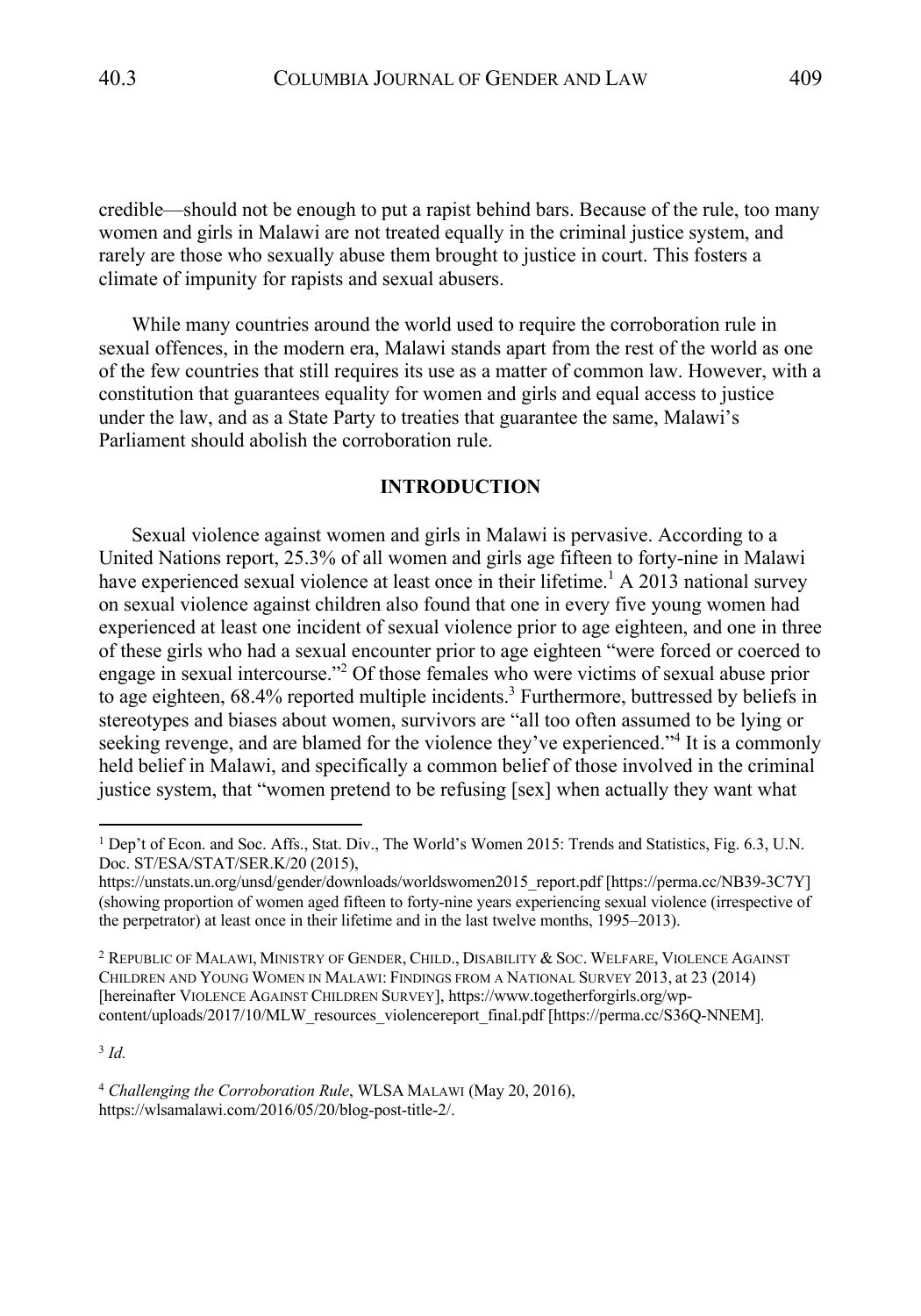they are refusing . . . and most of the time when a woman says 'no' she actually means  $ves.$ "

Against this backdrop, survivors of sexual abuse face substantial social and systemic barriers in reporting incidents to police, aiding prosecutors in bringing a criminal case against an alleged offender, and seeing that alleged offender be brought to justice through the courts. A 2019 UNICEF report that examined the lived experiences of women and girl survivors of sexual violence in Blantyre, Lilongwe, and Mzuzu found such barriers to be deeply embedded in the Malawi criminal justice system.<sup>6</sup> Indeed, of the 138 incidents of sexual violence that were tracked in the study, only one percent of the perpetrators (that is, fourteen persons) faced conviction.7

One barrier in particular—the corroboration rule—stands out in the Malawi criminal justice system as a significant *legal* impediment to survivors of sexual abuse who seek justice. The corroboration rule is based on a gender stereotype and contributes to the prevalence of rape culture in Malawi. The corroboration rule is a common law rule of evidence and criminal procedure that requires prosecutors trying sex offence cases to have independent evidence in addition to a victim's testimony, even if that testimony is credible and proves, beyond a reasonable doubt, that the defendant committed the sex

<sup>7</sup> *Id.* at 32.

<sup>5</sup> Bernadette Wangisa Malunga, 'Remember Potipher's Wife': The 'Rule' on Corroboration in Rape and Defilement Offences. A Systematic Violation of the Rights of Women and Girls in Malawi 54 (2010) (Master's Degree thesis, University of Zimbabwe),

http://www.searcwl.ac.zw/index.php?option=com\_docman&task=doc\_download&gid=112&Itemid=96 [https://perma.cc/ZL87-WYT9].

<sup>6</sup> UNICEF, ACCESS TO CRIMINAL JUSTICE SERVICES: THE CASE OF SURVIVORS OF SEXUAL VIOLENCE IN MALAWI 32–33 (2019) [hereinafter UNICEF ACCESS TO JUSTICE REPORT],

https://www.unicef.org/malawi/media/1931/file/The%20case%20of%20survivors%20of%20sexual%20viole nce%20in%20Malawi.pdf [https://perma.cc/459Y-S5V8]. Some of the reasons why perpetrators were released (or escaped arrest altogether) included: the perpetrator is rich and the survivor is poor; the police asked for gas money from survivors in order to go and make an arrest (and the survivors did not have any money to give); the perpetrator paid money to the police to avoid arrest; the survivor lacked a medical report showing sexual activity; a medical examination showed no sexually transmitted infection or pregnancy; the perpetrator or his family apologized for the wrongdoing; the perpetrator or his family paid some financial compensation to the survivor's family; the survivor's family decided to forgive the perpetrator and/or was pressured by community members to drop the charge. *Id.*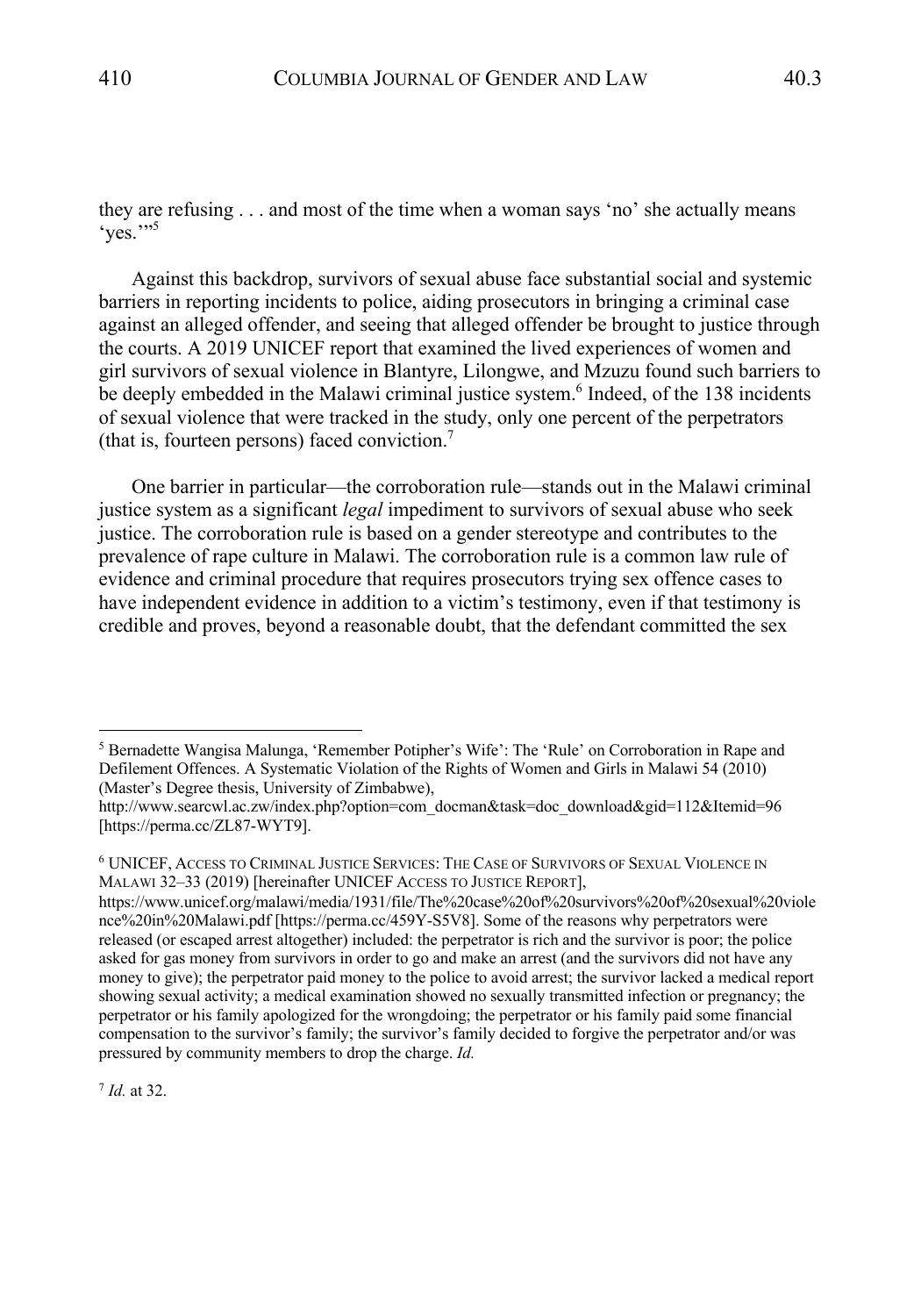crime.<sup>8</sup> This heightened evidentiary standard for victims of sex crimes is based on the stereotype that women and girls are prone to lie about being raped and that their word alone—no matter how clear, convincing, or credible—should not be enough to put a rapist behind bars. $9$  Women's rights advocates argue that the corroboration rule in sexual offence cases creates roadblocks for prosecutors and discourages law enforcement from performing diligent investigations into reported cases—manifesting a culture of impunity for sexual predators.10 The continued use of the rule communicates to sexual abusers that they are unlikely to face negative consequences for the heinous sexual acts that they commit against women and girls. $^{11}$ 

This report examines the significant ways that the corroboration rule imposes a discriminatory evidentiary burden for female survivors and obstructs their access to justice. Part I outlines the research and fact-finding processes that the International Women's Human Rights Clinic ("IWHRC" or the "Clinic") undertook, together with its partner—Women Lawyers Association of Malawi—to prepare this report. Part II gives the definition and historical background of the corroboration rule. Part III explains the legal framework of the rights of women and girls to equality and access to justice for sexual crimes committed against them. It outlines the obligations that Malawi has under international human rights treaties and its constitution to implement these rights through legislation. Part IV argues that the corroboration rule violates women's and girls' right to access to justice under the constitution and international human rights law. Part V argues that the corroboration rule discriminates against women and girls on the basis of sex and violates their right to equality and non-discrimination under the constitution and international human rights law. Part VI urges the Malawi Parliament to abolish the use of

<sup>8</sup> *See* Mariette v. Republic [1966] 4 ALR Malawi Series 119 (High Ct.) (Malawi). The government of Malawi has said that the rule is required in sexual offence cases as a matter of practice. Comm. on the Elimination of Discrimination Against Women ("CEDAW Committee"), Replies of Malawi to the List of Issues and Questions with Regard to the Consideration of the Seventh Periodic Report of Malawi, ¶ 25, U.N. Doc. CEDAW/C/MWI/Q/7/Add.1 (July 21, 2015) [hereinafter CEDAW Committee, Replies of Malawi], https://digitallibrary.un.org/record/803353/files/CEDAW\_C\_MWI\_Q\_7\_Add.1-EN.pdf [https://perma.cc/55SW-5YRS].

<sup>&</sup>lt;sup>9</sup> SIR MATTHEW HALE, THE HISTORY OF THE PLEAS OF THE CROWN 634 (1st Am. Ed. 1847).

<sup>10</sup> *Challenging the Corroboration Rule*, *supra* note 4.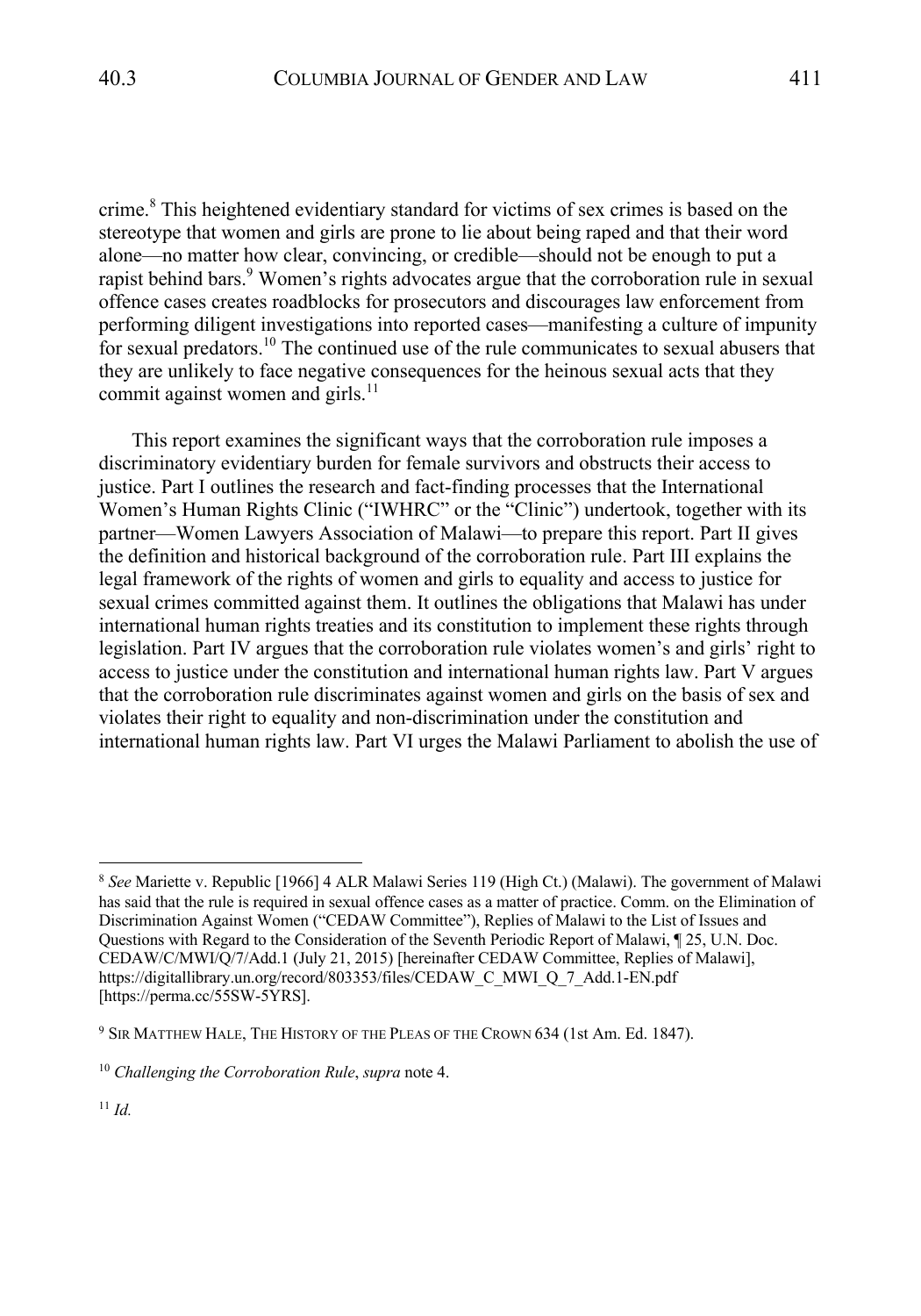the corroboration rule in sexual offences by enacting an amendment to the Criminal Procedure and Evidence Code.<sup>12</sup>

### **I. Methodology**

The International Women's Human Rights Clinic at Georgetown University Law Center, in partnership with Women Lawyers Association of Malawi, collaborated on this report aimed at understanding how the corroboration rule, which is required only for sexual offence cases, impacts a survivor's ability to obtain justice and equal treatment in the criminal justice system.

The Clinic faculty and student advocates conducted extensive research on the rights to access justice and equality guaranteed by the Constitution of Malawi, as well as the rights enshrined in various international and regional treaties to which Malawi is a State Party. To supplement their understanding of the global trends in legislation relating to the corroboration rule, the Clinic faculty and student advocates researched numerous comparative jurisdictions around the world.

From the 9<sup>th</sup> to the 13<sup>th</sup> of March 2020, the Clinic team travelled to Malawi to conduct an intensive fact-finding investigation in Lilongwe, Blantyre, and Zomba.<sup>13</sup> The Clinic faculty and student advocates interviewed over seventy stakeholders, including affected persons, community leaders, lawmakers, magistrates and judges, law enforcement personnel, government officials, women's and children's rights advocates, teachers, academics, health professionals, leaders of non-governmental organizations and international organizations, and other experts on the subject.<sup>14</sup> Lawyers and paralegals

<sup>12</sup> Criminal Procedure and Evidence Code, No. 14 (2010) (Malawi) https://malawilii.org/mw/consolidated\_legislation/801 [https://perma.cc/Q4KN-5JEW].

<sup>&</sup>lt;sup>13</sup> The Clinic faculty designed this mission in accordance with the International Human Rights Fact-Finding Guidelines (The Lund-London Guidelines) that were developed by the International Bar Association's Human Rights Institute and the Raoul Wallenberg Institute. *See generally* INT'L BAR ASS'N, *The Lund-London Guidelines* (2009), https://www.ibanet.org/Fact\_Finding\_Guidelines.aspx [https://perma.cc/BF7B-BCA7]. The research protocol was approved by the Georgetown University Institutional Review Board and the Malawi National Committee on Research Ethics in Social Sciences and Humanities (NCRSH).

<sup>&</sup>lt;sup>14</sup> To protect interviewees, Clinic faculty and student advocates implemented an extensive informed consent process. Interviewees were informed that no direct benefit would arise from their participation in the interview and no harm would come to them if they chose not to participate. Additionally, all interviews were conducted in private locations. Interview notes and audio recordings were stored on secured devices, separate from any identifying information of the interviewee. References to interviewees in this report comply with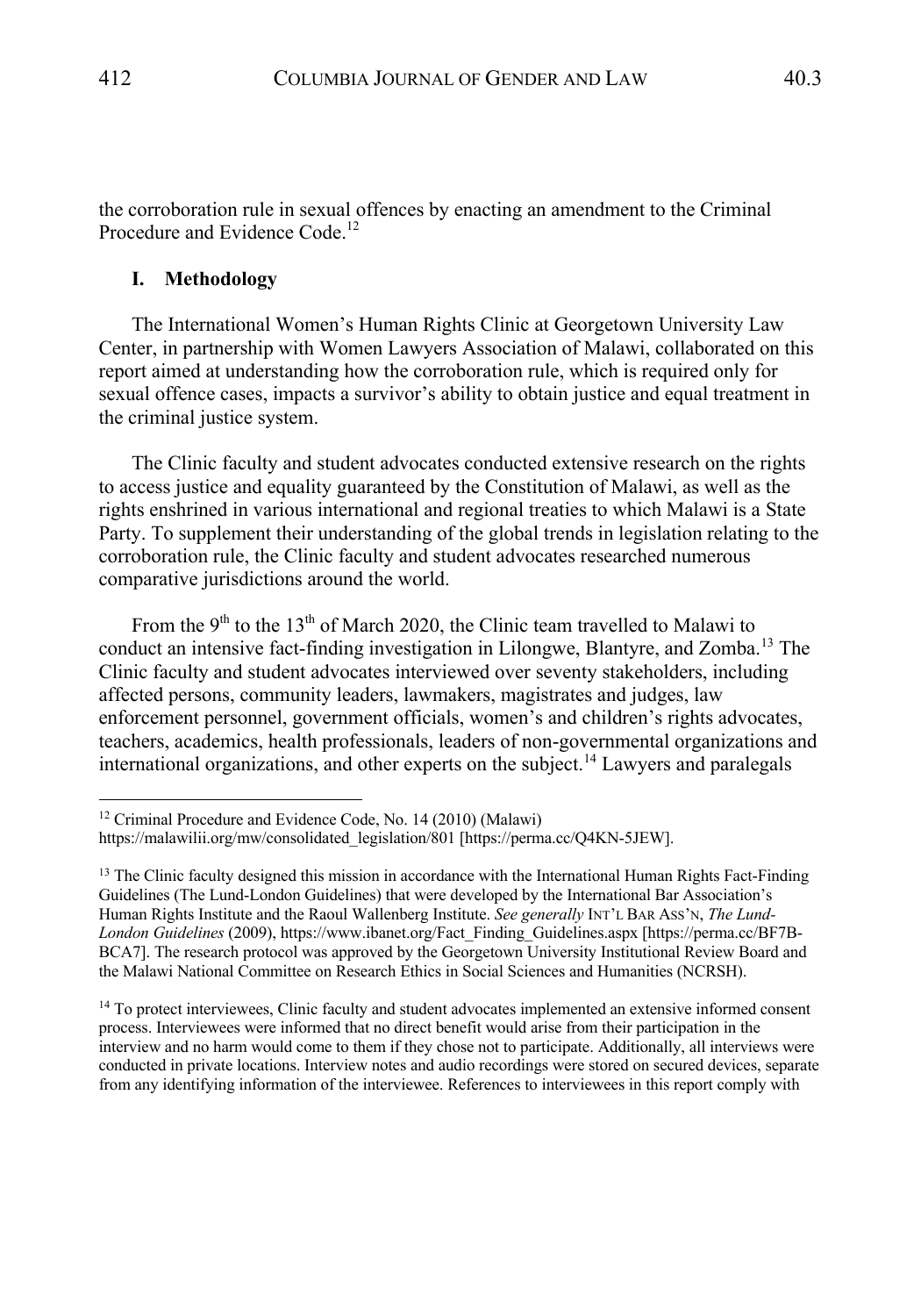from the Women Lawyers Association of Malawi and Women and Law in Southern Africa—Malawi ("WLSA Malawi") accompanied the Clinic team members and provided cultural support and translation services where needed.

This report draws on a combination of the Clinic fact-finding interviews and extensive desk research to highlight the reasons why the corroboration rule violates women's and girls' rights to non-discrimination, access to justice, and equality.<sup>15</sup>

#### **II. Definition and Background of the Corroboration Rule**

The corroboration rule has two components. First, the rule itself requires that prosecutors who are trying a sexual offence case in court provide independent evidence, from a source other than the victim's statement, which substantiates a victim's testimony.16 In nearly every other type of criminal case, the credible testimony of a single witness can be sufficient to convict an accused.<sup>17</sup> But under the corroboration rule, a

<sup>16</sup> Mariette v. Republic [1966] 4 ALR Malawi Series 119, 134 (lines 28–30) (High Ct.) (Malawi) (defining "corroboration" as "independent testimony coming from a source other than the complainant implicating an accused which supports the testimony of the complainant").

<sup>17</sup> Corroboration of evidence is required by statute in cases involving sedition, perjury, and procuring defilement of a woman by threats or fraud or administering drugs. Criminal Procedure and Evidence Code, No. 14, § 244 (2010) (Malawi), https://malawilii.org/mw/consolidated\_legislation/801 [https://perma.cc/Q4KN-5JEW]; Penal Code, as amended to Act No. 24, §§ 51, 101, 141 (2012) (Malawi). Corroboration of evidence is also required for testimony given by a child who does not testify under oath. The Oaths, Affirmations and Declarations Act states in the proviso to subsection 6(1):

Provided however that where, in any proceedings against a person for any offence, any person of immature age, before the court as a witness, does not in the opinion of the court understand the nature of either an oath or an affirmation the court may receive his evidence, though not given on oath or affirmation, if, in the opinion of the court, he is possessed of sufficient intelligence to justify the reception of the evidence.

the precise descriptor approved by the interviewee, including some instances where the interviewee chose to be referred to by a pseudonym or "anonymous" rather than any specific identifier. References also comply with the NCRSH's request that no individual's name or identifying job title be used in the report. For those interviewees who requested during the informed consent process that researchers contact them prior to use in the final report, that approval was sought and received prior to researchers' use herein.

<sup>&</sup>lt;sup>15</sup> While the small number of interviews prohibits the researchers from drawing any conclusions regarding any statistical significance, the interviews provided extensive insight into—including first-hand accounts of—the realities on the ground.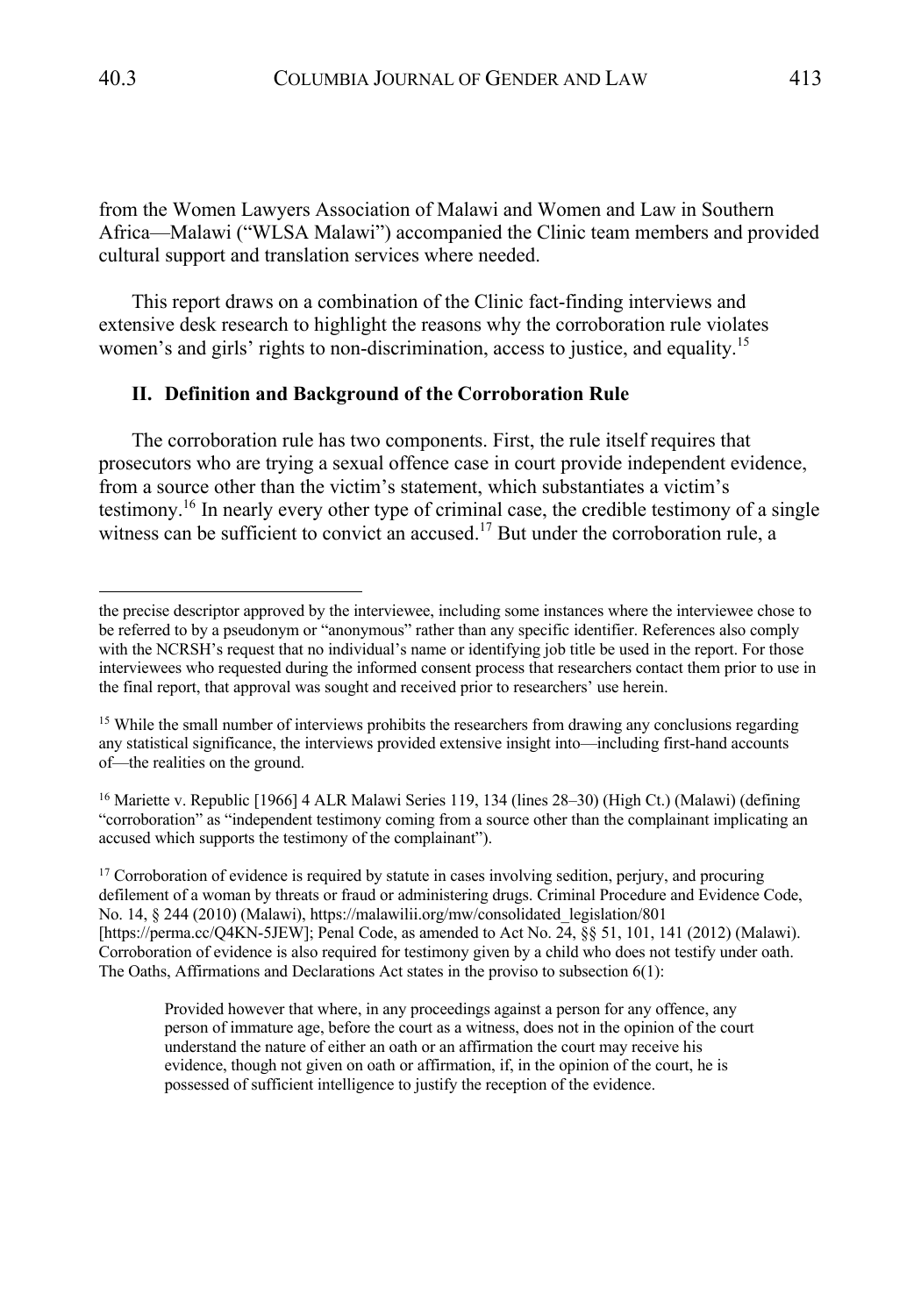victim's credible testimony alone is not enough to put an accused sex offender behind bars in sexual offence cases. And whereas the Criminal Procedure and Evidence Code states that "no particular number of witnesses shall in any case be required for the proof of any fact,"<sup>18</sup> this is not so for cases involving sexual offences under the common law of Malawi. Instead, prosecutors in a rape case must always "establish in some material respect that sexual intercourse has taken place, without the woman consenting and that the defendant is the one who committed  $it$ <sup>19</sup>—regardless of whether the victim's testimony itself is credible and proves each of these elements beyond a reasonable doubt.

In its strictest application, corroborative evidence is required for each element of a sex crime. For example, without corroborative evidence for all three elements of the crime of rape (i.e., penetration, lack of consent, and identity of the accused),  $2^0$  a defendant's criminal charge will almost certainly be downgraded to a lesser criminal offence or dismissed entirely.21 In recent years, magistrates or judges who are offended by the rule's connotations about women's credibility have taken a broader view of what constitutes corroborative evidence.<sup>22</sup> But no matter the degree to which corroborative

<sup>19</sup> Wesle v. R [1995] 1 MLR 367, 373 (High Ct.) (Malawi).

<sup>20</sup> Penal Code, as amended to Act No. 24,  $\S$  132 (2012) (Malawi).

And in subsection 6(2): "Where evidence is received by a court in accordance with the provisions of the proviso to subsection (1), the accused shall not be liable to be convicted on such evidence unless it is corroborated by some other material evidence implicating him." Oaths, Affirmations and Declarations Act, No. 45, § 6 (1967) (Malawi), https://malawilii.org/mw/legislation/act/1967/45 [https://perma.cc/5536-66WL].

<sup>&</sup>lt;sup>18</sup> Criminal Procedure and Evidence Code, No. 14, § 212 (2010) (Malawi),

https://malawilii.org/mw/consolidated\_legislation/801 [https://perma.cc/Q4KN-5JEW] ("Subject to this Code and any other law for the time being in force, no particular number of witnesses shall in any case be required for the proof of any fact.").

<sup>21</sup> *See* Mariette v. Republic [1966] 4 ALR Malawi Series 119 (High Ct.); Interview by Amy Uihlein with a Child Protection Officer at a One Stop Centre in a hospital in Malawi (Mar. 13, 2020) ("For the court to convict someone, they need to prove beyond a reasonable doubt that the incident happened and there must be other corroborating evidence for the court to convict that person.") (interview transcript confidential) (on file with the IWHRC).

<sup>&</sup>lt;sup>22</sup> Interview by Mariame Dangnokho with a High Court Judge in Zomba, Malawi (Mar. 12, 2020) ("Corroboration can be through evidence of what they were wearing—the clothes were torn . . . . How familiar they are with that person and identification itself . . . . Corroboration should not be looked at from the very narrow perspective, it's a broader perspective that all the evidence has to come into play. More than circumstantial evidence—that is the kind of corroboration that I'm looking for.") (interview transcript confidential) (on file with the IWHRC).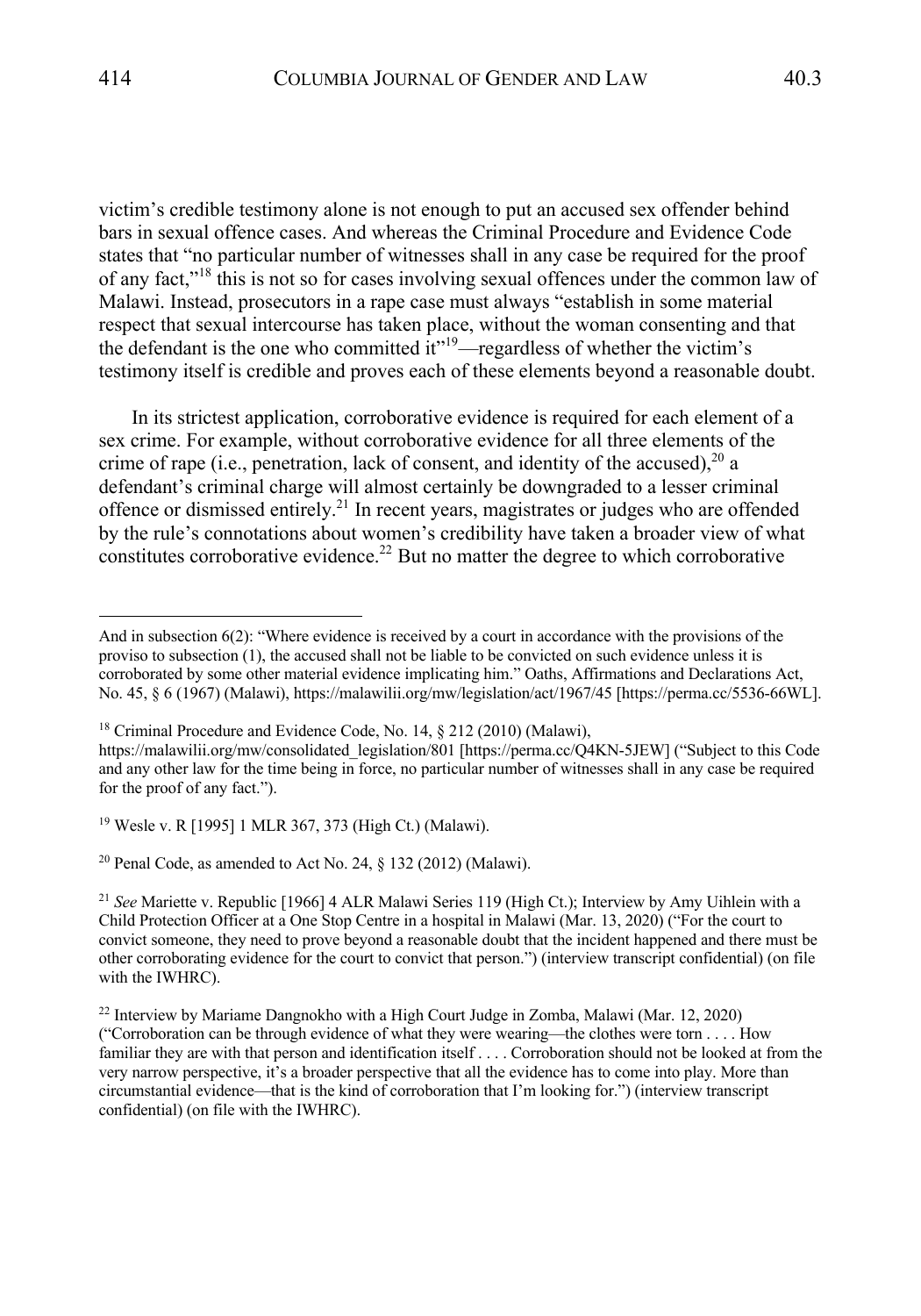evidence is required, the rule still binds judicial officers to require additional proof beyond a survivor's word.

A Chief Resident Magistrate illustrated the difference in treatment between a complainant of rape versus a complainant of a non-sex crime, such as robbery:

If I am robbed today [and] I represent myself before the police, "I am robbed," they will take a statement from me, they will report the items I have said have been stolen from me, and they will take my case to court. If I am raped today, they will begin to ask other questions. So, I can testify about robbery, but I cannot testify about rape. It's discriminatory.<sup>23</sup>

Second, there is an exception to the rule known as the cautionary instruction. The cautionary instruction permits (but only in very rare cases<sup>24</sup>) a magistrate or judge to convict a defendant in a sexual offence case without this corroborating evidence only if they warn themselves of the danger of relying on the victim's uncorroborated testimony.<sup>25</sup> The "danger" refers to the belief that female complainants are apt to lie about being raped or sexually abused in order to protect their honor and dignity and that sex offence allegations are "easily to be made and hard to be proved, and harder to be defended by the party accused . . . . "<sup>26</sup> Although sometimes referred to separately, the corroboration requirement and cautionary instruction portions of this common law rule work in tandem and are almost indistinguishable from each other in practice. The term "corroboration rule" used herein is thus an umbrella term encompassing both the requirement for corroborative evidence and/or the cautionary instruction.

<sup>26</sup> HALE,*supra* note 9, at 634. See *infra* note 113 for more details on the use of the cautionary instruction.

 $^{23}$  Interview by Amy Uihlein with a Chief Resident Magistrate in Malawi (Mar. 11, 2020) (interview transcript confidential) (on file with the IWHRC).

<sup>24</sup> Tinazari v. Regina [1965] 3 ALR Malawi Series 184, 192 (lines 11–24) (High Ct.) (Malawi) (stating that it should "only be in rare instances" that the uncorroborated testimony of a complainant in a sexual offence case should be accepted as truth).

<sup>&</sup>lt;sup>25</sup> SALLY ARMSTRONG, UPRISING: A NEW AGE IS DAWNING FOR EVERY MOTHER'S DAUGHTER 212 (2014) (citing R v. Henry & Manning [1968] 53 Crim. App. Rep. 150, 153 (U.K.)); *see also* Rex v. Mussa [1942] 1923-60 ALR Malawi Series 87, 87 (line 18) (High Ct.) (Malawi) (overturning a lower magistrate court's rape conviction because the judge did not, it the court's opinion, properly warn himself of the "danger of convicting on the complaint of the prosecutrix without independent corroboration").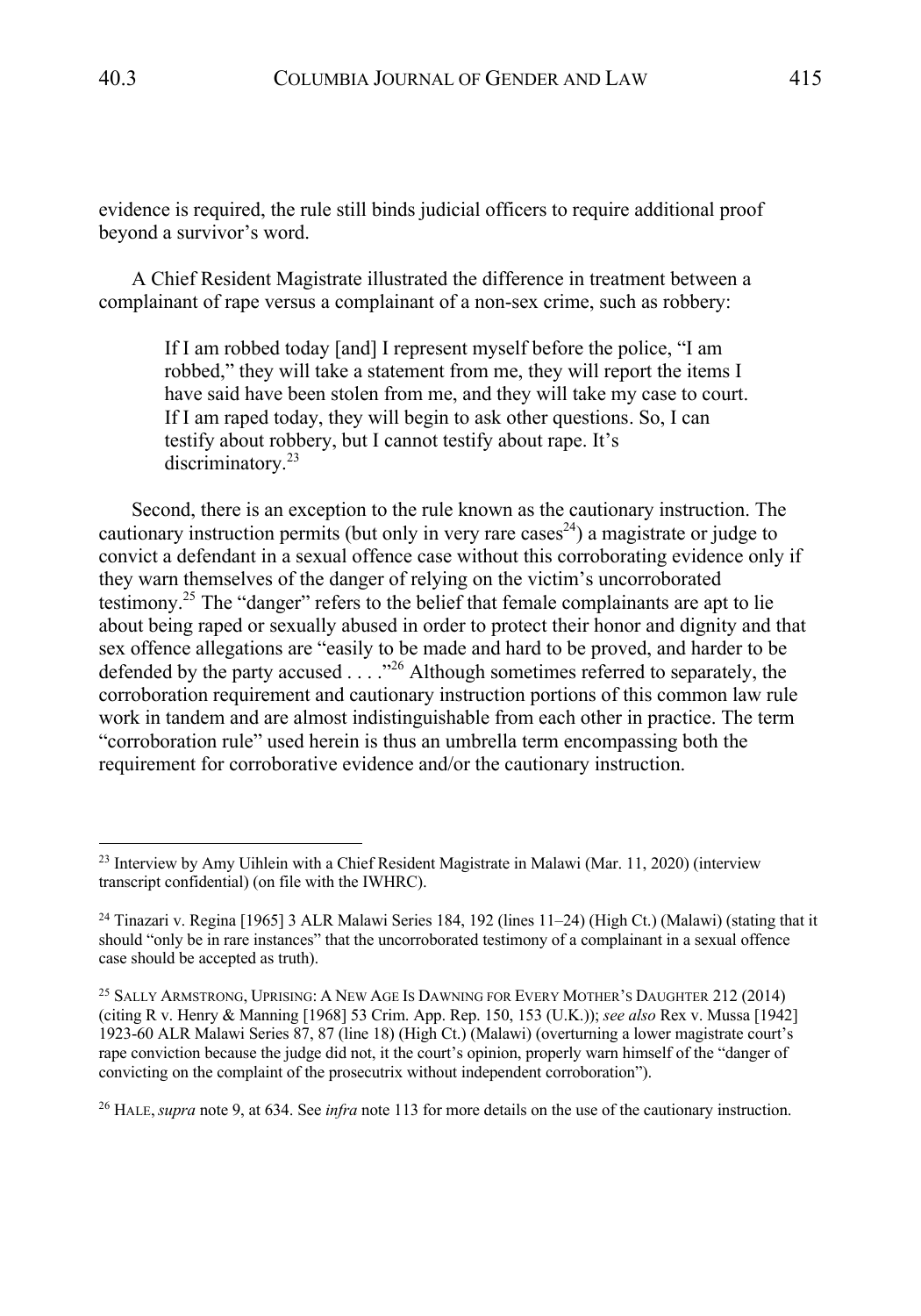The corroboration rule originated in old English law and was imported to Malawi during the period of colonization by the British.<sup>27</sup> In its earliest form, the corroboration rule originated from the treatise *History of the Pleas of the Crown* by Sir Matthew Hale, who was Lord Chief Justice of the Court of King's Bench of England from 1671 to  $1676<sup>28</sup>$  Lord Hale justified the corroboration rule by explaining that "rape is an accusation easily made and hard to be proved, and harder to be defended by the accused . ..."<sup>29</sup> This archaic justification—and one that is rooted in the gendered stereotype that women are intrinsically unreliable, vengeful, and likely to lie about rape—pervaded English courts for nearly 350 years and is best summarized in the English cases of *R v. Henry* and *R v. Manning*:

What the judge has to do is to use clear and simple language that will without any doubt convey to the jury that in cases of alleged sexual offences *it is really dangerous to convict on the evidence of the woman or girl* alone. This is dangerous because human experience has shown that in these cases *girls and women do sometimes tell an entirely false story* which is very easy to fabricate, but extremely difficult to refute. *Such stories are fabricated for all sorts of reasons*, which I need not enumerate, and sometimes for no reason at all.<sup>30</sup>

To the extent that the rule is still used in modern day courts, the justification is still "based upon the discredited belief that regardless of the circumstances[,] the evidence of female complainants must be regarded as particularly suspect and particularly likely to be fabricated."<sup>31</sup> Similarly, in Malawi courts, the justification for requiring corroboration is that "a guilty woman," much like an accomplice, is tempted to lie about her sexual encounters; and, because of this temptation, there must be an additional evidentiary

<sup>&</sup>lt;sup>27</sup> Vikochi Jane Ndovi, The Corroboration Requirement in Sexual Offences: A Discriminatory and Unconstitutional Evidential Rule in the Malawian Law 8 (Feb. 10, 2012) (LL.M. dissertation, University of Cape Town), https://open.uct.ac.za/handle/11427/12666 [https://perma.cc/EXB5-F4QK].

<sup>28</sup> People v. Rincon-Pineda, 538 P.2d 247, 254 (Cal. 1975) (referencing HALE,*supra* note 9, at 633).

<sup>29</sup> HALE,*supra* note 9, at 634.

<sup>30</sup> ARMSTRONG, *supra* note 25, at 212 (emphasis added) (citing R v. Henry & Manning [1968] 53 Crim. App. Rep. 150, 153 (U.K.)).

 $31$  R v. Gilbert [2002] 5 LRC 606, 616 g (Privy Council 2002) (Gren.) (criticizing the corroboration rule); *Jackson v. State* 1998 (2) SA 267 (A) at 13 (S. Afr.) ("The cautionary rule in rape cases is based on the principle that women are naturally prone to lie and to fantasise, particularly in sexual matters and that they are naturally vengeful and spiteful.").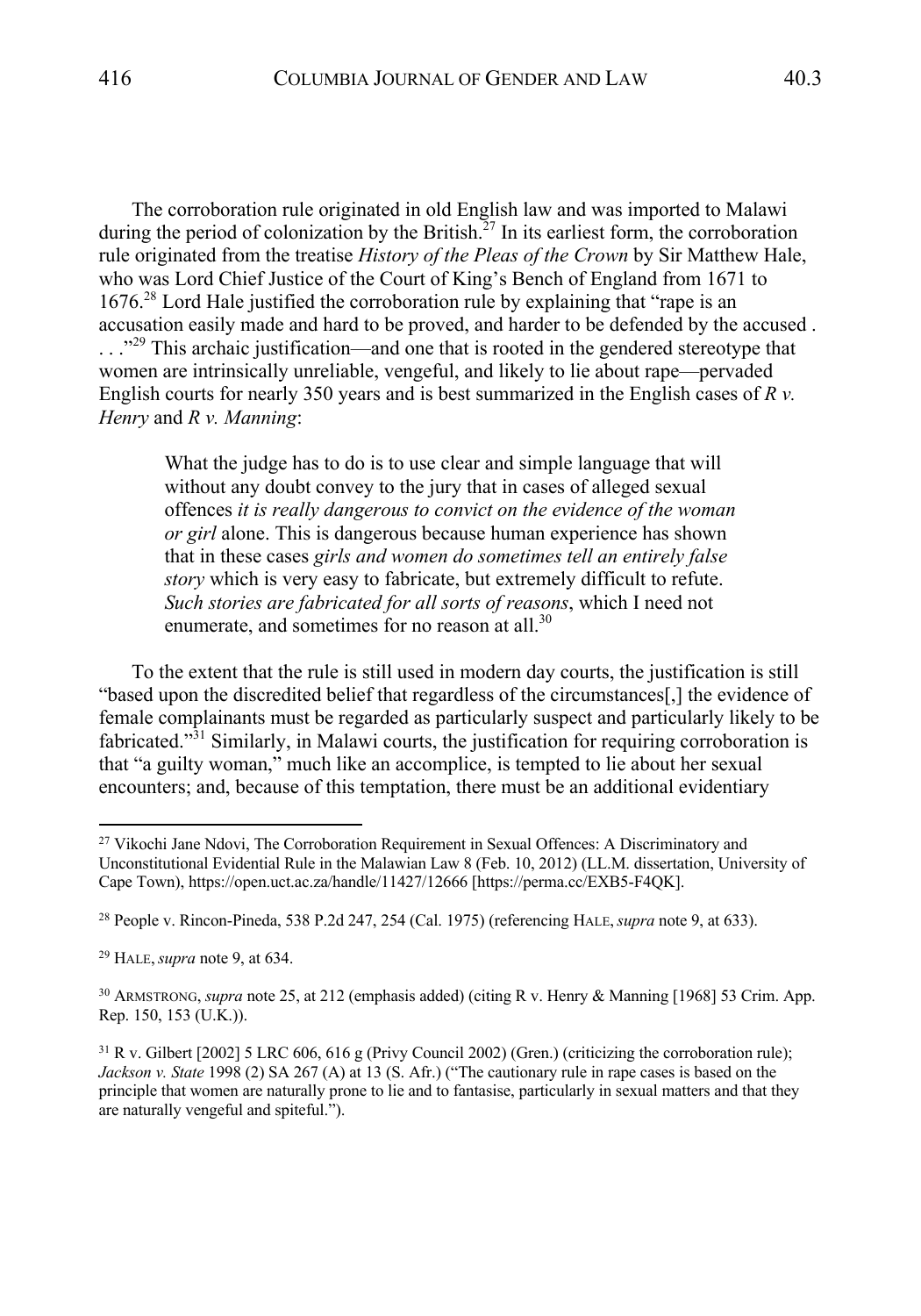burden imposed on her with respect to proving a fact.<sup>32</sup> As one Chief Resident Magistrate explained, "It's really coming from the background where we are saying, 'Women don't tell the truth about such things' and when they say, 'No,' they don't really mean no."<sup>33</sup>

The corroboration rule used to exist in many parts of the world, including in other British Commonwealth nations. Today, however, Malawi stands apart from most other countries, including England (the birthplace of the rule), by retaining this legal relic as a common law rule. As part of its 2015 periodic report to the U.N. Committee on the Elimination of Discrimination Against Women ("CEDAW Committee"), the Malawi government admitted that "the evidentiary requirement in sexual violence cases remains that the corroboration rule is still required as a matter of practice."<sup>34</sup> Conversations with some interviewees reveal a deep attachment to the rule, based on the belief that without it an innocent man can be sent to prison based on the unchecked accusations of a deceitful or vengeful woman.<sup>35</sup> With continued sensitization and advocacy on the subject, however, the cultural tide is changing in Malawi. Legal change must follow.

### **III. The Relevant Human Rights Legal Framework**

The government of Malawi is legally committed to upholding the rights of its women and girls. The Constitution of Malawi—the country's supreme legal authority—provides for "equal and effective protection" of all persons from discrimination on the basis of  $sex<sup>36</sup>$  and further highlights women as a disadvantaged group in need of particular protections, explicitly providing for the equality and protection of women and identifying sexual violence and harassment of women and girls as a discriminatory practice that the

<sup>32</sup> Ndovi, *supra* note 27, at 32 (citing Rex v. Kaluwa 2 ALR Malawi Series 356).

<sup>33</sup> Interview by Amy Uihlein with a Chief Resident Magistrate, *supra* note 23.

<sup>34</sup> CEDAW Committee, Replies of Malawi, *supra* note 8, at ¶ 25.

<sup>&</sup>lt;sup>35</sup> For example, when a religious leader was asked what he thought of abolishing the corroboration rule and he replied, "I think there's need for more discussion there, because I know that maybe the idea also is to safeguard the accused . . . so that people are not just accused falsely." Interview by Mariame Dangnokho with a religious leader in Blantyre, Malawi (Mar. 13, 2020) (interview transcript confidential) (on file with the IWHRC).

<sup>36</sup> Malawi Constitution of 1994 with Amendments through 2017, § 20(1) [hereinafter Malawi Constitution], https://www.constituteproject.org/constitution/Malawi\_2017.pdf?lang=en [https://perma.cc/8MPC-SUH9] ("Discrimination of persons in any form is prohibited and all persons are, under any law, guaranteed equal and effective protection against discrimination on grounds of . . . sex . . . .").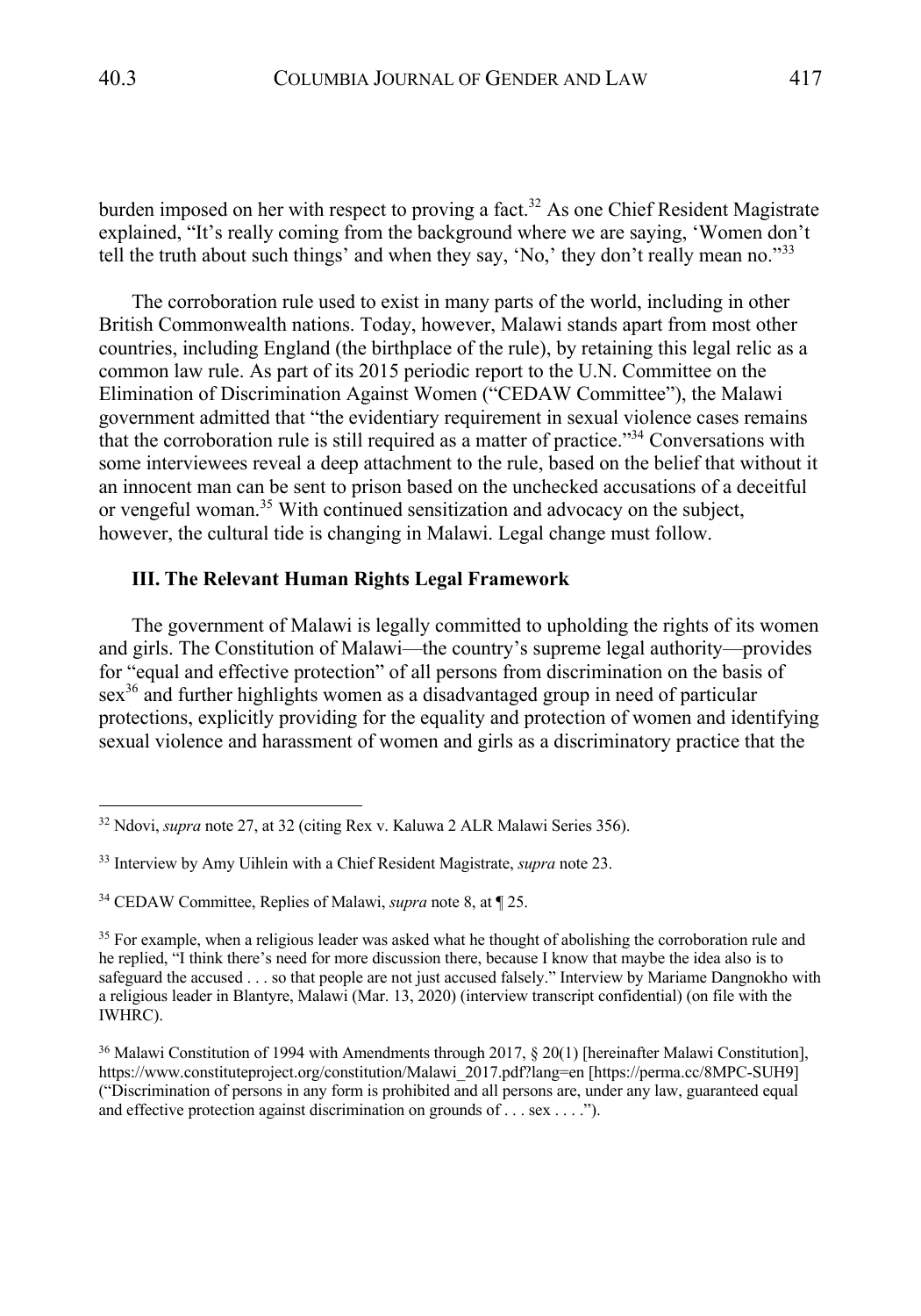State is charged with eliminating.<sup>37</sup> Additionally, the Constitution guarantees women and girls the right of access to justice and an effective remedy by a court of law for violations of her rights and freedoms.38 The Constitution specifies that the legislature is responsible for the enactment of laws and requires that the values inherent in the Constitution be furthered by such laws. $39$ 

These rights are also enshrined in the international human rights treaties to which Malawi is a State Party. In particular, these rights are guaranteed by the African Banjul Charter on Human and Peoples' Rights ("Banjul Charter"),<sup>40</sup> the Protocol to the African Charter on Human and Peoples' Rights on the Rights of Women in Africa ("Maputo

<sup>39</sup> *Id.* § 8.

<sup>&</sup>lt;sup>37</sup> *Id.* § 24(2) ("Any law that discriminates against women on the basis of gender or marital status shall be invalid and legislation shall be passed to eliminate customs and practices that discriminate against women, particularly practices such as . . . sexual abuse, harassment and violence.").

<sup>38</sup> *Id.* § 41(2) ("Every person shall have the right of access to any court of law or any other tribunal with jurisdiction for final settlement of legal issues."); *id.* § 41(3) ("Every person shall have the right to an effective remedy by a court of law or tribunal for acts violating the rights and freedoms granted to . . . her by this Constitution or any other law.").

<sup>40</sup> African [Banjul] Charter on Human and Peoples' Rights, art. 3, OAU Doc. CAB/LEG/67/3 rev. 5, 21 I.L.M. 58 (1982) (entered into force Oct. 21, 1986) (acceded to by Malawi Nov. 17, 1989) [hereinafter Banjul Charter] (stating the right to be equal before the law and to have equal protection of the law); *id.* art. 7(1)(a) (stating the right to have one's cause heard, including the "right to an appeal to competent national organs against violations of his fundamental rights as recognized and guaranteed by conventions, laws, regulations and customs in force . . ."); *see* List of Countries Which Have Signed, Ratified/Acceded to the African Charter on Human and Peoples' Rights (June 15, 2017), https://au.int/sites/default/files/treaties/36390-slafrican charter on human and peoples rights 2.pdf [https://perma.cc/VF94-UJSV].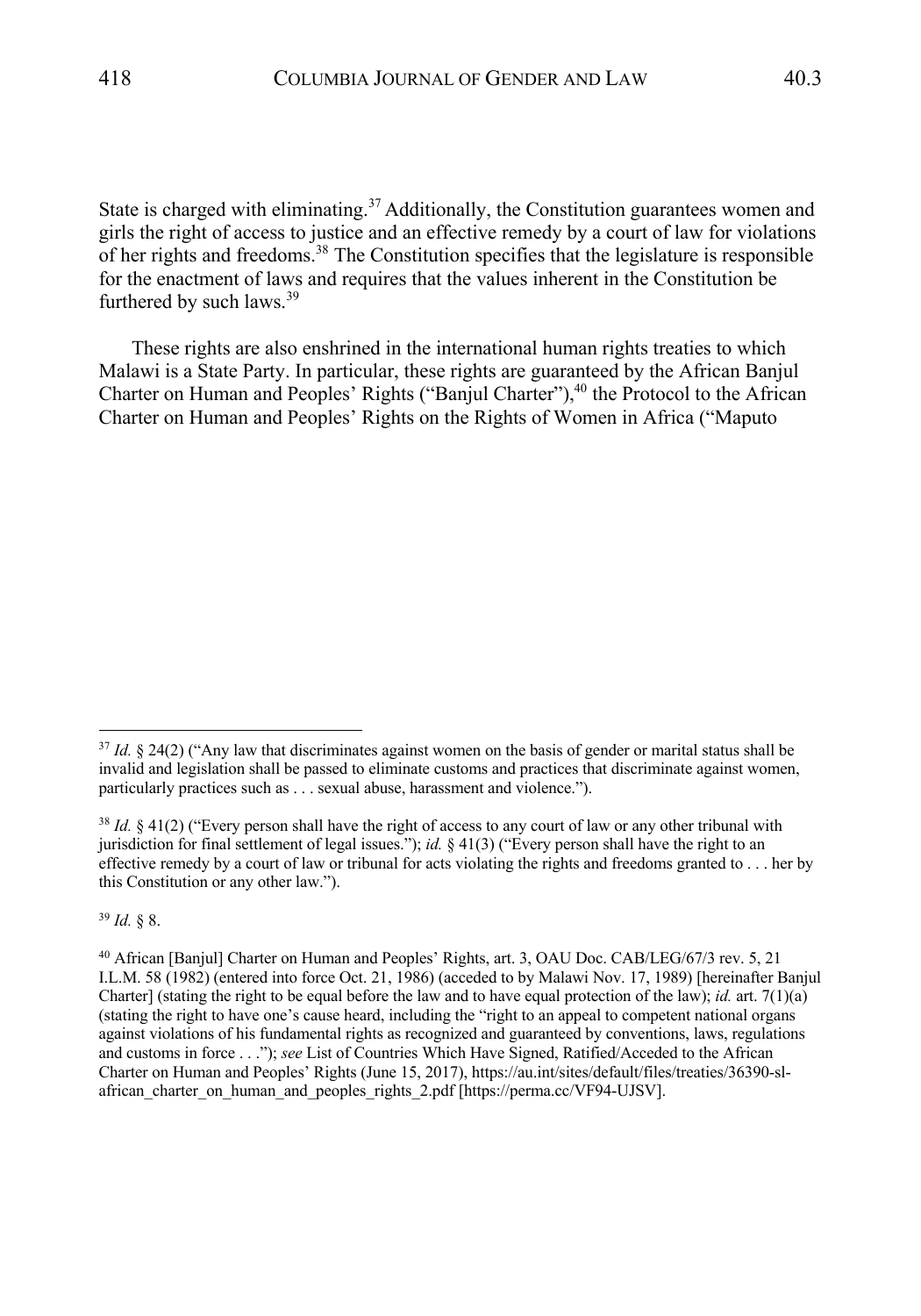Protocol"), $41$  the International Covenant on Civil and Political Rights ("ICCPR"), $42$  and the Convention on the Elimination of All Forms of Discrimination Against Women  $("CEDAW")$ .  $43$ 

CEDAW—known as the "Bill of Rights of Women" in Malawi<sup>44</sup>—prohibits discrimination on the basis of sex and requires that States Parties "modify or abolish existing laws, regulations, customs and practices" which constitute discrimination.<sup>45</sup> Furthermore, CEDAW requires that States Parties, like Malawi, take all appropriate means, "including legislation, to modify or abolish existing laws . . . and practices which constitute discrimination against women . . . ."46 Similarly, the Maputo Protocol requires that Malawi "adopt such other legislative . . . measures as may be necessary to ensure the

<sup>42</sup> International Covenant on Civil and Political Rights, art. 2(3), U.N. Doc. A/6316 (1966), 999 U.N.T.S. 171 (entered into force Mar. 23, 1976) (acceded to by Malawi Dec. 22, 1993) [hereinafter ICCPR], https://www.ohchr.org/en/professionalinterest/pages/ccpr.aspx [https://perma.cc/H3FQ-PJ28] ("Each State Party . . . undertakes (a) To ensure that any person whose rights or freedoms as herein recognized are violated shall have an effective remedy . . . ."); *id.* art. 3 (stating the equal right of men and women in the enjoyment of the rights in the Covenant); *id.* art. 14(1) ("All persons shall be equal before the courts and tribunals.").

 $43$  Convention on the Elimination of All Forms of Discrimination Against Women, art. 2(a), U.N. Doc. A/34/36 (1979), 1249 U.N.T.S. 13 (entered into force Sept. 3, 1981) (acceded to by Malawi Mar. 12, 1987) [hereinafter CEDAW], https://www.ohchr.org/EN/ProfessionalInterest/Pages/CEDAW.aspx [https://perma.cc/MRF3-VZYN] (stating that states parties undertake "[t]o embody the principle of equality of men and women . . . and to ensure, through law and other appropriate means, the practical realization of this principle . . ."); *id.* art. 15(2) ("States Parties shall . . . treat [women and men] equally in all stages of procedure in courts and tribunals.").

<sup>46</sup> *Id.*

<sup>&</sup>lt;sup>41</sup> Protocol to the African Charter on Human and Peoples' Rights on the Rights of Women in Africa, art.  $2(1)$ , *adopted by* the 2nd Ordinary Session of the Assembly of the Union, Maputo, CAB/LEG/66.6 Sept. 13, 2000, *reprinted in* 1 Afr. Hum. Rts. L.J. 40 (entered into force Nov. 25, 2005) (acceded to by Malawi May 20, 2005) [hereinafter Maputo Protocol] (stating that states shall "c) integrate a gender perspective in their policy decision, legislation . . . and in all spheres of life; d) take corrective and positive action in those areas where discrimination against women in law and in fact continues to exist"); *id.* art. 8 ("States Parties shall take all appropriate measures to ensure: a) effective access by women to judicial . . . services . . . ."); *id.* art. 25 ("States Parties shall undertake to: a) provide for appropriate remedies to any woman whose rights or freedoms, as herein recognized, have been violated; b) ensure that such remedies are determined by competent . . . authorities . . . .").

<sup>44</sup> MALAWI L. COMM'N, REPORT NO. 23: REPORT ON THE GENDER EQUALITY ACT 10 (Feb. 23, 2011), https://tbinternet.ohchr.org/Treaties/CEDAW/Shared%20Documents/MWI/INT\_CEDAW\_ADR\_MWI\_1951 8\_E.pdf [https://perma.cc/A9J2-4G7V].

<sup>45</sup> CEDAW, *supra* note 43, art. 2(f).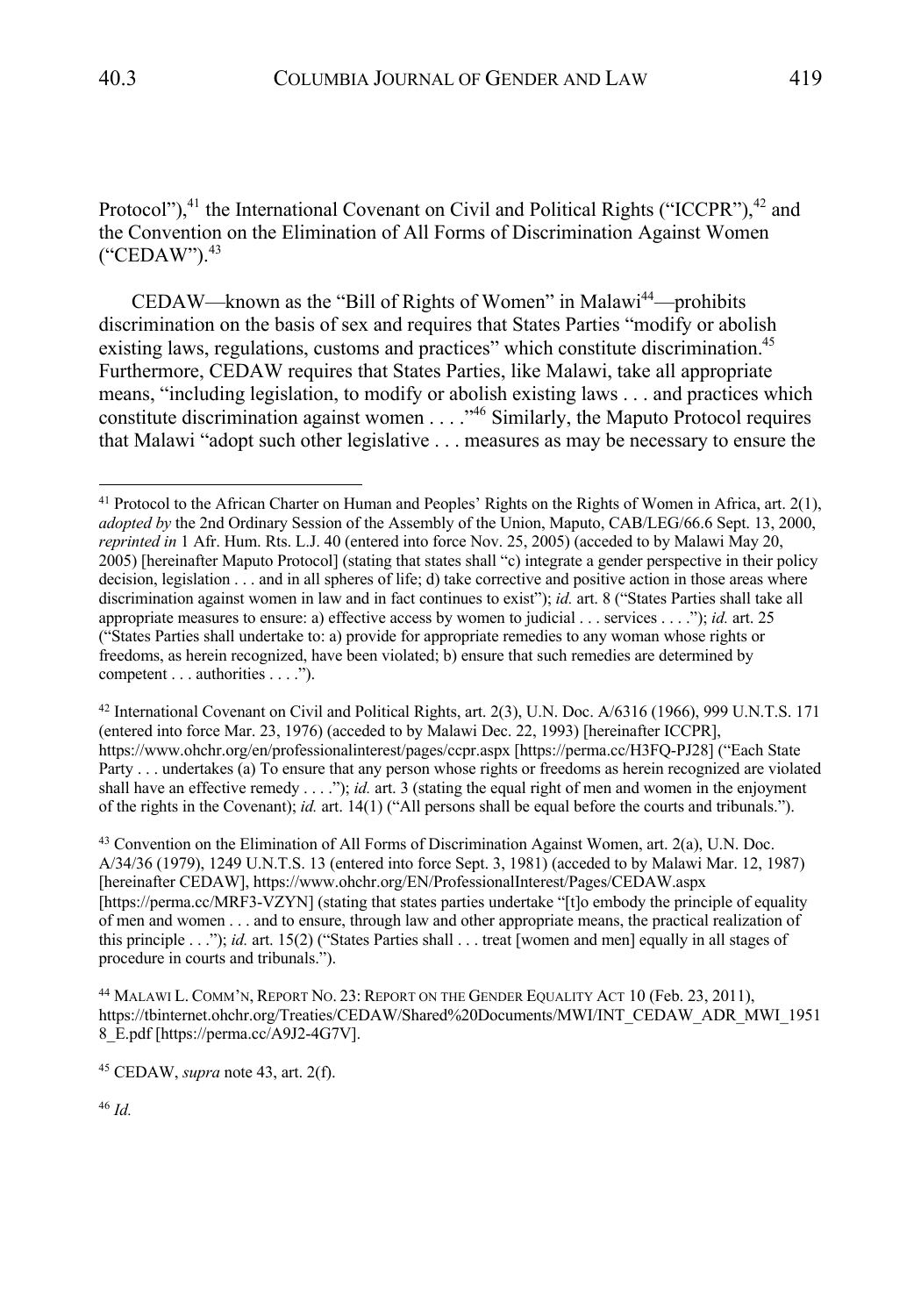prevention, punishment and eradication of all forms of violence against women  $\dots$ ."<sup>47</sup> and requires that Malawi "integrate a gender perspective" in its policy decisions and legislation and "take corrective and positive action in those areas where discrimination against women in law and in fact continues to exist."<sup>48</sup>

The CEDAW Committee has stressed that "all judicial bodies are required to . . . ensur[e] that all legal procedures in cases involving allegations of gender-based violence against women are impartial, fair and unaffected by gender stereotypes."<sup>49</sup> More specifically, the CEDAW Committee has called on Malawi to take proactive action to end damaging stereotyping against women—including explicitly calling for an end to the corroboration rule.<sup>50</sup> In its General Recommendation No. 33 on *Women's Access to Justice*, the CEDAW Committee established that "corroboration rules that discriminate against women . . . by requiring them to discharge a higher burden of proof than men in order to establish an offence or to seek a remedy" are "discriminatory barriers to access to justice."<sup>51</sup>

The CEDAW Committee also stated that harmful stereotypes, such as the one underpinning the corroboration rule, "impede women's access to justice . . . and may have a particularly negative impact on women victims and survivors of violence."<sup>52</sup> More specifically, the Committee has declared that the "application of preconceived and stereotypical notions of . . . the standard of proof required to substantiate [gender based violence] can affect women's rights to  $\dots$  [an] effective remedy."<sup>53</sup> Likewise, the U.N. Declaration on the Elimination of Violence against Women proclaims that "States should

<sup>49</sup> CEDAW Committee, General Recommendation No. 35, Gender-Based Violence Against Women (67th Sess., 2017), ¶ 26(c), U.N. Doc. CEDAW/C/GC/35 (July 26, 2017) [hereinafter CEDAW GR 35].

<sup>50</sup> CEDAW Committee, General Recommendation No. 33, Women's Access to Justice (61st Sess., 2015), ¶ 26, U.N. Doc. CEDAW/C/GC/33 (Aug. 3, 2015) [hereinafter CEDAW GR 33].

 $51$  *Id.*  $\sqrt{25(a)}$ .

<sup>52</sup> *Id.* ¶ 26 ("Stereotyping also affects the credibility given to women's voices, arguments and testimony as parties and witnesses. Such stereotyping can cause judges to misinterpret or misapply laws. This has farreaching consequences, for example, in criminal law, where it results in perpetrators not being held legally accountable for violations of women's rights, thereby upholding a culture of impunity.").

<sup>53</sup> *Id.*

<sup>47</sup> Maputo Protocol, *supra* note 41, art. 4(2)(b).

 $48$  *Id.* art. 2(1)(c)–(d).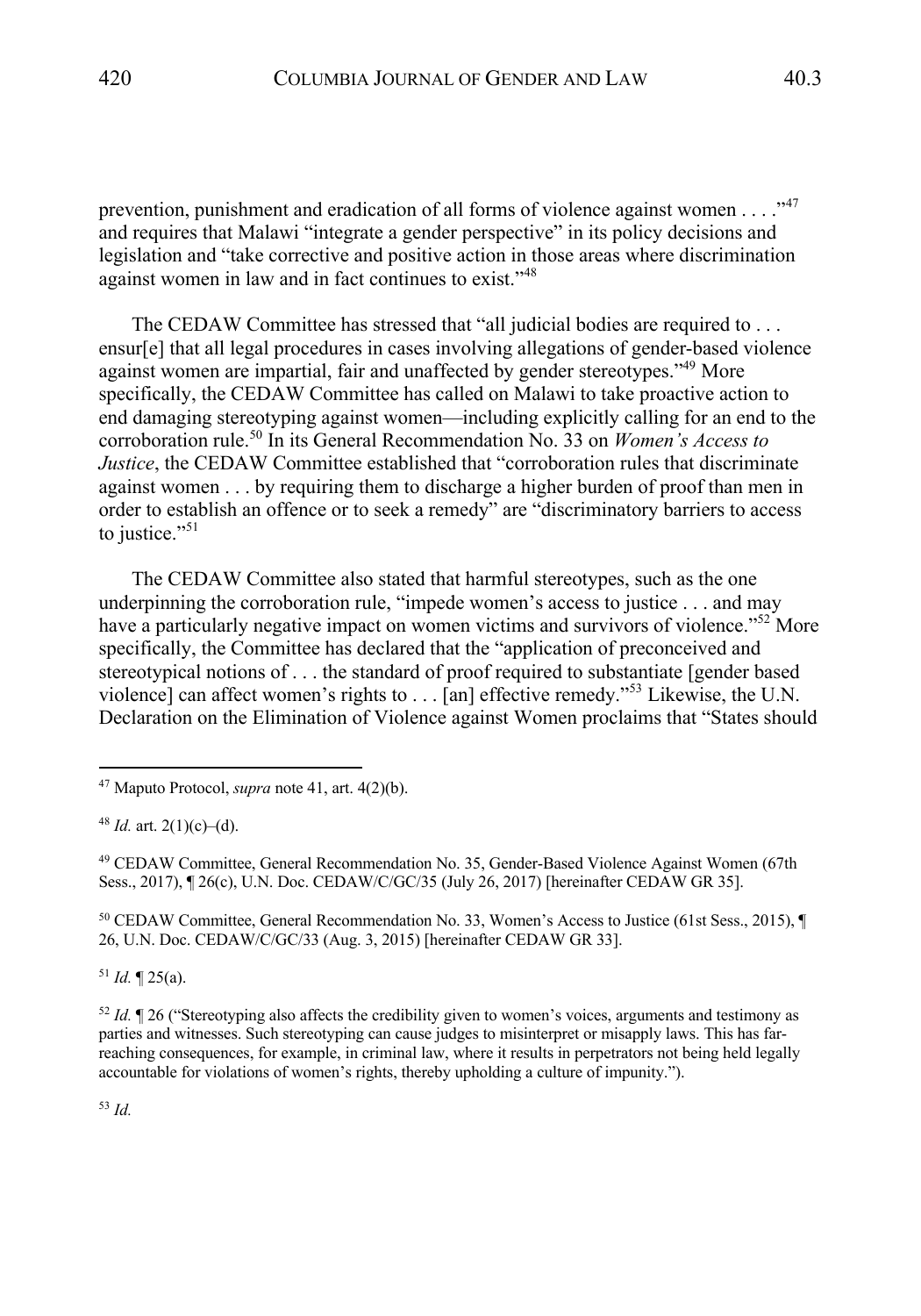condemn violence against women,"54 and "women who are subjected to violence should be provided with access to the mechanisms of justice and . . . to just and effective remedies for the harm that they have suffered . . . as provided for by national legislation."<sup>55</sup>

Furthermore, the African Commission on Human and Peoples' Rights has determined that the right to an effective remedy for victims of sex crimes requires that "the prosecution of the perpetrators [is] carried out . . . in a manner that will lead to the . . . sentencing of the perpetrators."<sup>56</sup> The African Commission has expressed concern that sexual violence is widespread in Africa and has expressed "regret[] that the perpetrators of this violence continue to enjoy almost complete impunity."57 Additionally, the *Guidelines on Combating Sexual Violence and Its Consequences in Africa*, developed by the African Commission on Human and Peoples' Rights, proclaim that preventing "discriminat[ion] against victims of sexual violence" in their access to justice requires that "the statement of the victim can be sufficient proof of an act of sexual violence in the absence of any other corroborating evidence."<sup>58</sup> These guidelines further instruct that countries must ensure that the "absence of evidence corroborating the victim's testimony does not prevent judicial prosecution as well as the judgment of the perpetrator  $\dots$ ."<sup>59</sup>

In its 2015 Concluding Observations on Malawi's seventh periodic report, the CEDAW Committee urged Malawi specifically to "ensure, in law and in practice, that evidentiary requirements in criminal cases relating to sexual offences do not lead to

<sup>57</sup> *Id.* at 9.

<sup>58</sup> *Id.* at 34.

<sup>59</sup> *Id.* at 45.

<sup>54</sup> G.A. Res. 48/104, art. 4, Declaration on the Elimination of Violence Against Women (Dec. 20, 1993), https://www.un.org/en/genocideprevention/documents/atrocitycrimes/Doc.21\_declaration%20elimination%20vaw.pdf [https://perma.cc/9FNU-TXRL].

<sup>55</sup> *Id.* art. 4(d).

<sup>56</sup> AFRICAN COMM'N ON HUM. AND PEOPLES' RTS., GUIDELINES ON COMBATING SEXUAL VIOLENCE AND ITS CONSEQUENCES IN AFRICA 1, 18 (2017), www.achpr.org/legalinstruments/detail?id=4 [https://perma.cc/V6WG-U4MT] [hereinafter ACHPR GUIDELINES ON COMBATING SEXUAL VIOLENCE].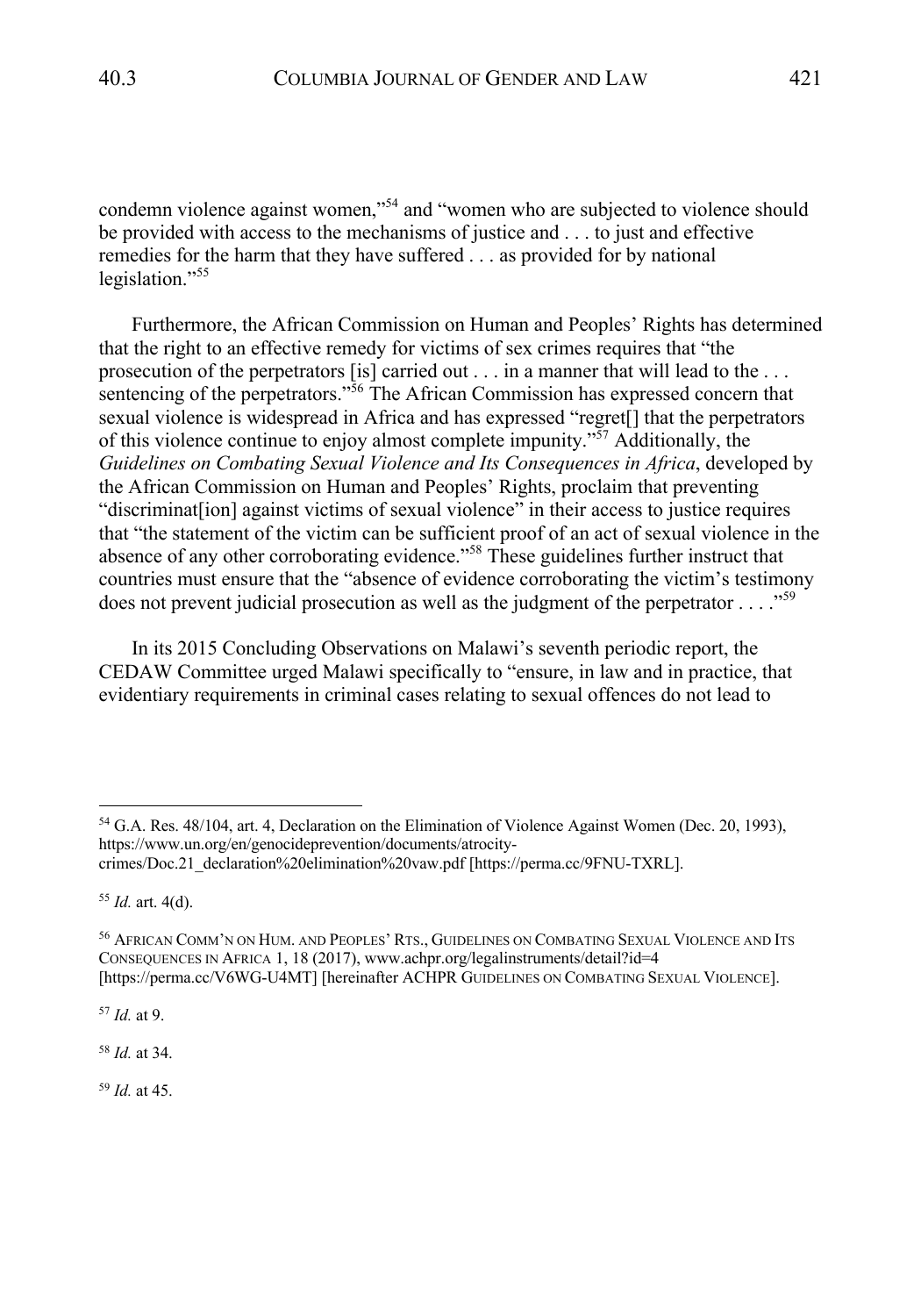impunity for the perpetrators."<sup>60</sup> The Committee further cautioned States Parties that the perpetuation of gender stereotypes not only "affects the credibility given to women's voices, arguments and testimonies" but can also "cause judges to misinterpret or misapply laws"—perpetuating impunity for offenders.  $61$ 

Thus, the human rights legal framework makes it clear that Malawian women and girls are legally entitled to be free from the discriminatory treatment caused by the corroboration rule and to see their sexual abusers be brought to justice. Furthermore, Malawi is bound to undertake all appropriate measures, including by adopting or amending legislation, to give effect to these rights.<sup>62</sup> An evidentiary requirement that denies women and girls access to justice and discriminates against them on the basis of sex directly violates the Constitution and international laws, and has no place in Malawi's criminal justice system.

Abolishing the archaic corroboration rule would also align Malawi with many jurisdictions in the modern world with respect to this aspect of criminal procedure.

<sup>61</sup> *Id.*

<sup>60</sup> CEDAW Committee, Concluding Observations: Malawi (62nd Sess., 2015), ¶ 23(b), U.N. Doc. CEDAW/C/MWI/CO/7 (Nov. 24, 2015). The Committee on the Rights of the Child has also urged Malawi to "revise the requirement for corroboration in sexual offences and modify it to ensure that child victims are not denied justice." Comm. on the Rights of the Child, Concluding Observations on the Combined Third to Fifth Periodic Reports of Malawi (74th Sess., 2017), ¶ 23(f), U.N. Doc. CRC/C/MWI/CO/3-5 (Mar. 6, 2017).

<sup>&</sup>lt;sup>62</sup> CEDAW, *supra* note 43, art. 2(f)–(g) ("States Parties condemn discrimination against women in all its forms, agree to pursue by all appropriate means and without delay a policy of eliminating discrimination against women and, to this end, undertake: to take all appropriate means, including legislation, to modify or abolish existing laws . . . which constitute discrimination against women; [and] to repeal all national penal provisions which constitute discrimination against women . . . ."); Maputo Protocol, *supra* note 41, art. 4(2)(b) ("States Parties shall take appropriate and effective measures to . . . adopt such other legislative . . . measures as may be necessary to ensure the prevention, punishment and eradication of all forms of violence against women . . . .").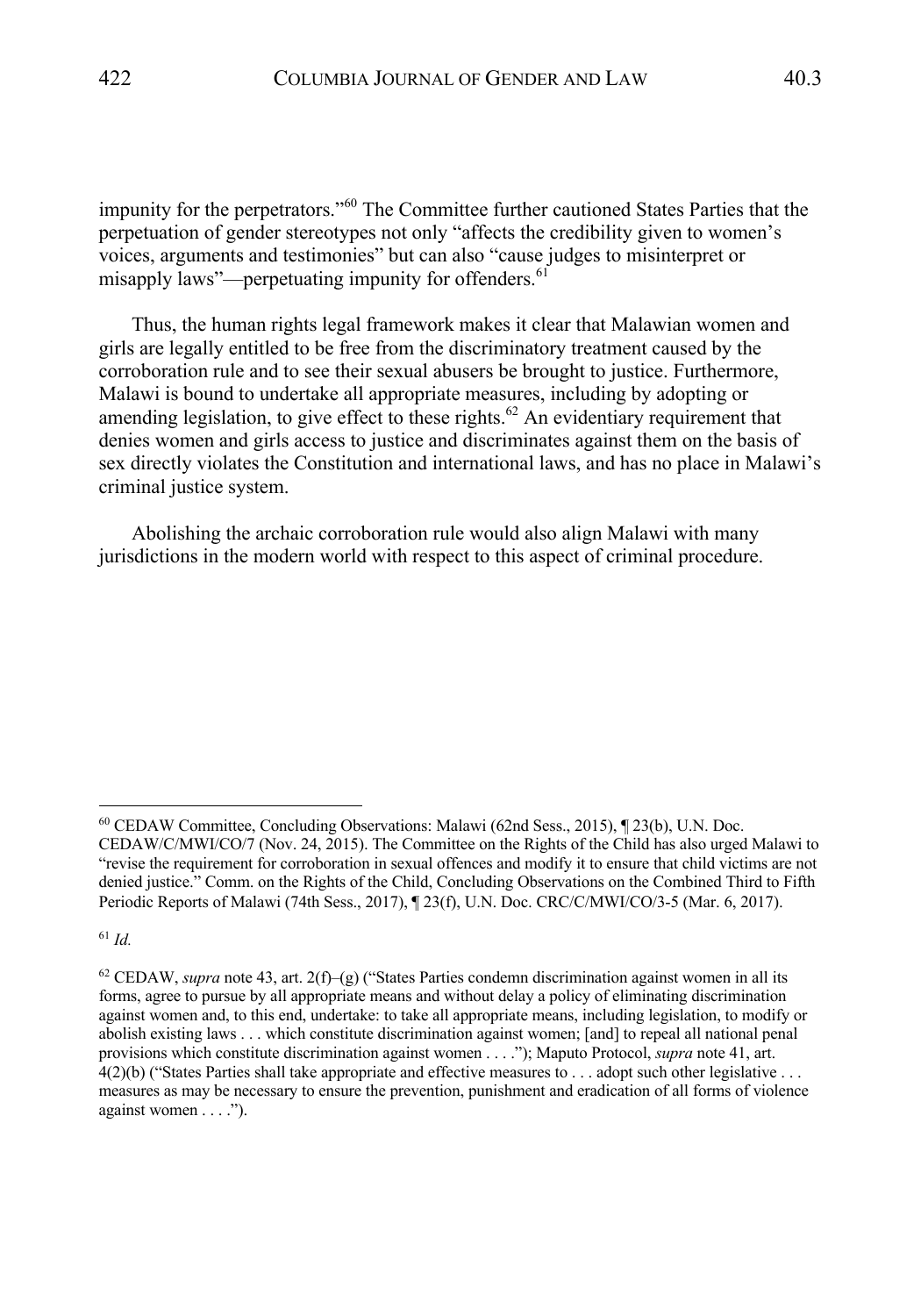Countries that have abolished the rule or have denounced its use in courts include Australia,  $^{63}$  Bangladesh,  $^{64}$  Canada,  $^{65}$  Eswatini,  $^{66}$  Fiji,  $^{67}$  Grenada,  $^{68}$  India,  $^{69}$  Kenya,  $^{70}$ 

<sup>64</sup> Christine Chinkin, *Addressing Violence Against Women in the Commonwealth Within States' Obligations Under International Law*, 40 COMMONWEALTH L. BULL. 471, 492 (2014) (citing Al Amin v. State, 19 Bangl. High Ct. Div. 307 (1999) (finding that the "testimony of a victim of sexual assault is vital, and . . . the court should find no difficulty in convicting an accused on her testimony alone if it inspires confidence and is found to be reliable.")).

<sup>65</sup> Canada Criminal Code, R.S.C. 1985, c. C-46 § 274, laws-lois.justice.gc.ca/PDF/C-46.pdf [https://perma.cc/N6N2-G49N] ("If an accused is charged with a[] [sexual] offence . . . no corroboration is required for a conviction and the judge shall not instruct the jury that it is unsafe to find the accused guilty in the absence of corroboration.").

<sup>66</sup> Sexual Offences and Domestic Violence Act, No.15, § 49 (2018) (Eswatini), http://www.ilo.org/dyn/natlex/natlex4.detail?p\_lang=en&p\_isn=108709&p\_country=SWZ [https://perma.cc/8Z6S-CTK2] ("Notwithstanding the provisions of the common law, any other law or rule of practice, a Court shall not treat the evidence of a witness in criminal proceedings before that Court with caution and shall not call for corroboration of evidence solely on account of the fact that the witness is (a) the complainant of a sexual offence; or (b) a child.")

 $67$  Balelala v. S [C.A] 2004 5 LRC 5, 365, 381 (Fiji) (holding that the corroboration rule is "counterproductive, confusing, and both discriminatory and demeaning of women," represents "an outmoded and fundamentally flawed view," and therefore must be invalidated"); Criminal Procedure Decree 2009, REPUBLIC OF FIJI ISLANDS GOVERNMENT GAZETTE, Vol. 10, No. 94, 935, 975 (2009), ilo.org/dyn/natlex/natlex4.detail?p\_lang=en&p\_isn=86235&p\_country=FJI&p\_count=296 [https://perma.cc/UDJ5-USUC] ("Where any person is tried for an offence of a sexual nature, no corroboration of the complainant's evidence shall be necessary for that person to be convicted; and in any such case the judge or magistrate shall not be required to give any warning to the assessors relating to the absence of corroboration.").

 $^{68}$  R v. Gilbert [2002] 5 LRC 606 (Privy Council 2002) (Gren.), at 616 g (stating that the "discredited belief" about "female complainants" is "not conducive to the fairness of the trial nor the safety of the verdict").

<sup>63</sup> *R v Longman* (1989), 168 CLR 79 (Austl.) (stating that the corroboration rule "casts indiscriminately on the evidence of all alleged victims of sexual offences, the vast majority of whom are women, and the corresponding protection which the giving of a warning confers on an accused in all cases of sexual offences . . . [is] unwarranted and the protection [is] unjust"). Moreover, "[i]t is not necessary that evidence on which a party relies be corroborated." *Evidence Act 1995* (Cth) s 164(1) (Austl.) (as amended to 2016), www.legislation.gov.au/Details/C2016C00605/Html/Text [https://perma.cc/CS33-NVRJ]. Despite "any rule, whether of law or practice, to the contrary, but subject to the other provisions of this Act, if there is a jury, it is not necessary that the judge: (a) warn the jury that it is dangerous to act on uncorroborated evidence to give a warning to the same or similar effect; or (b) give a direction relating to the absence of corroboration." *Id.* s 164 (3).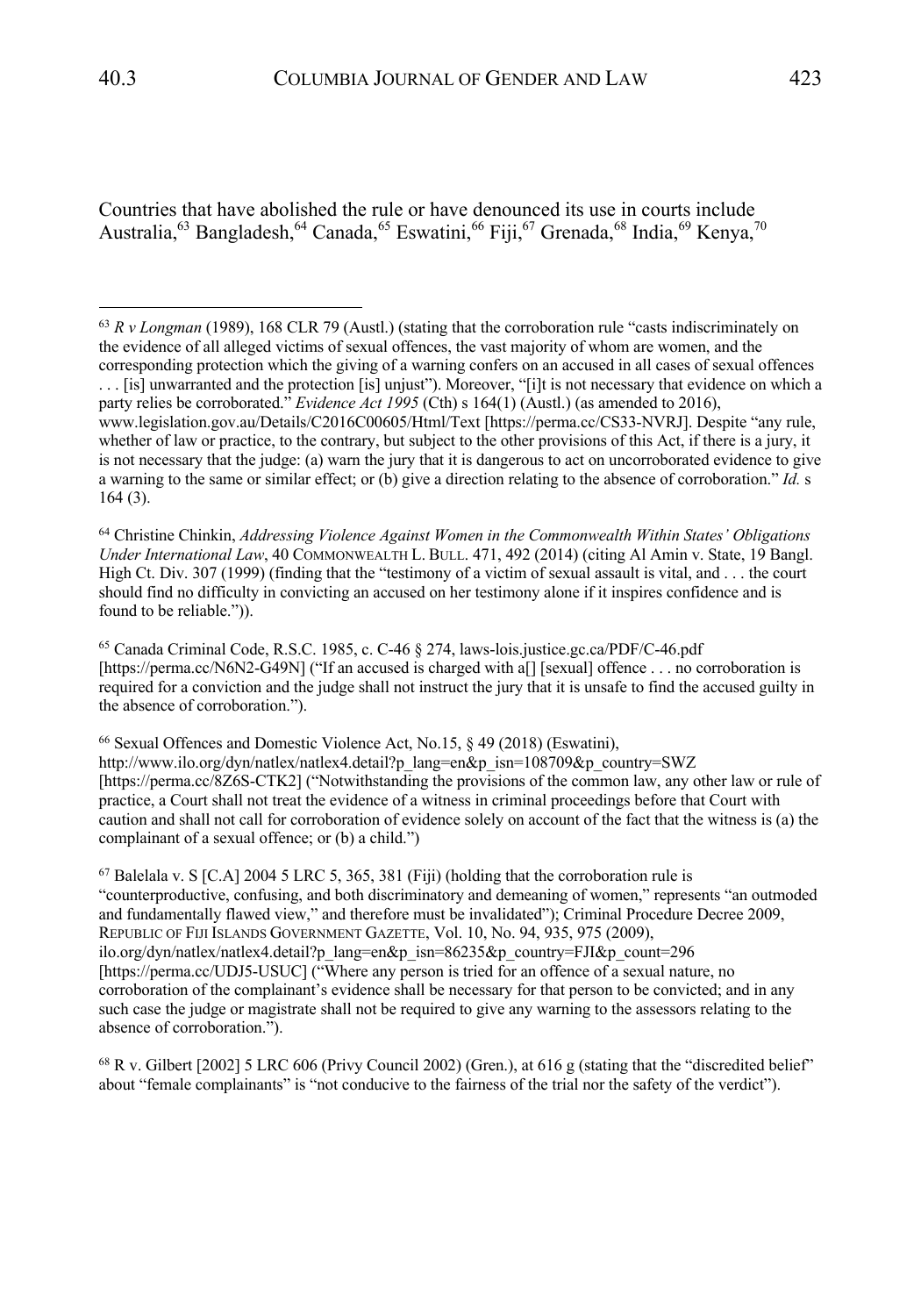Lesotho,<sup>71</sup> Namibia,<sup>72</sup> Seychelles,<sup>73</sup> Uganda,<sup>74</sup> and all fifty of the United States and the District of Columbia.<sup>75</sup> England—the birthplace of the rule—abolished the rule

<sup>71</sup> Sexual Offences Act, (2003) §18, Vol. XLVIII No. 29, GOVERNMENT GAZETTE EXTRAORDINARY (Lesotho) ("No court shall treat the evidence of any complainant in criminal proceedings at which an accused is charged with an offence of a sexual nature with special caution on the basis that the accused is charged with that offence."),

https://lesotholii.org/ls/legislation/act/2003/3/lesotho\_sexual\_offences\_act\_2003\_pdf\_14292.pdf [https://perma.cc/GTX3-C4TU].

<sup>72</sup> State v. D [1992] LRC (Crim) 253 (High Ct.) 257 h (Namib.) ("[T]he so-called cautionary rule has no other purpose than to discriminate against women complainants. This rule thus probably also is contrary to . . . the Namibian Constitution which provides for equality of all persons before the law regardless of sex."); Combating of Rape Act, (2000) §5, GOVERNMENT GAZETTE OF THE REPUBLIC OF NAMIBIA ("No court shall treat the evidence of any complainant in criminal proceedings at which an accused is charged with an offence of a sexual or indecent nature with special caution because the accused is charged with any such offence."), https://laws.parliament.na/cms\_documents/gg-2326-80d4e0091e.pdf [https://perma.cc/E4FQ-ZU3U].

<sup>73</sup> Lucas v. Republic [2012] 3 LRC 155 (C.A.) 166 b (Sey.) (concluding that "to say that every complainant in a sexual offence case was less worthy of belief than any other witness was an affront to their dignity" and violated the constitutionally protected right to equal protection of the law without discrimination).

<sup>74</sup> Ntamnala v. Uganda [2018] Cr. App. No. 34 of 2015 (Sup. Ct.) 5 (Uganda) (Tibatemwa-Ekirikubinza, J., Concurring) (invalidating corroboration rule and noting that "the requirement for corroboration of evidence in sexual offences is discriminatory against women and . . . therefore . . . violates Uganda's Constitutional provisions on equality before the law").

<sup>75</sup> Richard Bialczak & Dorothy Wong, *Evidentiary Matters in Sexual Offence Cases*, 4 GEO.J. GENDER & L. 525, 527 (2002); *see also* Richard Klein*, An Analysis of Thirty-Five Years of Rape Reform: A Frustrating Search for Fundamental Fairness*, 41 AKRON L. REV. 981, 986 (2008) ("There is no state which, as of 2001, still generally requires corroboration.").

<sup>69</sup> Maharashtra v. Jain, 1990 SCR (1) 115 (India) (stating that the corroboration rule is "an insult to womanhood" and it "would be adding insult to injury to tell a woman that her story of woe will not be believed unless it is corroborated").

<sup>&</sup>lt;sup>70</sup> Mukungu v. Republic (2002) 2 E.A. 482 (C.A.K.) (Kenya) (noting that "the same caution is not required of the evidence of women and girls in other offences," and stating that "the requirement for corroboration in sexual offences affecting adult women and girls is unconstitutional . . . [and] cannot be properly justified"); *see also* Evidence Act of 1963 (as amended to 2014) Cap. 80 § 124 (Kenya) (stating that notwithstanding the provisions of the Oaths and Statutory Declarations Act that pertain to evidence given by young children, "the accused shall not be liable to be convicted on such evidence unless it is corroborated by other material evidence in support thereof implicating him: Provided that where in a criminal case involving a sexual offence the only evidence is that of the alleged victim of the offence, the court shall receive the evidence of the alleged victim and proceed to convict the accused person if . . . the court is satisfied that the alleged victim is telling the truth.").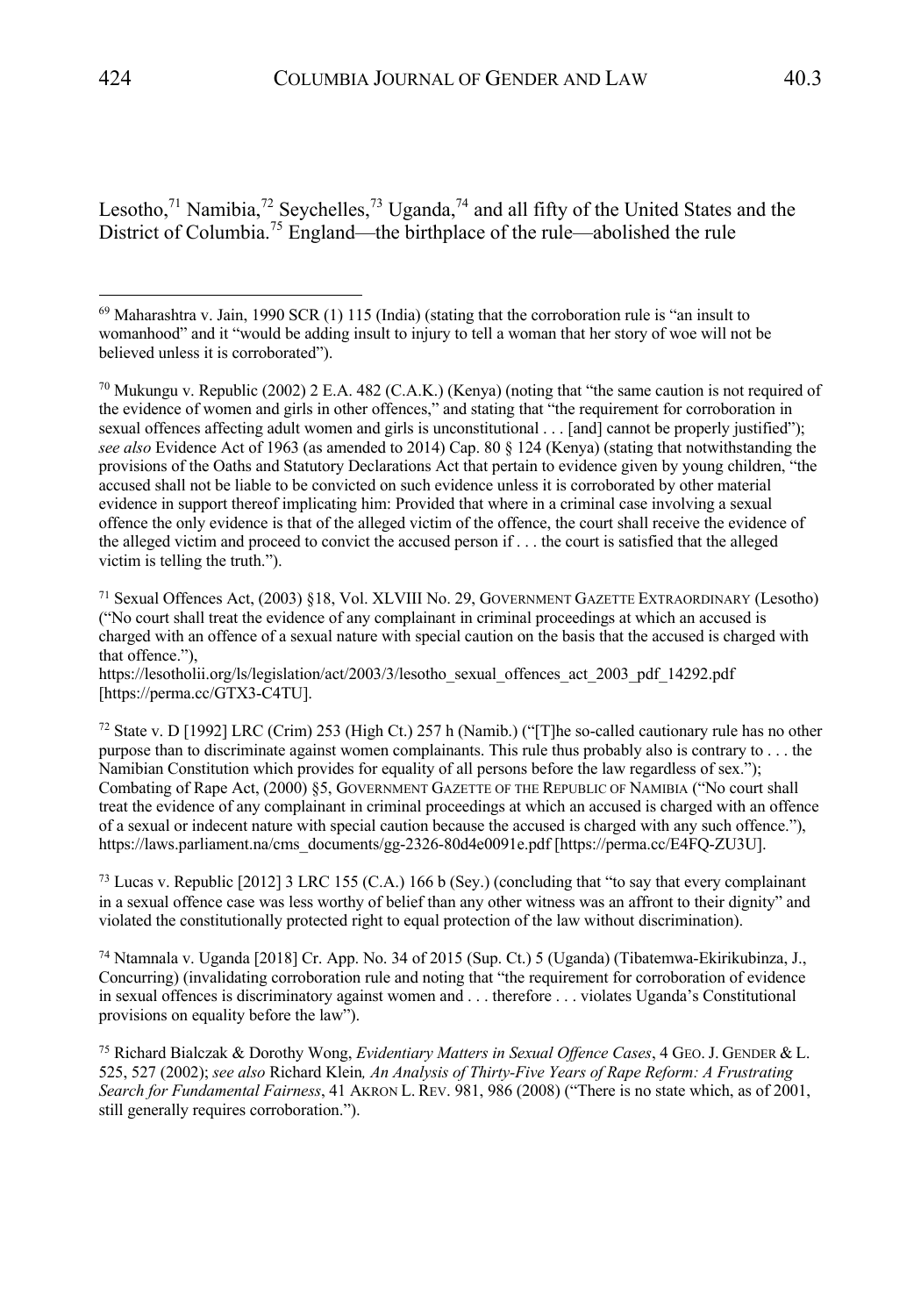legislatively in 1994, $76$  and the English Court of Appeal upheld the statutory ban against the corroboration rule in cases involving sexual offences—doubling down on the eradication of an antiquated and discriminatory practice that originated in its own jurisprudence.<sup>77</sup> South Africa also passed the Criminal Law (Sexual Offences and Related Matters) Amendment Act in  $2007$ ,<sup>78</sup> following a decision by the Supreme Court of Appeal that criticized the continued use of the corroboration rule and favoring the modern approach used by England.<sup>79</sup>

At one point in time, many, if not most, of these countries believed that the corroboration rule was needed to uphold a defendant's right to a fair trial and, further, that evidence of forcible sex should be easy to obtain. <sup>80</sup> That is, the rule did not impose a high barrier for survivors, and it prevented innocent men from being thrown in prison based on a false accusation.<sup>81</sup> These beliefs still pervade Malawian society and they are obstacles to abolishing the corroboration rule.<sup>82</sup> Some interviewees saw abolition of the rule not as a way to equalize the scales, but as a "feminist position," indeed, an "extreme

<sup>78</sup> Criminal Law (Sexual Offences and Related Matters) Amendment, GN 1224, GG 30599 § 60 (14 Dec. 2007) ("Notwithstanding any other law, a court may not treat the evidence of a complainant in criminal proceedings involving the alleged commission of a sexual offence pending before that court, with caution, on account of the nature of the offence.") (S. Afr.).

<sup>79</sup> *Jackson v. State* 1998 (2) SA 267 (A) at 18 (S. Afr.) (noting that the rule "unjustly stereotypes complainants in sexual assault cases (overwhelmingly women) as particularly unreliable.").

<sup>80</sup> For example, a professor of law in Scotland opined, "Clearly if the corroboration requirement is retained, some victims of crime will be denied justice. But if it is abolished, it is likely that more accused will be unjustly convicted." Donald Nicolson, *Scrapping Corroboration Rule Will Undermine Scottish Justice*, CONVERSATION (Mar. 4, 2014), https://theconversation.com/scrapping-corroboration-rule-will-underminescottish-justice-23859 [https://perma.cc/XSR3-UPE8].

<sup>81</sup> *Id.*

<sup>82</sup> *See supra* note 35.

<sup>76</sup> Criminal Justice and Public Order Act 1994, c. 33 § 33 (U.K.),

http://www.legislation.gov.uk/ukpga/1994/33/section/33 [https://perma.cc/V6U7-2WWK] (repealing the corroboration requirement provisions of the Sexual Offences Act 1956).

 $^{77}$  R v. Makanjuola and R v. Easton [1995] 3 All ER 730, 731 (Eng.) (upholding the statutory ban against the corroboration rule in sexual cases in England shortly after the ban was enacted).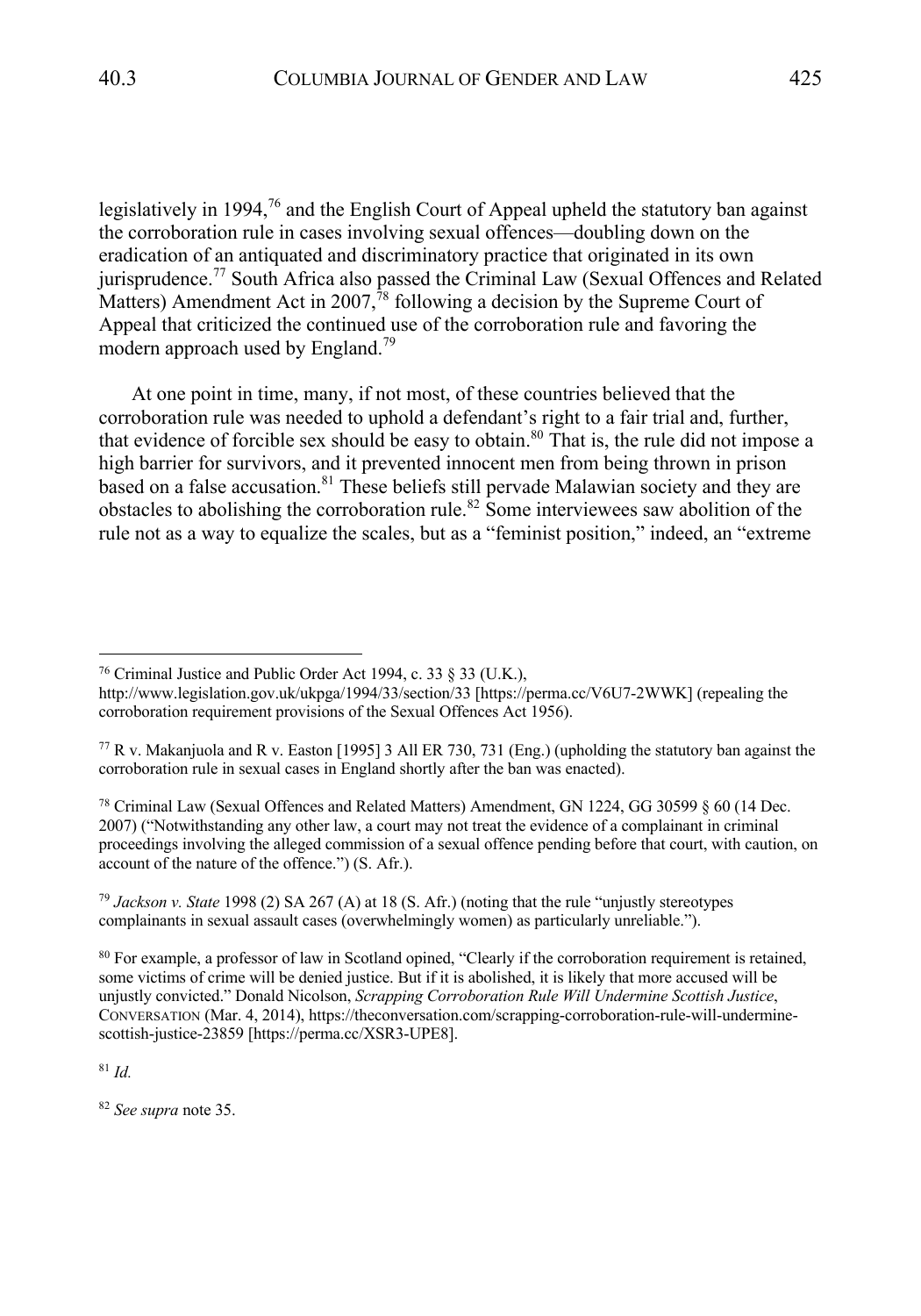position."<sup>83</sup> And, as one interviewee noted, the rule should perhaps be retained because "the law should be fair on both sides so that no one takes advantage of the other."<sup>84</sup>

However, the legal protections that a defendant had in seventeenth-century England (and in other jurisdictions to which the rule was exported) pales in comparison to the robust suite of constitutional legal rights for defendants around the world today, even in Malawi.<sup>85</sup> These rights include the presumption of innocence, the right to a public trial before an independent and impartial court of law, the right to remain silent and to not have his statements used against him, the right to challenge evidence, the right to be represented by a legal practitioner (where it is required in the interests of justice), and the right to an appeal or review by a higher court, among other things.<sup>86</sup> The antiquated and unsupported belief that accusations of sex crimes are "harder to defend against by the accused" is misplaced in the modern criminal justice system.

These legal changes, together with empirical evidence showing that female survivors of sexual violence are no more apt to lie about being raped than about any other type of crime, forced these countries to examine the corroboration rule in a critical light. $87$  As

<sup>84</sup> Interview by Amy Uihlein with a senior manager, Youth Net and Counselling (YONECO), in Zomba, Malawi (Mar. 12, 2020) (interview transcript confidential) (on file with the IWHRC).

<sup>85</sup> *See* People v. Rincon-Pineda, 538 P.2d 247, 256–57 (Cal. 1975) (discussing the writings of Sir Matthew Hale, Lord Chief Justice of the Court of King's Bench from 1671 to 1676, and how his belief in the perilous position of the defendant charged with a sex crime was informed by the basic lack of protection afforded defendants in seventeenth-century England). Under old English common law, the burden of proof was not beyond a reasonable doubt, and the defendant was not entitled to the assistance of counsel. *Id.* He was not presumed innocent and could not compel witnesses to appear in his defense. *Id.* Each of these rights that were unavailable to defendants in seventeenth-century England are guaranteed to defendants of rape and defilement by the Constitution of Malawi. Malawi Constitution, *supra* note 36, § 42(2)(f); *see also* Attorney General v. Malawi Congress Party & Others [1997] Civ. App. No. 22 of 1996 (MSCA) ("[T]he person so accused of crime shall be presumed innocent until proved guilty.")

<sup>86</sup> Malawi Constitution, *supra* note 36, §§ 42(2)(a), (f)(i), (f)(iii)–(v), (f)(viii).

<sup>87</sup> *Jackson v. State* 1998 (2) SA 267 (A) at 13–14 (S. Afr.) (stating that "empirical research has been done refut[ing] the notion that women lie more easily or frequently than men, or that they are intrinsically unreliable witnesses") (citing Dianne Hubbard, *A Critical Discussion of the Law of Rape in Namibia*, *in*

<sup>83</sup> Interview by Mariame Dangnokho with a State Advocate in Lilongwe, Malawi (Mar. 11, 2020) ("The corroboration [rule] is important in the way that you know when you are sending someone to prison it's a very, very serious offence. You're curtailing the constitutional rights of that individual, that suspect. So, the court has to balance [that]. The court has to satisfy itself that indeed X committed a criminal offence . . . that he really did it.") (interview transcript confidential) (on file with the IWHRC).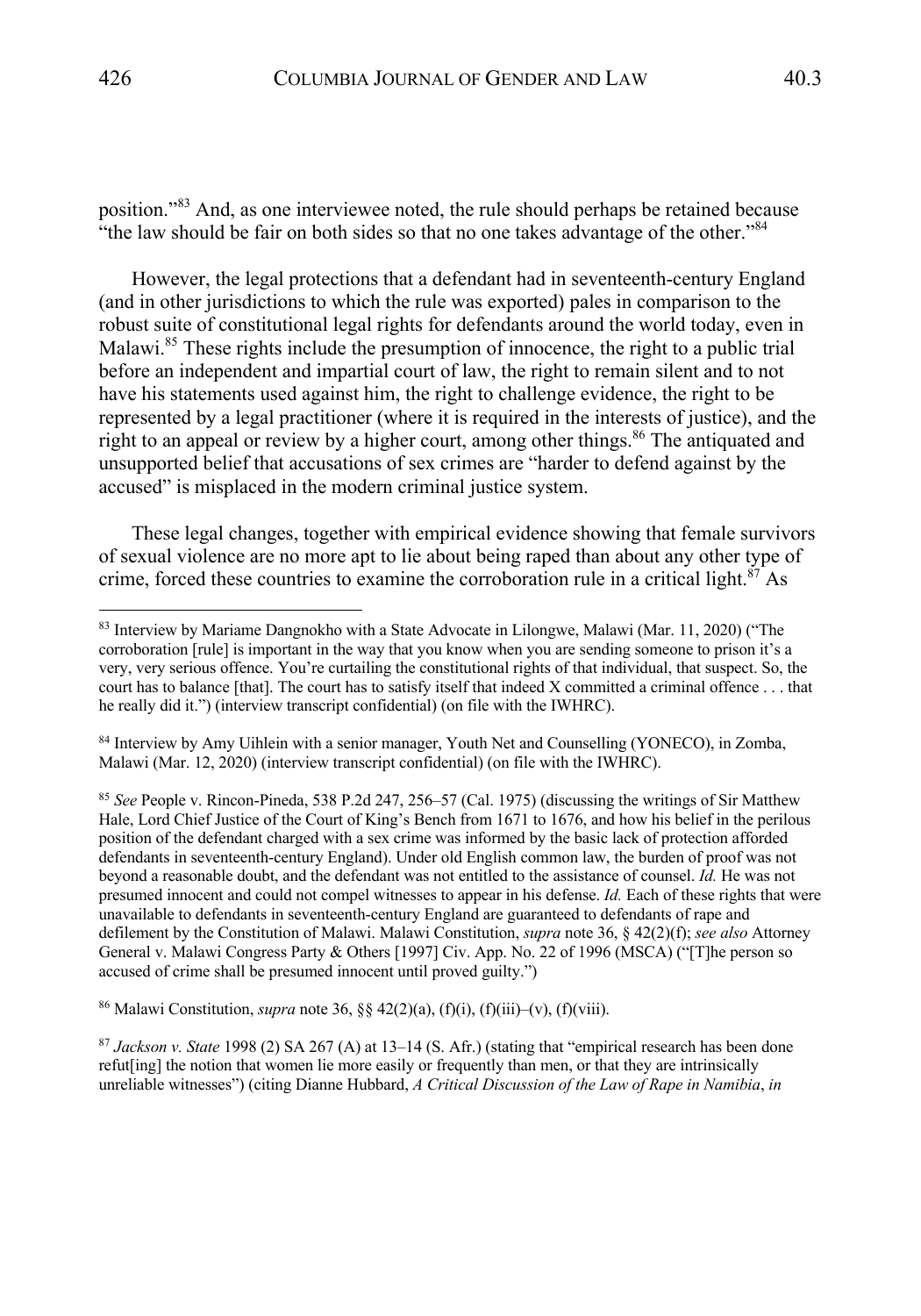such, many of these countries have jettisoned the corroboration rule based on a determination that the assumption that women lie is rooted in a gendered stereotype, is discrimination on the basis of sex, and has no rational purpose other than to discriminate against women. Malawi should do the same.

# **IV. The Corroboration Rule Renders Justice Elusive for Survivors of Sex Crimes**

*"Access to justice is elusive for many survivors of sexual violence."*<sup>88</sup>

The right of access to justice is guaranteed by the Malawi Constitution as well as the international treaties to which Malawi is a State Party. The Malawi Constitution guarantees to women and girls the right to an effective remedy in a court of law.<sup>89</sup> This right is also enshrined in the ICCPR,<sup>90</sup> CEDAW,<sup>91</sup> the Maputo Protocol,<sup>92</sup> and the Banjul Charter.<sup>93</sup> In addition, the U.N. Declaration on the Elimination of Violence against

<sup>90</sup> ICCPR, *supra* note 42, art. 2(3) ("Each State Party . . . undertakes (a) To ensure that any person whose rights or freedoms as herein recognized are violated shall have an effective remedy . . . .").

<sup>91</sup> CEDAW, *supra* note 43, art. 15(2) ("States Parties shall . . . treat [women and men] equally in all stages of procedure in courts and tribunals."); CEDAW GR 35, *supra* note 49, ¶ 29(b) ("The Committee recommends that States parties . . . ensure that all legal systems . . . protect victims/survivors of gender-based violence against women and ensure that they have access to justice and to an effective remedy . . . ."); CEDAW GR 33, *supra* note 50, ¶¶ 18(e), 26, 29.

<sup>92</sup> Maputo Protocol, *supra* note 41, art. 8 ("States Parties shall take all appropriate measures to ensure: a) effective access by women to judicial . . . services . . . ."); *id.* art. 25 ("States Parties shall undertake to: a) provide for appropriate remedies to any woman whose rights or freedoms, as herein recognized, have been violated; b) ensure that such remedies are determined by competent . . . authorities . . . .").

<sup>93</sup> Banjul Charter, *supra* note 40, art. 7(1) ("Every individual shall have the right to have his cause heard. This comprises: (a) the right to an appeal to competent national organs against acts of violating his fundamental rights as recognized and guaranteed by conventions, laws, regulations and customs in force.").

PUTTING WOMEN ON THE AGENDA 156 (Susan Bazilli ed., 1991) ("A US study found that the incidence of false reports for rape is exactly the same as that for other felonies—about two per cent.") (quoting JULIE A. ALLISON & LAWRENCE WRIGHTSMAN, RAPE: THE MISUNDERSTOOD CRIME 205 (1993) (noting that the study was done by the New York Sex Crimes Analysis Unit)). There is no evidence to suggest these statistics have changed significantly over the last twenty years.

<sup>88</sup> UNICEF ACCESS TO JUSTICE REPORT, *supra* note 6, at 7.

<sup>89</sup> Malawi Constitution, *supra* note 36, §41(3).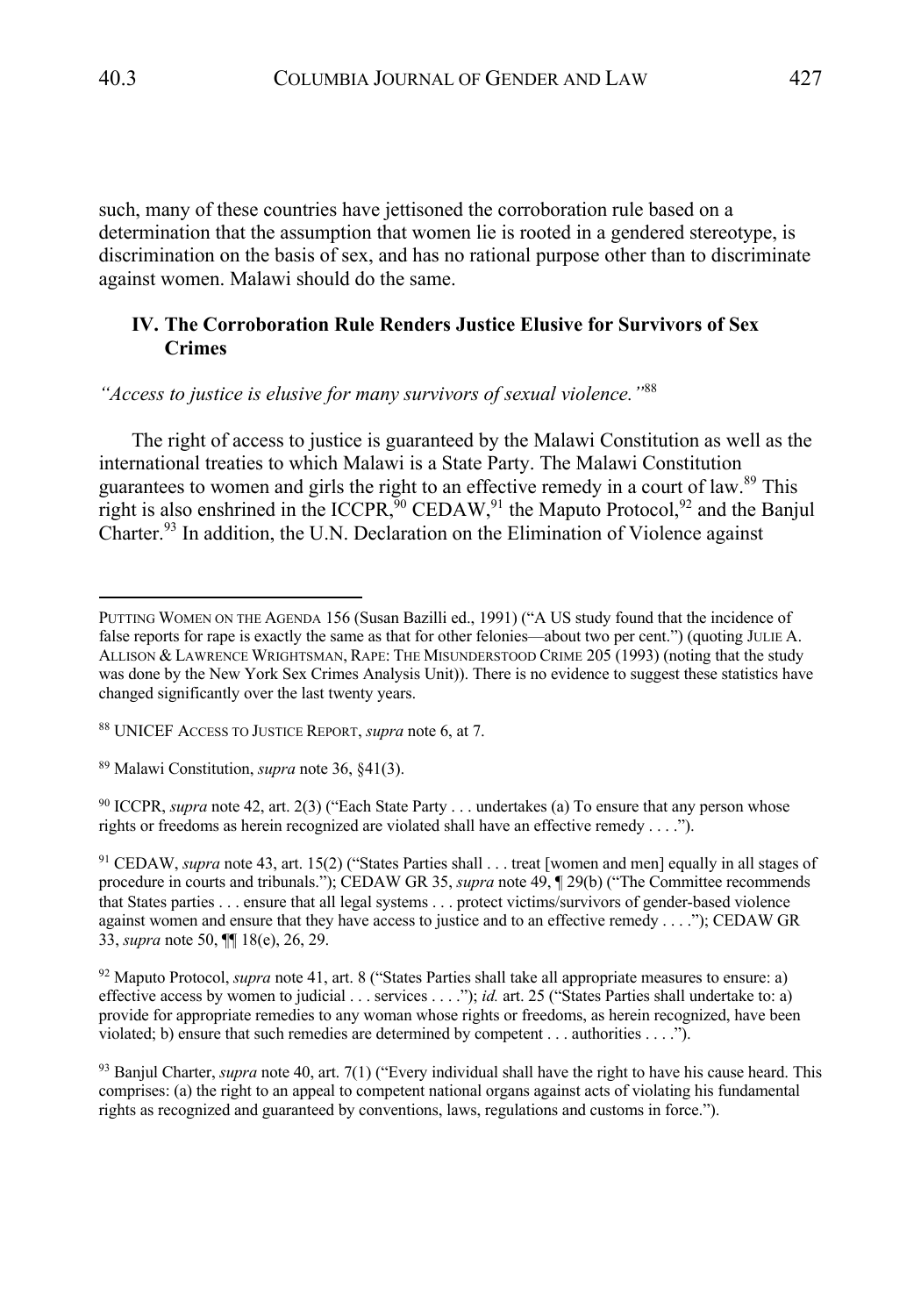Women proclaims that "States should condemn violence against women,"94 and "women who are subjected to violence should be provided with access to the mechanisms of justice and  $\dots$  to just and effective remedies for the harm that they have suffered  $\dots$ ."<sup>95</sup>

The corroboration rule stands as a concrete roadblock to accessing justice for victims of sex crimes in violation of domestic and international law. The corroboration rule's demands on police, prosecutors, magistrates, and judges in effect operate to exempt sexual abusers from criminal punishment. In the words of a lawyer at the Ministry of Justice and Constitutional Affairs, "It's tragic. You have a real victim who cannot get a remedy before a court because they're not able to corroborate their statements."<sup>96</sup>

# **A. The Corroboration Rule Obstructs the Investigation, Prosecution, and Conviction of Individuals in Sexual Offence Cases and Denies Victims an Effective Remedy**

The requirement that a sexual offence conviction be supported by independent evidence corroborating a survivor's testimony—whether or not that testimony was made under oath, was credible, or proves beyond a reasonable doubt that the sex crime took place—leads to significant case attrition throughout the criminal justice process. A 2019 UNICEF *Access to Justice* report on sexual violence in Malawi, which analyzed the results of 138 reports of rape, statutory rape, and other sexual offences, found that nearly twenty-five percent of incidents reported to police failed to result in an arrest because, among other things, there was no corroborative evidence, such as a medical report.<sup>97</sup> Furthermore, sixteen percent of cases that eventually made it to court resulted in the outright acquittal of the perpetrator due to a lack of corroborative evidence.<sup>98</sup> The UNICEF report determined that "[a]cquittals at magistrate court for sexual offences due to lack of corroborative evidence amount to gender bias, discrimination and oppression of

<sup>98</sup> *Id.* at 21.

<sup>94</sup> G.A. Res. 48/104, *supra* note 54, art. 4.

<sup>95</sup> *Id.* art. 4(d).

<sup>96</sup> Interview by Amy Uihlein with a lawyer, Ministry of Justice and Constitutional Affairs, in Lilongwe, Malawi (Mar. 10, 2020) (interview transcript confidential) (on file with the IWHRC).

<sup>97</sup> UNICEF ACCESS TO JUSTICE REPORT, *supra* note 6, at 32.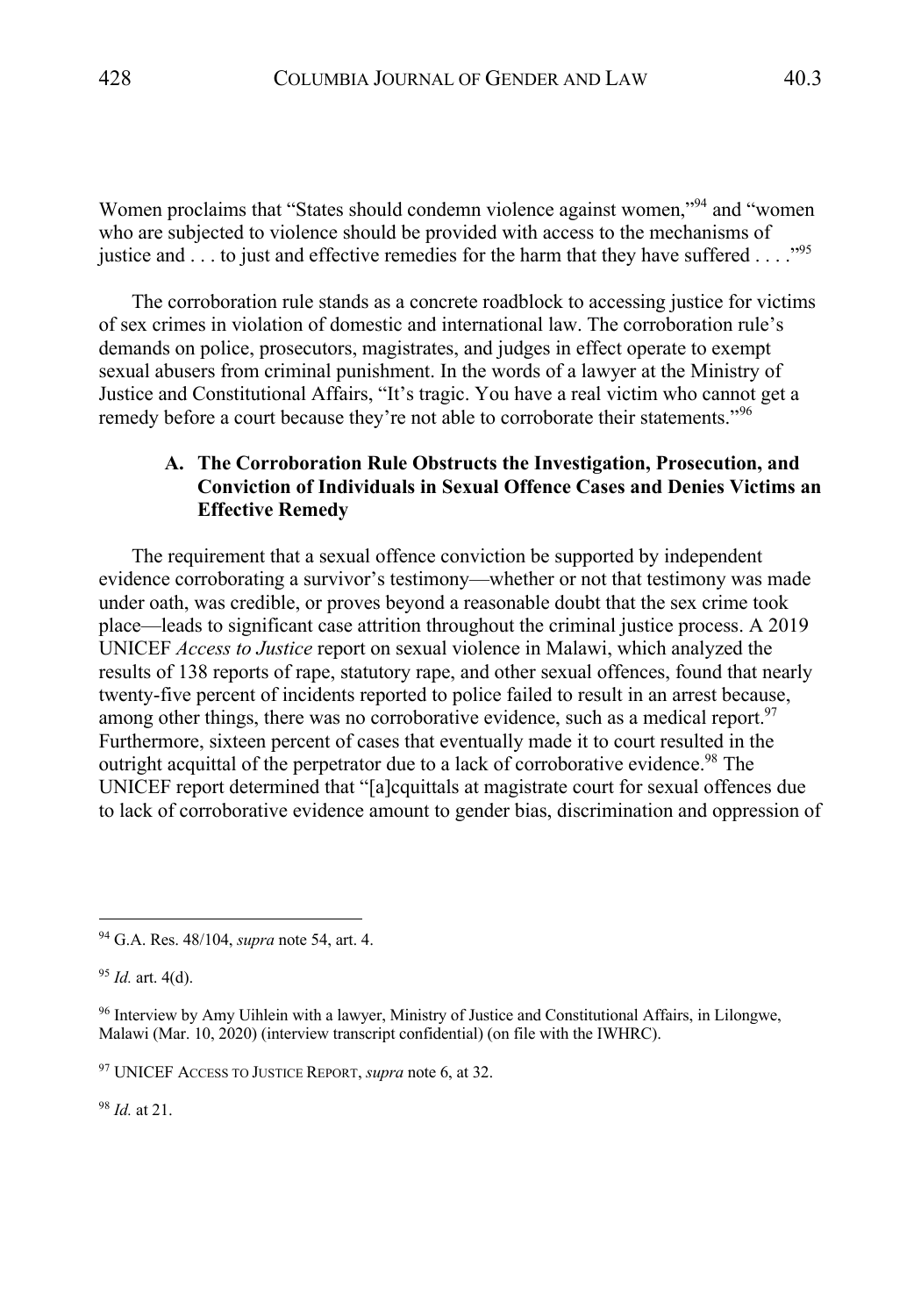the survivor  $\dots$  and the standard hence unfavourable is impact s and the survivor  $\dots$  and children's access to justice."<sup>99</sup>

The CEDAW Committee, in its General Recommendation No. 33 on *Women's Access to Justice*, recognized that gender stereotypes, such as the one that undergirds the corroboration rule, have the potential to infiltrate all stages of the criminal justice system:

Judges, magistrates and adjudicators are not the only actors in the justice system who apply, reinforce and perpetuate stereotypes. Prosecutors, law enforcement officials and other actors often allow stereotypes to influence investigations and trials, especially in cases of gender-based violence, with stereotypes undermining the claims of the victim/survivor and simultaneously supporting the defense advanced by the alleged perpetrator. Stereotyping can, therefore, permeate both the investigation and trial phases and shape the final judgement. $100$ 

Indeed, the corroboration rule, though used as a rule of evidence in the courtroom, has far reaching impacts and consequences.

### **1. Investigation by Police**

With regard to the investigation stage, interviewees recounted incidents where police abdicated their responsibility to investigate reports of sexual offences because there was no immediate corroborative evidence.<sup>101</sup> "[The police] ask for evidence that comes from

<sup>99</sup> *Id.* at 30.

<sup>101</sup> We have cases whereby a child was raped maybe three months ago. When they go to the police, they are told there is no evidence despite producing a medical report. They will be told there is no evidence. "You know, your daughter wanted to have sex." Now, you think of a child who is 5 years old, but police say she wanted to have [sex]. It is not fair because I don't think I can just wake up today and say, "Somebody has raped me." Their responsibility is to find out how and to support me based on the issue I've presented to them. However, it's not the case.

Interview by Amy Uihlein with a manager, YONECO, in Zomba, Malawi (Mar. 12, 2020) (interview transcript confidential) (on file with the IWHRC).

<sup>100</sup> CEDAW GR 33, *supra* note 50, ¶ 27.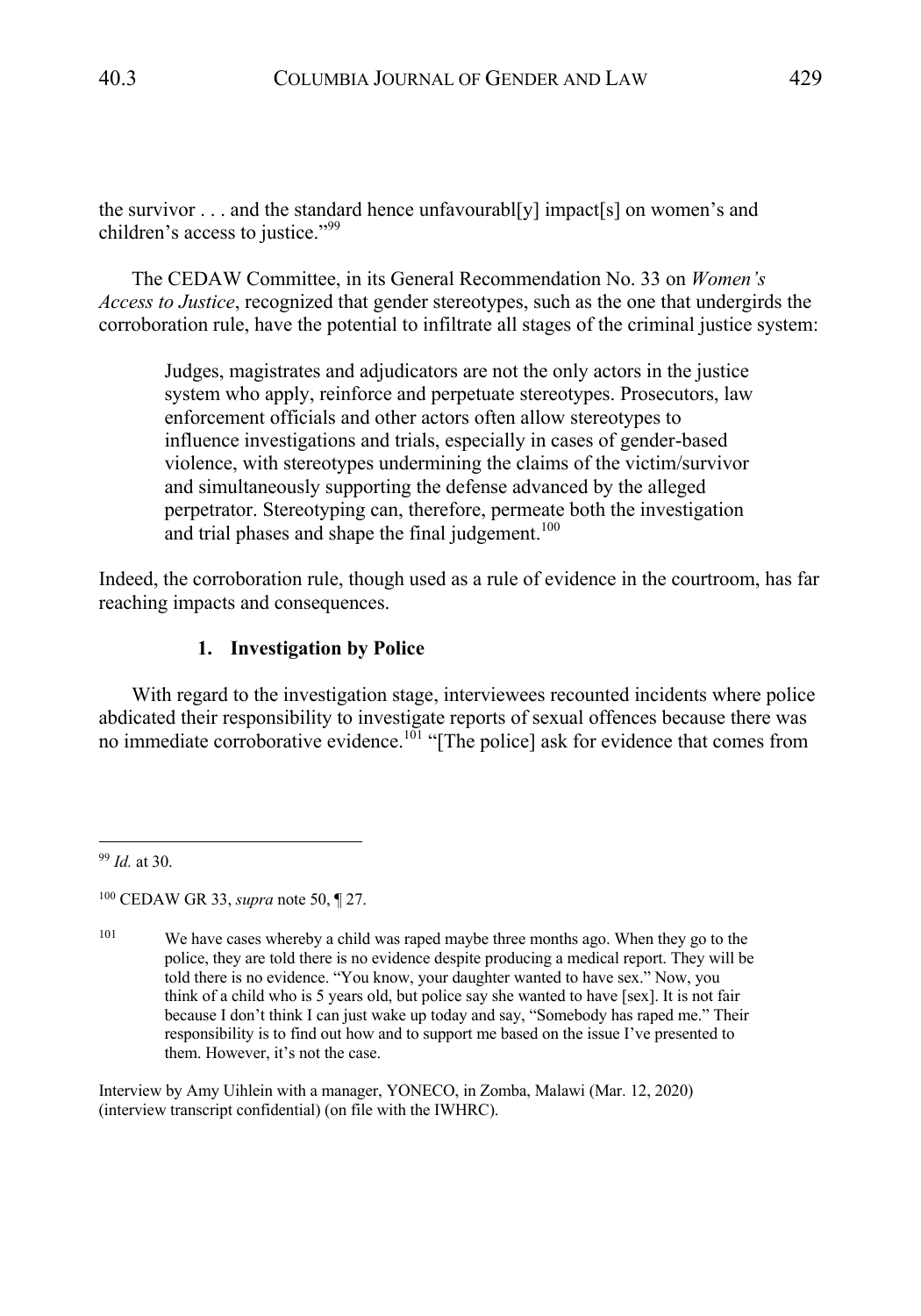the doctor's assessments,"102 said a psychosocial counselor of victims of sexual assault in Malawi. "That's the first hard evidence that they want to see."<sup>103</sup> A Chief Resident Magistrate confirmed this understanding: "I know the police,"<sup>104</sup> she said. "The background that they have is you need corroboration."<sup>105</sup> In the absence of such evidence, like a medical report, "you'll find that such cases will not even see the court. At that stage, they'll say, 'we have no evidence, we can't take your matter to court."<sup>106</sup> For example, the UNICEF *Access to Justice* report showed that, in thirty-six out of 138 incidents of alleged sexual violence, police declined to arrest a known perpetrator for reasons such as "no evidence, i.e. medical report showing that nothing sexual happened" and "medical tests did not show defilement of the girl."<sup>107</sup>

An official with WLSA-Malawi, a research and advocacy group on gender-related issues, recalled a case where a woman was ambushed by men on her way home from work one night and went to the police two days later to report the incident. "However, when she went there," the official said, "they told her that she needed to go to the hospital first to get a medical report . . . . She wasn't able to get that medical report and I remember one of the biggest [reasons why they] were unable to get the case prosecuted was the absence of the medical report. Because she couldn't get the medical report, she couldn't get the police report."<sup>108</sup> In the absence of readily available corroborating evidence, investigations are abandoned before they truly begin.

### **2. Prosecution by Lawyers**

The corroboration rule also stymies the work of prosecutors who know that they must bring a strong case with corroborating evidence if they have any chance of succeeding at trial. "An acquittal embarrasses a prosecutor and you look as if you don't know your

<sup>103</sup> *Id.*

<sup>105</sup> *Id.*

<sup>106</sup> *Id.*

<sup>&</sup>lt;sup>102</sup> Interview by Mariame Dangnokho with a psychosocial counselor of victims of sexual assault in Lilongwe, Malawi (Mar. 9, 2020) (interview transcript confidential) (on file with the IWHRC).

<sup>104</sup> Interview by Amy Uihlein with a Chief Resident Magistrate, *supra* note 23.

<sup>107</sup> UNICEF ACCESS TO JUSTICE REPORT, *supra* note 6, at 32.

<sup>108</sup> Interview by Mariame Dangnokho with an official, Women and Law in Southern Africa-Malawi, in Lilongwe, Malawi (Mar. 8, 2020) (interview transcript confidential) (on file with the IWHRC).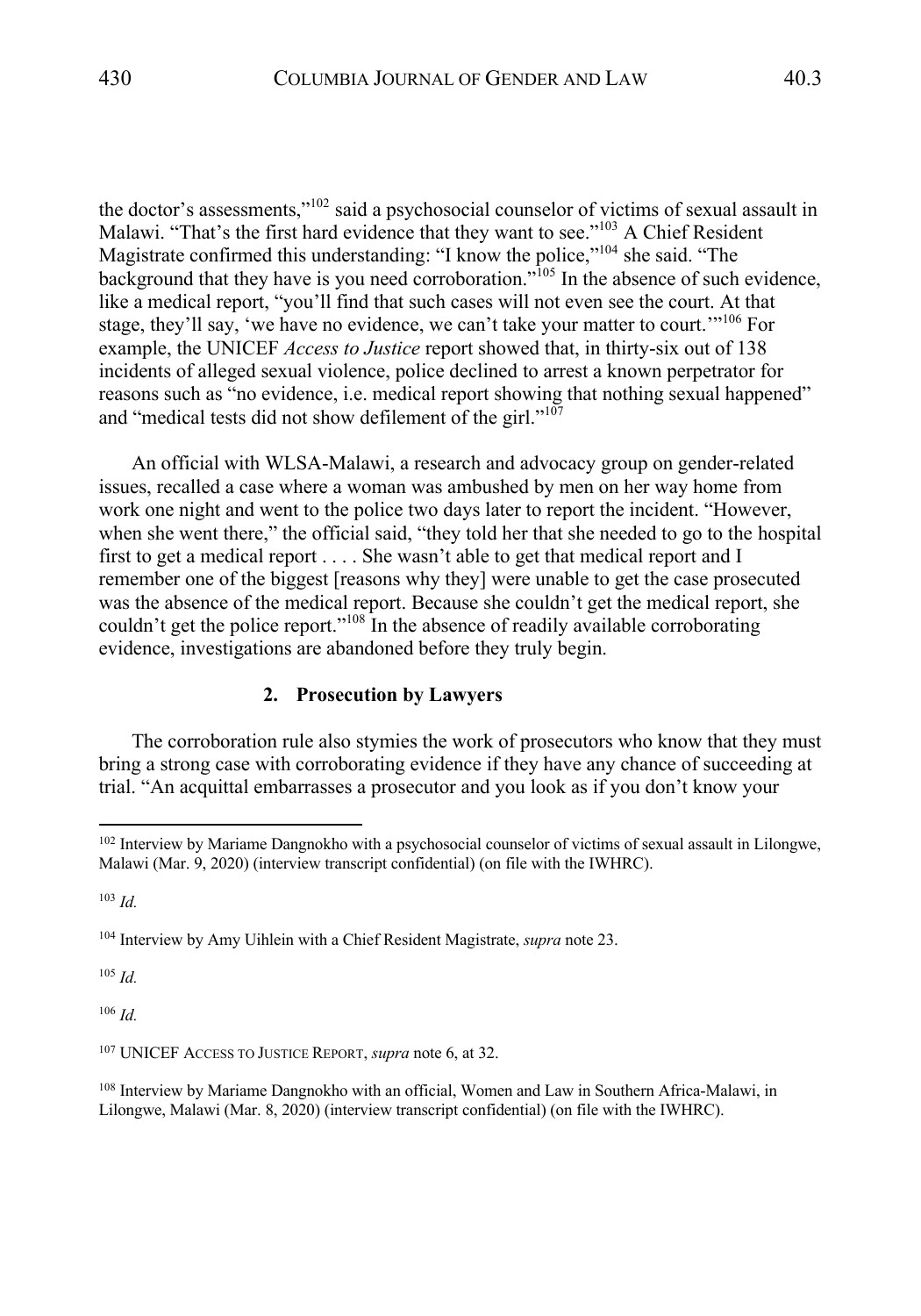job,"<sup>109</sup> said a state prosecutor. "[A]nd thus in the absence of corroboration many prosecutors just drop the case."110 This attitude conflicts with the *Principles and Guidelines on the Right to a Fair Trial and Legal Assistance in Africa* issued by the African Commission on Human and Peoples' Rights. These principles and guidelines explicitly call on prosecutors to "respect and protect dignity and uphold human rights"<sup>111</sup> and to "carry out their functions impartially and avoid all . . . sexual, gender or any other kind of discrimination."<sup>112</sup>

### **3. Adjudication by Judges**

Judicial precedent shows an insistence on corroborative evidence in all sexual offence court cases,<sup>113</sup> without which a ruling can result in dismissal of a case or an acquittal,<sup>114</sup> reversal of a conviction on appeal,<sup>115</sup> or reversal with a downgrade to a lesser

<sup>110</sup> *Id.*

<sup>111</sup> AFRICAN COMMISSION ON HUMAN AND PEOPLES' RIGHTS, PRINCIPLES AND GUIDELINES ON THE RIGHTS TO A FAIR TRIAL AND LEGAL ASSISTANCE IN AFRICA  $\P$  F(h) (2003), https://www.achpr.org/legalinstruments/detail?id=38 [https://perma.cc/5UN7-GLCA].

 $112$  *Id.* [F(i)(i).

<sup>113</sup> Ndovi, *supra* note 27, at 6–7. In cases that lack corroborative evidence, a magistrate may convict on the uncorroborated testimony of a witness so long as she warns or instructs herself of the dangers of relying on such testimony (i.e., that an allegation is easily made and hard to disprove). *Id.* This cautionary instruction is also called the "cautionary warning," and the High Court has held that a conviction founded on such a warning in the absence of corroboration should be made only under exceptional circumstances. *Id.* at 10 (citing Tinazari v. Regina [1965] 3 ALR Malawi Series 184 (High Ct.) (Malawi)).

<sup>114</sup> Interview by Allison Carlon with an executive, Women Lawyers Association of Malawi, in Lilongwe, Malawi (Mar. 8, 2020) ("There was a case of gang rape that was thrown out for lack of corroboration. They say they need a medical report, they need to be able to have a reliable witness, need to prove that consent wasn't there. I mean, with a case of the rape, she could identify the persons that raped her, and that should have sufficed. If she said she recognized them and she was able to point them out, that should suffice. But it did not.") (interview transcript confidential) (on file with the IWHRC).

<sup>115</sup> *See* Republic v. Malenga [2007] Crim. App. No. 326 of 2006 (High Ct.) (Malawi) (overturning Senior Resident Magistrate's conviction of rape based on an appeal by the defendant that the conviction was based on uncorroborated testimony).

<sup>109</sup> Malunga, *supra* note 5, at 54 (quoting a state prosecutor).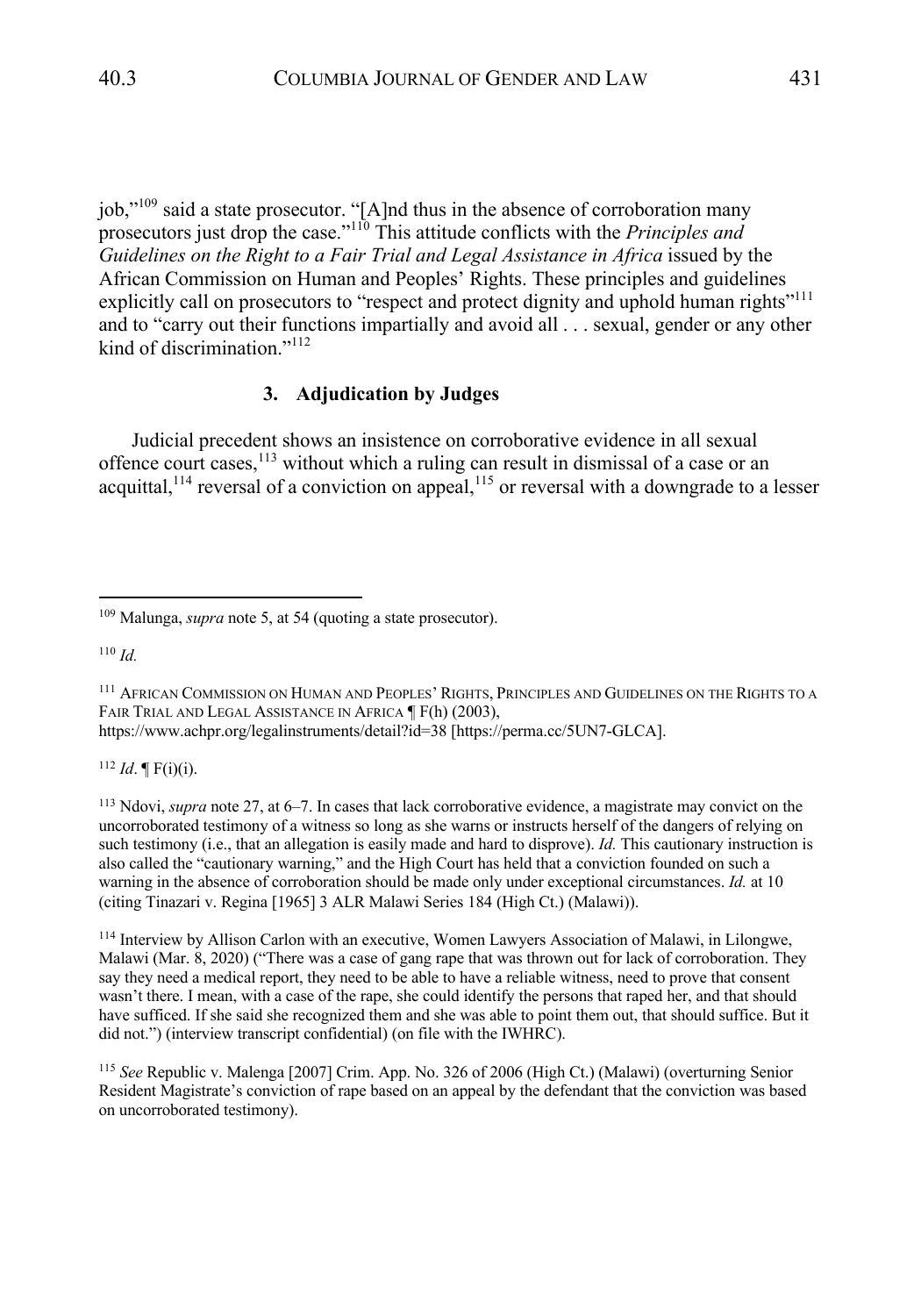offence on appeal<sup>116</sup>—none of which are effective remedies. Referring again to the UNICEF *Access to Justice* report, of the sixty-one cases that actually made it into the court system, ten of those cases resulted in acquittals for a lack of corroborative evidence.<sup>117</sup>

Bernadette Malunga, a former magistrate and a member of the Women Lawyers Association of Malawi, wrote in her thesis on the corroboration rule that "[c]onviction on uncorroborated evidence without warning by the trial court *is fatal* to the case when it goes for review or on appeal. An appellate court may overturn the conviction *even if it is convinced that an accused person was guilty*."<sup>118</sup> As a result, the rule serves as a significant barrier to the investigation, prosecution and conviction of perpetrators of sexual offences—contravening the Malawi Constitution and international human rights guarantees and resulting in the denial of an effective remedy for survivors.

# **B. The Assumption that Corroborative Evidence Is Present and Available Belies the Lived Experiences of Survivors, and Imposes an Unrealistic Burden on Complainants of Sexual Violence**

*"Sometimes, it is just the evidence of the girl, screaming for help."*<sup>119</sup>

The continued use of the corroboration rule is based, in part, on the false assumptions that independent evidence—for example, in the form of an eyewitness or a telling medical report—is usually present and available in the aftermath of a sex crime, and that, without this evidence, a female survivor might be lying.<sup>120</sup> "I don't think it is difficult to

<sup>116</sup> *See* Mariette v. Republic [1966] 4 ALR Malawi Series 119, 139 (lines 21–23) (High Ct.) (Malawi) (overturning a rape conviction and substituting a conviction for attempted rape because there was no corroborative evidence to show penetration by the penis had occurred).

<sup>117</sup> UNICEF ACCESS TO JUSTICE REPORT, *supra* note 6, at 21.

<sup>118</sup> Malunga, *supra* note 5, at 17 (emphasis added); *see also* Rex v. Mussa [1942] 1923-60 ALR Malawi Series 87, 87 (line 18) (High Ct.) (Malawi) (overturning a lower magistrate court's rape conviction because the judge did not, in the court's opinion, properly warn himself of the "danger of convicting on the complaint of the prosecutrix without independent corroboration").

<sup>119</sup> Interview by Darya Vakulenko with a women's rights lawyer in Lilongwe, Malawi (Mar. 9, 2020) (interview transcript confidential) (on file with the IWHRC).

<sup>120</sup> *See* Malunga, *supra* note 5, at 61–62.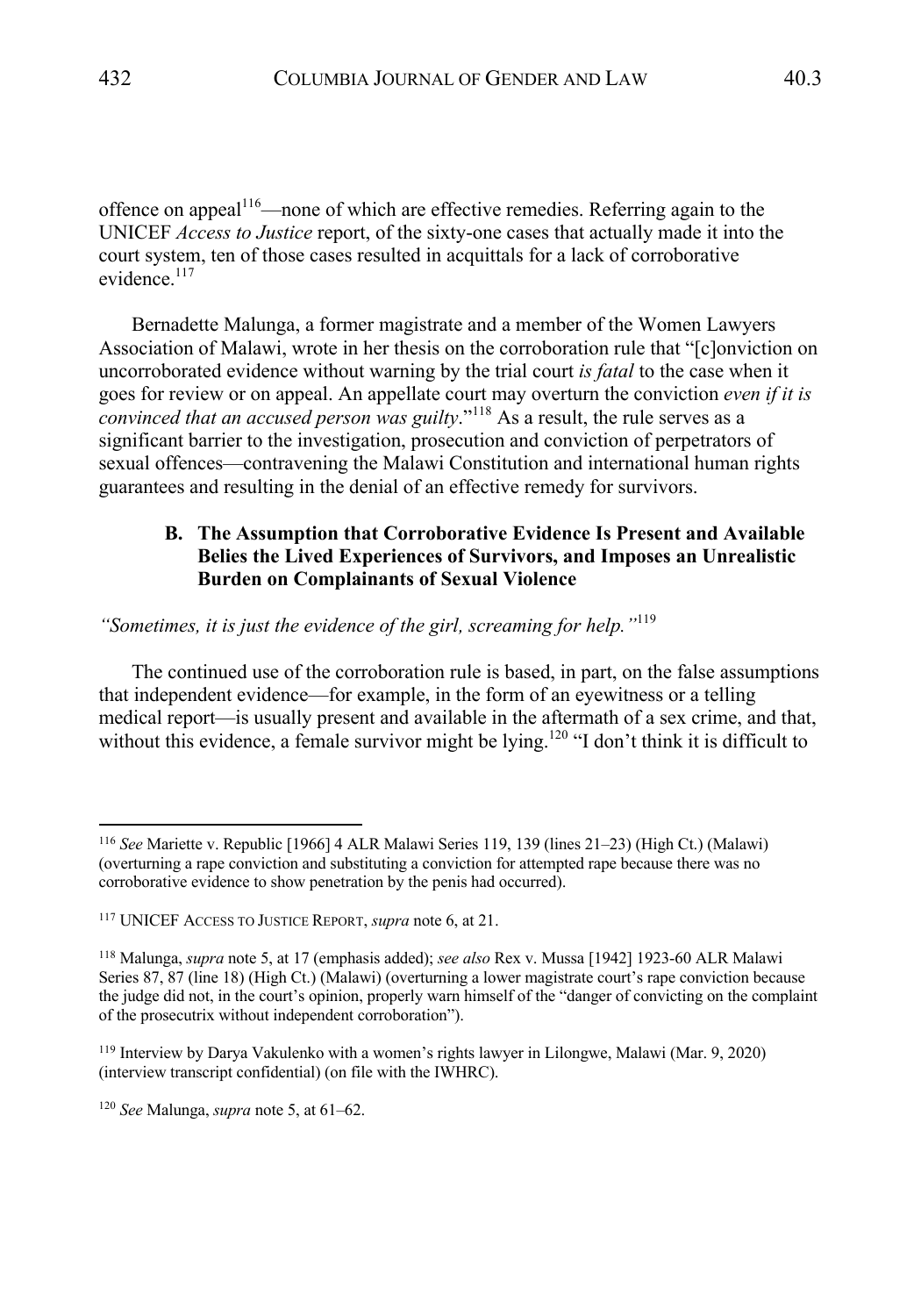get corroborative evidence," $1^{21}$  said a supreme court judge about the likelihood of having physical evidence of lack of consent. "[T]orn clothes, bruises, all these act[] as corroboration of lack of consent. I think it's easy to get it. Maybe [I] am just being naïve because I have always thought that if a lady is refusing there will be evidence to show the same."<sup>122</sup> However, the stereotype that survivors will always respond to unwanted sex with physical resistance, an immediate report to the police, or other "rigid standards about what [judges] consider to be appropriate behavior for women . . . penalize[s] those who do not conform to those stereotypes,"<sup>123</sup> and ignores the fact that rape often occurs under the threat of physical harm, undue influence, fear, and coercion.<sup>124</sup>

Interviews with affected women and various stakeholders in Malawi illustrate the significant difficulties that survivors have in securing and retaining the kinds of evidence that would be needed by prosecutors to succeed at trial. For cases of statutory rape, incest, and sex with minors under one's care or protection, corroborative evidence would be needed to prove (1) the identity of the assailant and (2) that there was penile penetration into a vagina.<sup>125</sup> For cases of rape, the additional element of lack of consent would also need corroborative evidence.<sup>126</sup> Each of these evidentiary requirements presents unique and substantial challenges for survivors seeking justice under the law.

<sup>122</sup> *Id.*

<sup>126</sup> *Id.* § 132.

<sup>&</sup>lt;sup>121</sup> *Id.* at 38 (quoting a supreme court judge).

<sup>123</sup> CEDAW GR 33, *supra* note 50, ¶ 26.

<sup>124</sup> *See* Malunga, supra note 5, at 38 (quoting a state prosecutor: "The question of lack of consent also gives challenges in securing corroborative evidence to it because the offence happen[s] in secret and most of the times the court looks at scratches or signs of struggle which might not be there in some cases due to fear or undue influence which may cause the victim not to struggle and hence in such cases there will be no scratches or bruises to show lack of consent.").

<sup>&</sup>lt;sup>125</sup> See the elements for these offences in the Penal Code, as amended to Act No. 24, §§ 138, 157–58, 159A (2012) (Malawi).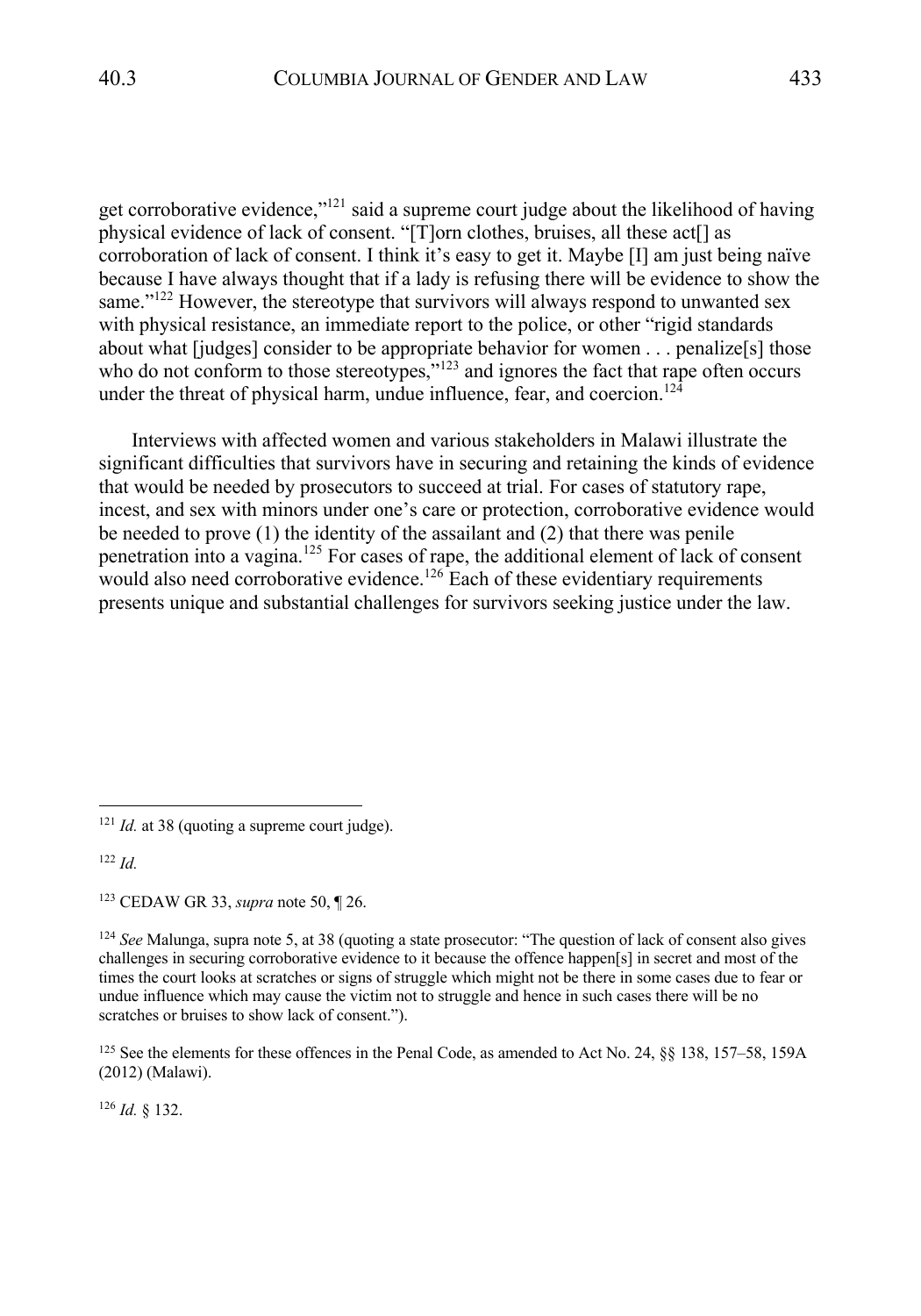#### **1. Identity of the Assailant**

Corroborating evidence proving the identity of an assailant can be difficult to obtain.<sup>127</sup> "It would be highly difficult  $\dots$  to have a witness—somebody who will testify [as] to what happened to you," $128$  said a legal intern of a law firm in Lilongwe. There is "close to zero percent [chance] of that happening,"<sup>129</sup> she added. "If you are getting raped, the guy will not have an audience to watch."<sup>130</sup> A Chief Resident Magistrate confirmed that, in the majority of rape and defilement cases, "there will be no third party witnessing the incident."<sup>131</sup> "Obviously, about corroboration, about the identity of the perpetrator, it is not an easy thing; it is difficult,"132 she added. A women's rights lawyer in Lilongwe echoed this concern: "Sexual acts are not done in public," she stated, "so it would be very unfair to ask a little child to give you more evidence that what happened to her in private when she was being raped or sexually assaulted."<sup>133</sup> "This rule is not just," she added, "It does not bring justice."<sup>134</sup>

An inspector in the Malawi Police Service and a prosecutor at the Child Justice Court explained that the corroboration rule can have especially severe impacts on children who have been raped without any eyewitnesses.<sup>135</sup> "[A]n offender goes free because there's no corroborative evidence," she said, "yet the child is telling you, 'It's this one who did this

<sup>129</sup> *Id.*

<sup>130</sup> *Id.*

<sup>131</sup> Interview by Amy Uihlein with a Chief Resident Magistrate, *supra* note 23.

<sup>132</sup> *Id.*

<sup>134</sup> *Id.*

<sup>127</sup> Malunga, *supra* note 5, at 38–39 (quoting a magistrate: "The corroborative evidence of the identity of the accused can be evidence from; eye witnesses, opportunity, that is, where the victim was seen prior or immediately after the incident with the defendant.").

<sup>128</sup> Interview by Darya Vakulenko with a legal intern of a law firm in Lilongwe, Malawi (Mar. 8, 2020) (interview transcript confidential) (on file with the IWHRC).

<sup>133</sup> Interview by Darya Vakulenko with a women's rights lawyer, *supra* note 119.

<sup>&</sup>lt;sup>135</sup> Interview by Allison Carlon with a prosecutor, Child Justice Court, and an inspector, Malawi Police Service, in Malawi (Mar. 10, 2020) (interview transcript confidential) (on file with the IWHRC).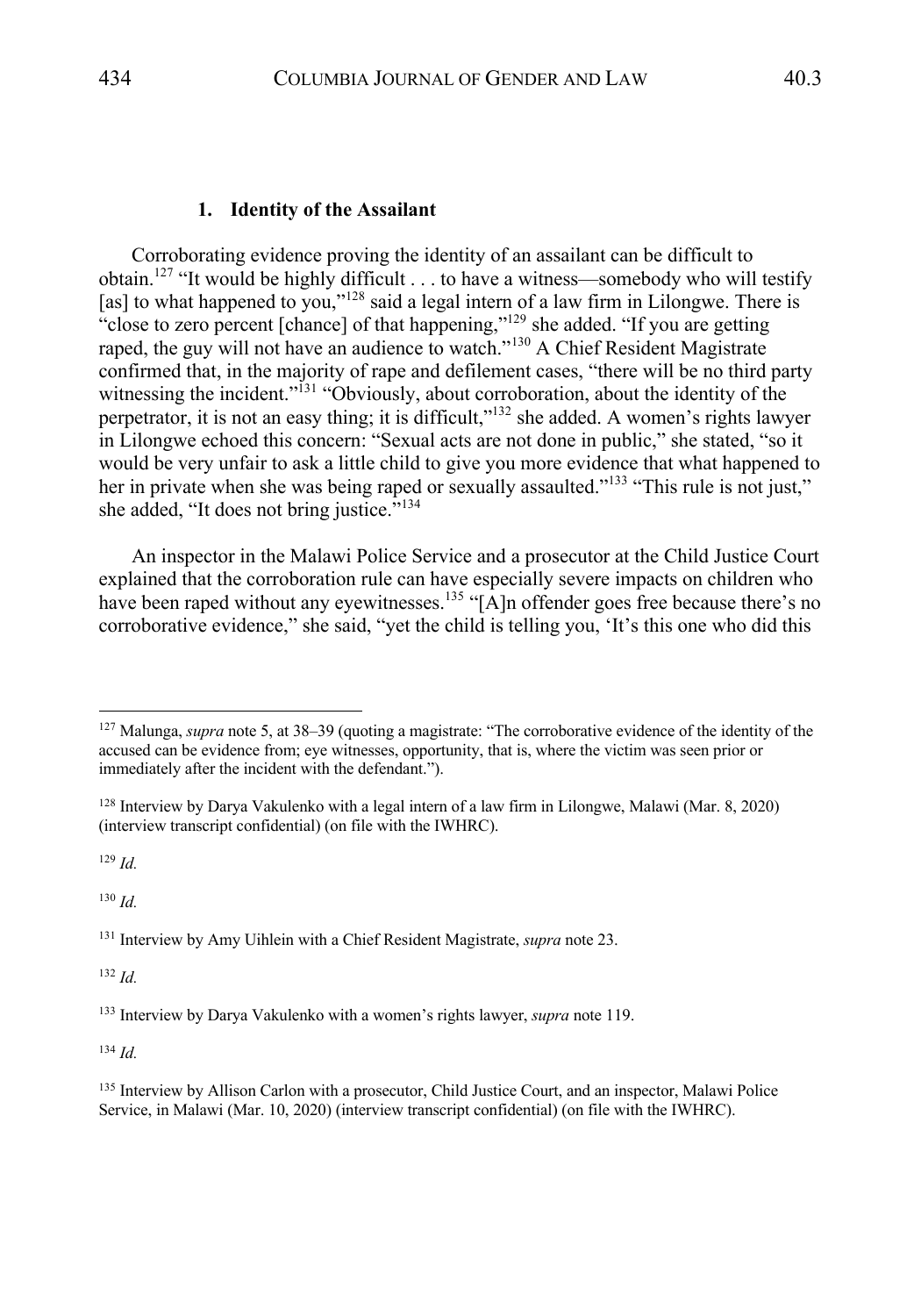to me."<sup>136</sup> She recalled a case of a young girl who was raped at night and suffered a fistula<sup>137</sup> due to the physical trauma of the incident.<sup>138</sup> "They said, 'It was dark. How did you see that guy?' But [in] this case, it *was* this one. Even if you meet in the dark, I can recognize you, and you can recognize me. And the magistrate is telling you there's no corroboration—only you. That man was acquitted because there was no corroborative evidence."<sup>139</sup>

"The laws in Malawi, they favor much the perpetrators," she added.<sup>140</sup> "They are the ones who are on the safer side than the victims.<sup>"141</sup> When asked whether the result would have been different had the corroboration rule been absent, she replied, "Yes. That person would be found guilty and convicted and [would have to] face the charges. Only failing to say, 'how did you see that person? It was dark.' Is that the whole reason why someone should go free? I don't think it's justice."<sup>142</sup>

#### **2. Penetration**

Prosecutors must also prove, with corroborating evidence, that there was penetration by the man's penis into the victim's vagina in order to show that there was sexual intercourse (or carnal knowledge).<sup>143</sup> In the seminal case on corroboration from 1966, *Mariette v. Republic*, a rape conviction was overturned and downgraded to attempted

<sup>139</sup> *Id.*

<sup>140</sup> *Id.*

<sup>141</sup> *Id.*

<sup>142</sup> *Id.*

<sup>136</sup> *Id.*

<sup>&</sup>lt;sup>137</sup> "A vaginal fistula is an abnormal opening that connects your vagina to another organ, such as your bladder, colon or rectum. Your doctor might describe the condition as a hole in your vagina that allows stool or urine to pass through your vagina." *Vaginal Fistula: Overview*, MAYO CLINIC, https://www.mayoclinic.org/diseases-conditions/vaginal-fistulas/symptoms-causes/syc-20355762 [https://perma.cc/E7V3-B5SB].

<sup>138</sup> Interview by Allison Carlon with a prosecutor, Child Justice Court, and an inspector, Malawi Police Service, *supra* note 135.

<sup>143</sup> *See* Mariette v. Republic [1966] 4 ALR Malawi Series 119, 130 (lines 3–5) (High Ct.) (Malawi) ("Nevertheless, the burden rests upon the prosecution to establish penetration beyond all reasonable doubt, and penetration by the male sexual organ, not merely by any part of the male body.").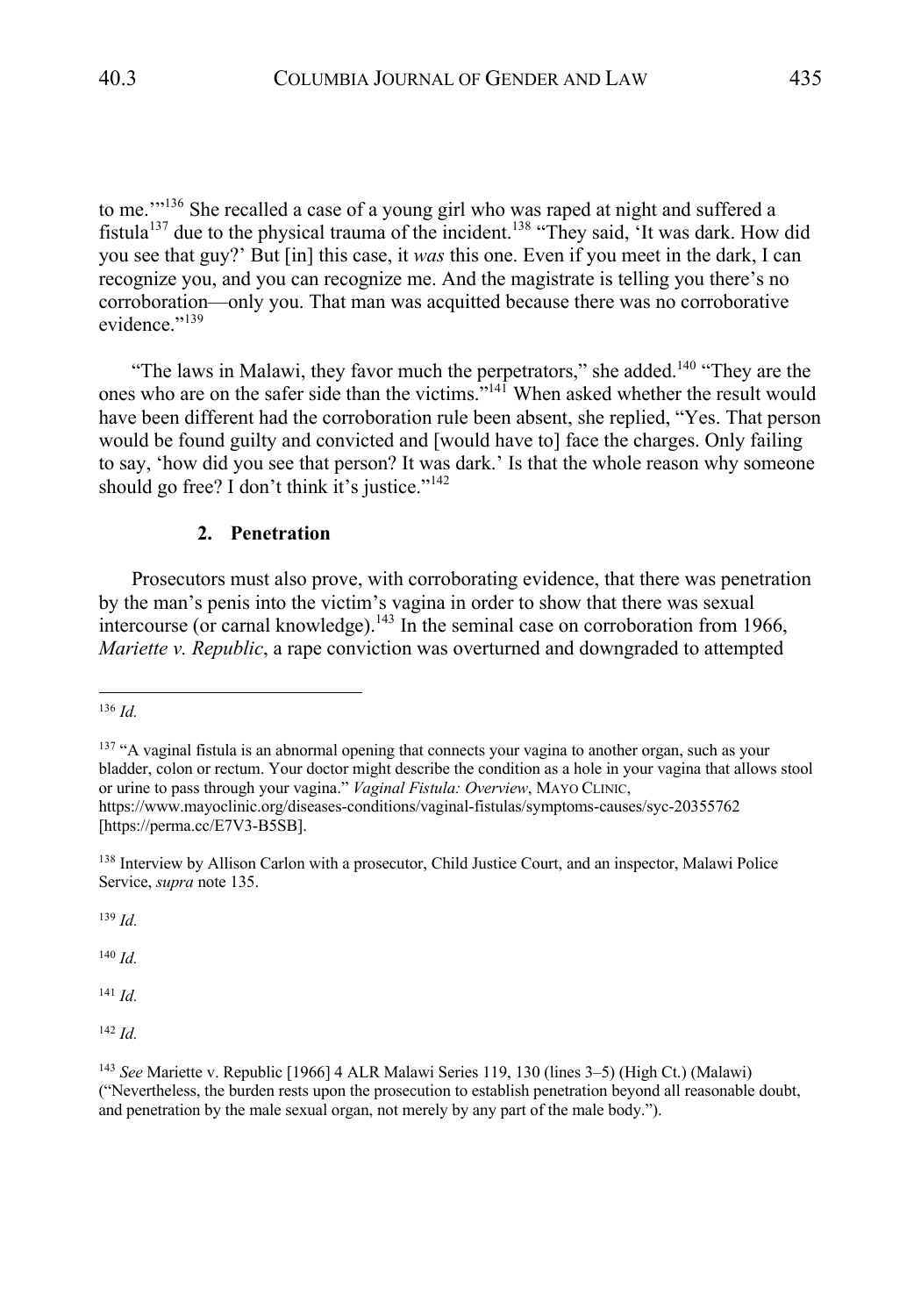rape on appeal because the prosecution could not provide independent evidence that it was the man's penis, and not some other part of him like his finger, that had bruised the girl's labia and ruptured her hymen in two places.<sup>144</sup> Although the young girl asserted at trial that "she not only felt pain inside her vagina but believed the pain to be caused by his penis,"<sup>145</sup> and although the medical technician who examined her indicated that, in his opinion, "the bruises he found on the inner and outer lips could not have been caused by a finger,"146 the court gave the accused "the benefit of the doubt on the nature of the instrument of penetration."<sup>147</sup>

The *Mariette* court's insistence that there be evidence of penile penetration, such as sperm, in the girl's vagina established a precedent that continues to impose a high barrier on victims of unwanted sex in the Malawi judicial system today.<sup>148</sup> There are many reasons why there might not be evidence of penile penetration, such as a delay in reporting, an inability or unwillingness to get a medical report, the police losing evidence, or the simple fact that there is not always physical evidence of a sexual act.<sup>149</sup> "[A]fter a rape you are advised to immediately go to police, go to the hospital,"<sup>150</sup> said a legal intern of a law firm in Lilongwe. "But it is a situation where sometimes you are distraught,

<sup>145</sup> *Id.* at 128 (lines 38–39).

<sup>146</sup> *Id.* at 129 (lines 5–9).

<sup>147</sup> *Id.* at 130 (lines 5–7) ("The view taken by this court *infra* gives the appellant the benefit of the doubt on the nature of the instrument of penetration."). The absence of evidence was due to the police losing the evidence. *Id.* at 131 (lines 5–8).

<sup>148</sup> *But see* Katandika v. Republic, [2017] Crim. App. No. 28 of 2017, at 2–3 (High Ct.) (Malawi), https://malawilii.org/system/files/judgment/high-court-generaldivision/2018/63/Charles%20%20Katandika%20%20%20-Vs- %20The%20%20Republic%20%20Criminal%20%20Appeal%20%20%20No.%20%20%20%20%20%20of%2 0%202017.pdf [https://perma.cc/FXW8-PGZV] ("The law is clear that it is not necessary that semen be deposited in the vagina.") ("Emission of seed into the victim is irrelevant.").

<sup>149</sup> A Child Protection Officer at a One Stop Centre in a hospital spoke of a forty-year-old man who wore a condom during his rape of an eleven-year-old girl. "This man was very creative," he said. "He used a condom, thinking that if we did an examination, it wouldn't trace to him. This is what they are doing." Interview by Amy Uihlein with a Child Protection Officer at a One Stop Centre in a hospital in Malawi (Mar. 13, 2020) (interview transcript confidential) (on file with the IWHRC).

<sup>150</sup> Interview by Darya Vakulenko with a legal intern of a law firm, *supra* note 128.

<sup>144</sup> *Id.* at 128 (lines 39–41), 129 (lines 5–7).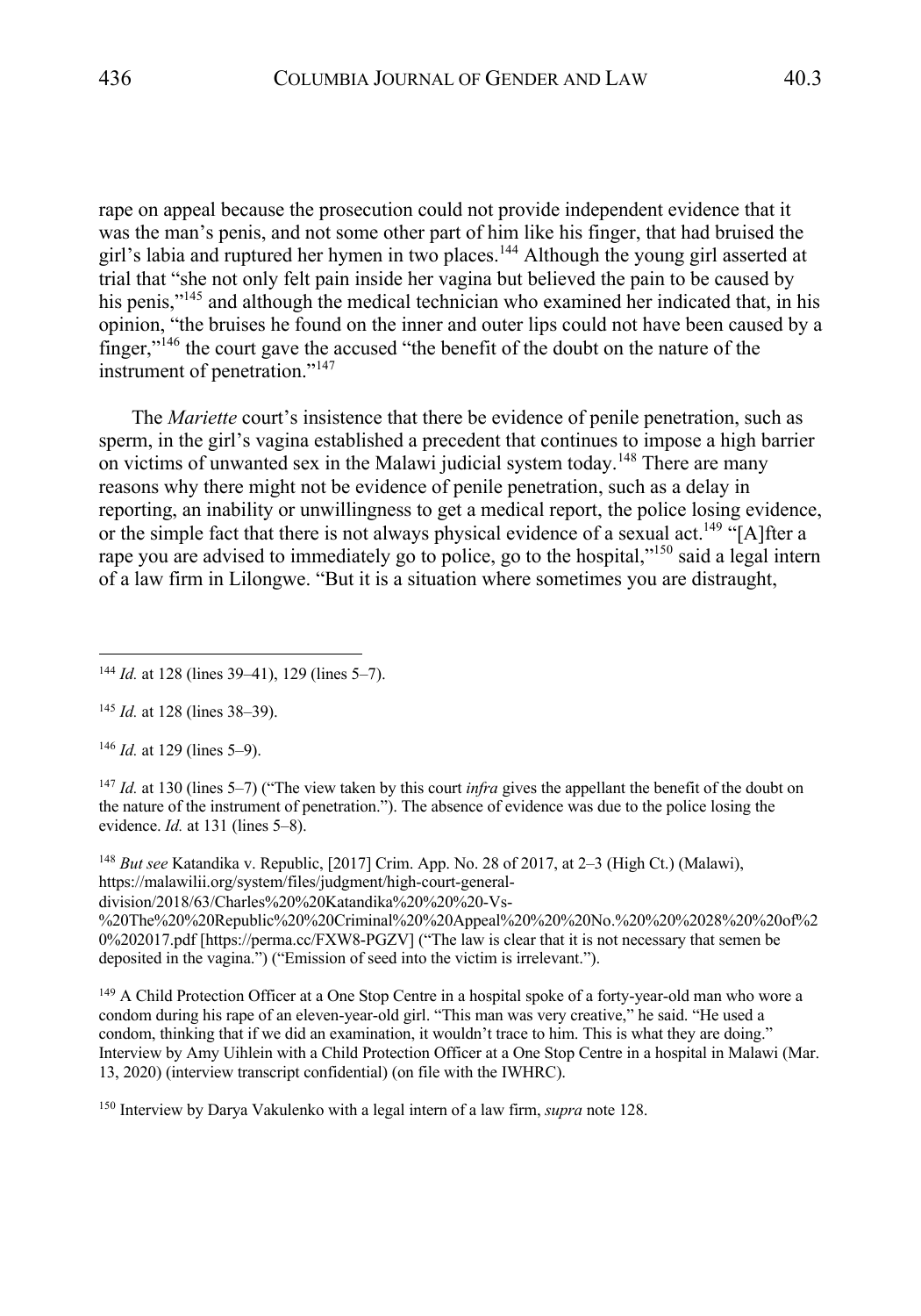going to the police might not be the first step you take, so you end up not having a police statement, you might not have a medical report,"<sup>151</sup> she explained.

Shame and stigma associated with being sexually violated can weigh heavily on a girl's decision to report, and any delay in reporting can spell death for her case.<sup>152</sup> "People suffer silently,"<sup>153</sup> said a religious leader in the Archdiocese of Blantyre. "Some women would be raped, and they will just keep it to themselves. The problem is with rape, . . . in terms of our culture, it brings a kind of shame and stigma on you as someone who was raped. And so, people don't want to live with that."<sup>154</sup> When victims do report after such a delay, he said, "in terms of recall for medical tests, medical watch, all that is gone. In the end, when they say it, nobody believes them."155 A Chief Resident Magistrate shared this concern for those who report late: "We were saying, someone goes to hospital a week later and we don't have sophisticated equipment, there is no way after a week they can say whether someone had sex or not."<sup>156</sup>

Interview by Mariame Dangnokho with a High Court Judge, *supra* note 22.

<sup>154</sup> *Id.*

<sup>155</sup> *Id.*

<sup>151</sup> *Id.*

<sup>&</sup>lt;sup>152</sup> A lot of times, when a person has been raped, family has to discuss, which is the most ridiculous thing ever! Where a child has been raped, before they even take them to the police, they're like, "Oh! Can we call the uncle?" I'm like, "Why are you having a meeting for an offence like this?" And it's worse still if the relation is close—the father, the . . . whoever it is. If it's internal, it's even worse. Then religion also comes into play . ... [O]nce they go to the police, the attitudes of the police .... They will ask you questions about what you're coming to do when you get in . . . , out in the open! And if you don't speak loudly . . . . Because, if I come to them to say I'm raped, I'm not going to say [*interviewee shouted loudly*], "I'm here to report that I was raped!" I'll be speaking [*interviewee whispered*], "Look, I'm here to report . . . ." And the police officers will ask [*interviewee shouted loudly*], "What are you saying you want in coming here?!"

<sup>153</sup> Interview by Mariame Dangnokho with a religious leader, *supra* note 35.

<sup>156</sup> Interview by Amy Uihlein with a Chief Resident Magistrate, *supra* note 23.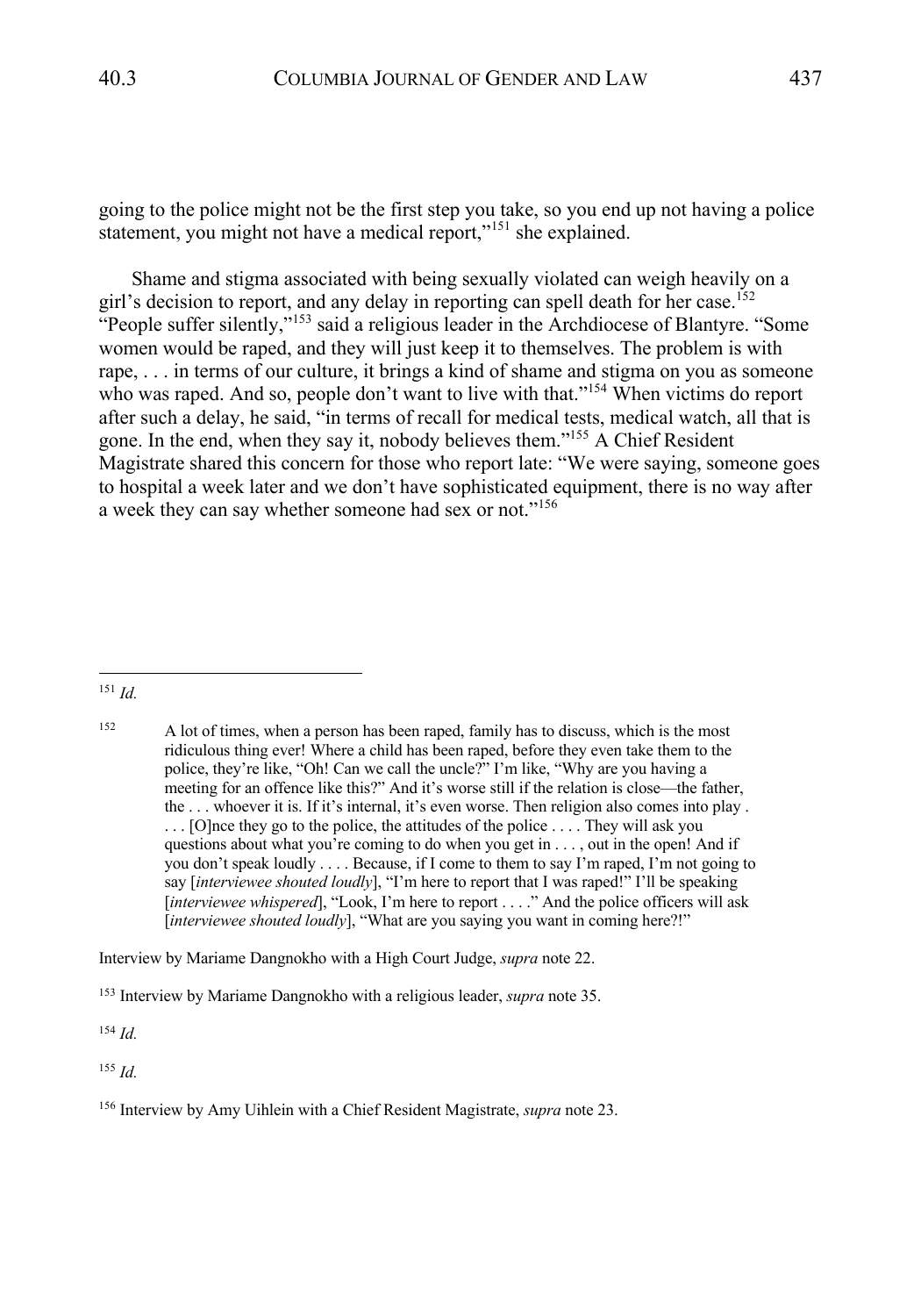"There are all sorts of reasons,"<sup>157</sup> said the Malawi Country Director of an international organization focused on women and girls' reproductive health. "It could be the kid being defiled today, not knowing it's not right, and then goes to school a week later, tells her best friend. The best friend says, 'Oh, this is wrong, let's go and tell the matron."<sup>158</sup> "I believe in the child's innocence,"<sup>159</sup> she added. "It's very, very rare for a child to just come up with this story."160 A female official in the Ministry of Gender, Children, Disability and Social Welfare said that the rule was unfair and is impeding access to justice.<sup>161</sup> "The child might be very, very afraid to tell the parents. She might bathe, the parent might bathe her, and then days go by. And then it's too late for that evidence to really be put forward as evidence."<sup>162</sup> she said.

A medical doctor who has examined victims of sexual violence reiterated the challenges in finding physical evidence of penetration. "In my 20 years of practice," said the OB-GYN, "there's been only . . . maybe two or three times [in] which people have come with the proof that they have been raped. The first thing that they do is to clean themselves up, which is actually deleting the evidence."<sup>163</sup> "So that happens a lot in this country, especially in the rural areas for those who do not know what rape is all about,"<sup>164</sup> said the OB-GYN. This barrier became the reality for a six-year-old girl in a rural village outside of Blantyre, who, a senior chief stated, was raped by a man in his forties. "They found [out] after a few days because the girl was unable to walk,"<sup>165</sup> she said. "She had

<sup>158</sup> *Id.*

<sup>159</sup> *Id.*

<sup>160</sup> *Id.*

<sup>161</sup> Interview by Mariame Dangnokho with a female official, Ministry of Gender, Children, Disability and Social Welfare, in Lilongwe, Malawi (Mar. 11, 2020) (interview transcript confidential) (on file with the IWHRC).

<sup>162</sup> *Id.*

<sup>163</sup> Interview by Allison Carlon with an OB-GYN in Mponela, Malawi (Mar. 9, 2020) (interview transcript confidential) (on file with the IWHRC).

<sup>164</sup> *Id.*

<sup>165</sup> Interview by Allison Carlon with a Senior Chief near Blantyre, Malawi (Mar. 13, 2020) (interview transcript confidential) (on file with the IWHRC).

<sup>&</sup>lt;sup>157</sup> Interview by Mariame Dangnokho with the Malawi Country Director of an international organization focused on women and girls' reproductive health in Lilongwe, Malawi (Mar. 9, 2020) (interview transcript confidential) (on file with the IWHRC).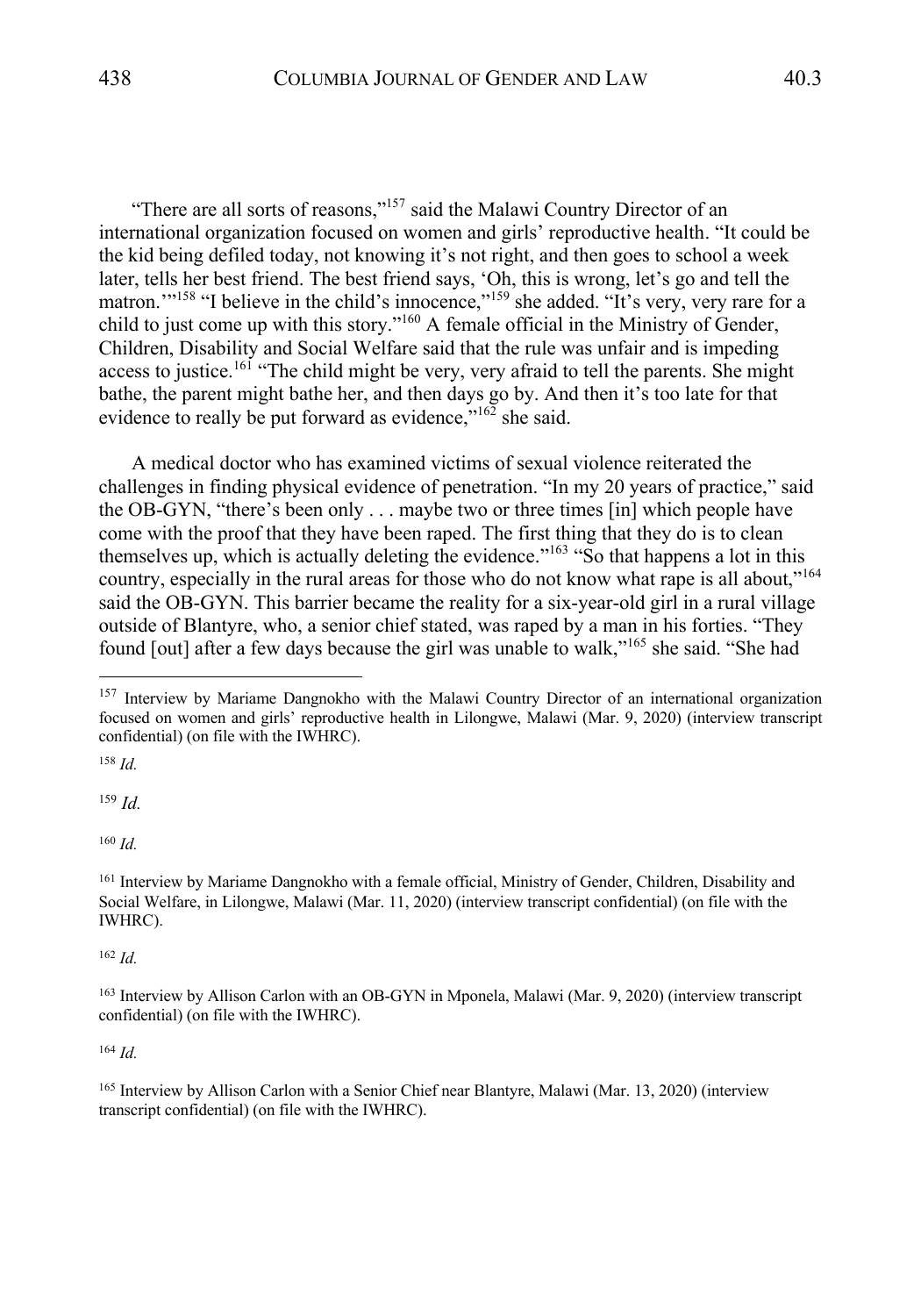[a] fistula . . . and now, she's failing to go back to school because . . . of trauma. [T]o my disappointment, they went to the police and went to court, and the man was acquitted. They said there was no proof,"<sup>166</sup> said the senior chief.

Stakeholders on the front lines of combating sexual abuse against children spoke about the corroboration rule in stark terms. "It's almost a dead case, even for us,"<sup>167</sup> said a senior manager at Youth Net and Counselling (YONECO), a child advocacy organization that runs a national hotline for reporting sexual abuse against children. "It's almost a dead case because we will say there's no evidence. It becomes tough. We can't explain how it happens, but when it happens, we know the consequences because we have seen the consequences. Some girls have even attempted to commit suicide, because they can't face the same community . . . . This story of a child has to be believed because, by law, they have to be protected."<sup>168</sup> On whether the abolition of the rule would impact the outcome of their cases, he said, "If that was implemented, we could have won almost every case that we have brought to court on defilement. If that was only implemented."<sup>169</sup>

### **3. The Woman's Lack of Consent**

Finally, for cases of rape of a female sixteen years or older,<sup>170</sup> there must also be evidence of a lack of consent on the part of the female victim, and courts usually insist on seeing evidence of a physical struggle, such as scratches, torn clothes, or bruises.<sup>171</sup> The assumption that such evidence is "easy to get"<sup>172</sup> disregards the fact that rape oftentimes

<sup>168</sup> *Id.*

<sup>169</sup> *Id.*

<sup>172</sup> *Id.* at 38 (quoting a supreme court judge).

<sup>166</sup> *Id.*

<sup>167</sup> Interview by Amy Uihlein with a senior manager, YONECO, *supra* note 84.

<sup>&</sup>lt;sup>170</sup> See the elements for rape in the Penal Code, as amended to Act No. 24,  $\S$  132 (2012) (Malawi), https://malawilii.org/mw/consolidated\_legislation/701 [https://perma.cc/CH4W-GR98]. Lack of consent is not an element in defilement (statutory rape, i.e., sex with a girl under the age of 16). *Id.* § 138(1).

<sup>171</sup> Malunga, *supra* note 5, at 16 (citing Republic v. Patrick Sambani, Crim. Case No. 392 of 1994: "The evidence of the complainant corroborated by that of her friend who was in her company at the time of the event, her distressed condition, and the condition of her clothes leads to no other conclusion than that the sexual intercourse was without consent."); *id.* at 37–38.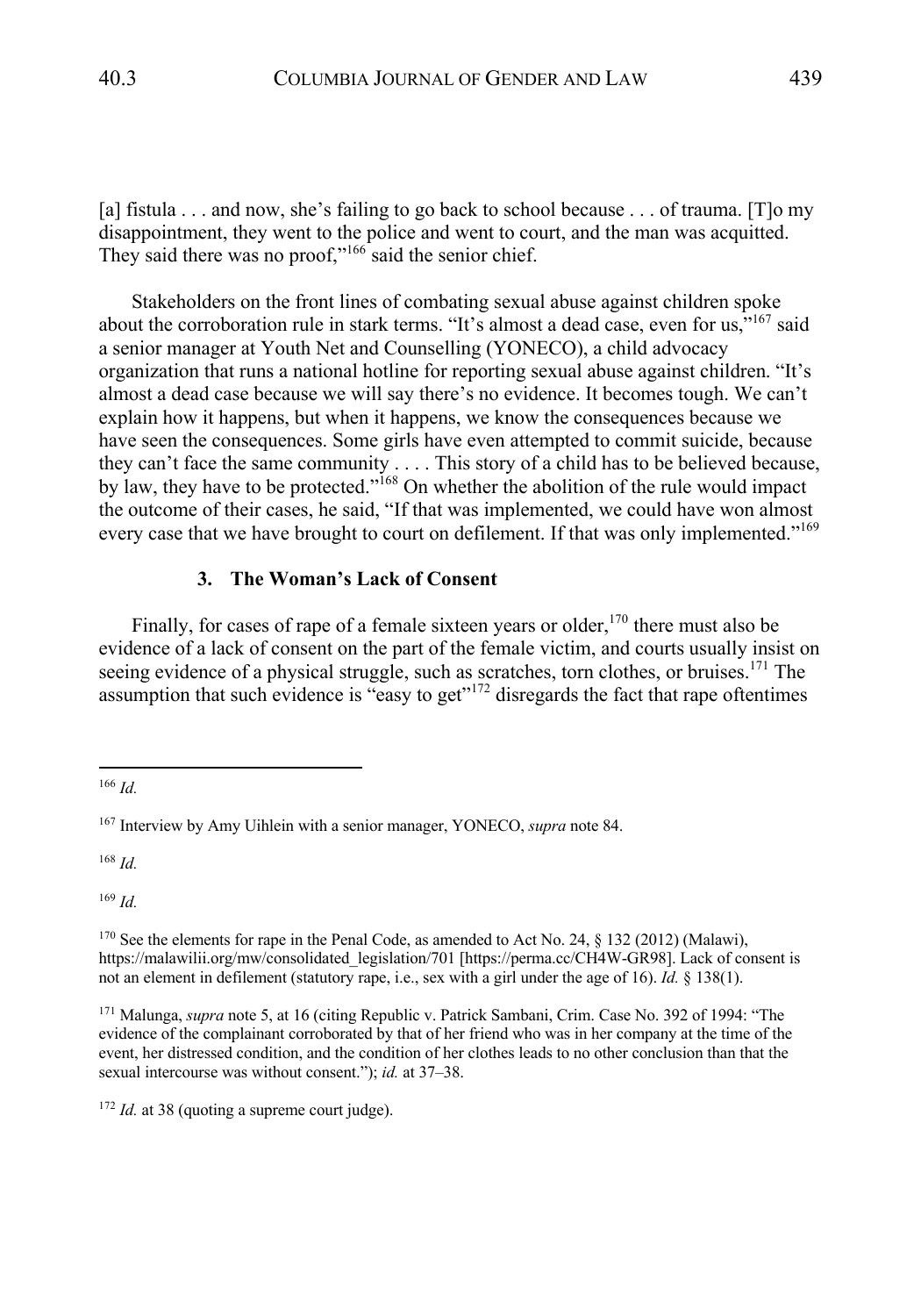occurs under undue influence, fear, coercion, and threat of physical harm—circumstances that leave no traces of a physical struggle.<sup>173</sup>

In speaking about the gender and power dynamics between men and women in Malawi, a Chief Resident Magistrate said that it is problematic to expect that there will always be physical evidence of a woman's refusal.<sup>174</sup> "If you are gender sensitive, if you understand power dynamics, if you understand that to overpower does not mean physically overpowering, . . . you would be able to appreciate that if somebody says, 'there was no consent,' indeed there was no consent, $\cdot$ <sup>175</sup> she explained.

A Child Protection Officer at a hospital One Stop Centre elaborated on some of the reasons why there might not be physical evidence such as bruises and cuts. "There are certain scenarios whereby the woman gives in herself because of fear. So, you won't see any bruises,"176 he said. "Maybe she has been threatened by a knife. Maybe it was a gun. She wouldn't even resist. She would have given in herself."<sup>177</sup> A Program Officer at Every Girl in School Alliance, an organization that advocates for gender equality through education, said, "If you did not show any evidence of bruising, it does not mean that it never happened."<sup>178</sup>

# **C. The Corroboration Rule Contributes to a Climate of Fear and a Culture of Impunity**

The corroboration rule, as a barrier to justice for survivors of sexual abuse, not only violates the rights of individual survivors, it also perpetuates a climate of fear for women

<sup>175</sup> *Id.*

<sup>177</sup> *Id.*

<sup>&</sup>lt;sup>173</sup> *Id.* (quoting a state prosecutor: "The question of lack of consent also gives challenges in securing corroborative evidence to it because the offence happen[s] in secret and most of the times the court looks at scratches or signs of struggle which might not be there in some cases due to fear or undue influence which may cause the victim not to struggle and hence in such cases there will be no scratches or bruises to show lack of consent.").

<sup>174</sup> Interview by Amy Uihlein with a Chief Resident Magistrate, *supra* note 23.

<sup>176</sup> Interview by Amy Uihlein with a Child Protection Officer at a One Stop Centre in a hospital in Malawi (Mar. 13, 2020) (interview transcript confidential) (on file with the IWHRC).

<sup>178</sup> Interview by Darya Vakulenko with a Program Officer, Every Girl in School Alliance, in Lilongwe, Malawi (Mar. 9, 2020) (interview transcript confidential) (on file with the IWHRC).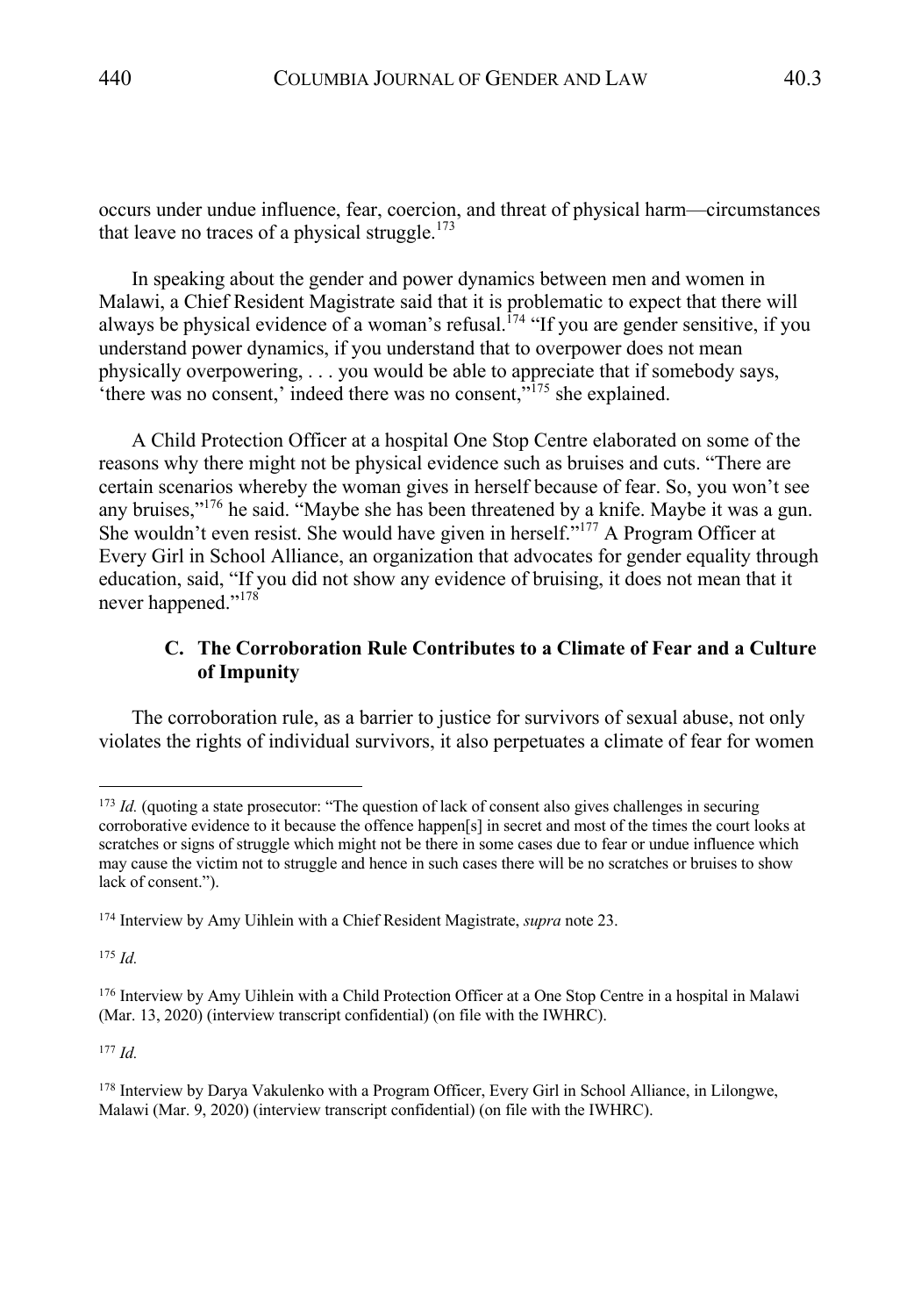and girls throughout the country. According to expert studies, the consequences of sexual abuse may include both short and long term physical and psychological harm to the victim, including but not limited to unwanted pregnancies, genital lesions, sexually transmitted infections, post-traumatic stress disorder, fear, lack of trust, shame, guilt, anxiety, depression, drug abuse, self-harm, and suicidal behavior.<sup>179</sup> Therefore, the importance of obtaining a just result for victims of sexual abuse cannot be overstated.

In a study on survivors' perceptions of justice, when a survivor was asked what justice meant to her, she stated, "'meaningful consequences.'"<sup>180</sup> "In this context," the study reported, "consequences means there must be an effect or result flowing from the conduct at issue; something must happen to the perpetrator because of their actions."<sup>181</sup> As echoed by the UNICEF report, "[s]urvivors are hopeful and encouraged when perpetrators . . . are arrested, tried, convicted and sentenced."<sup>182</sup>

On the contrary, a lack of justice for survivors can facilitate additional trauma. One rape victim explained that if her rapist were set free, she would feel like:

[T]he world is a terribly unjust place. It is a place where *my life can be irrevocably transformed because a man could exert control, manipulation and violence over me for years without repercussion*. It is a

<sup>179</sup> ACHPR GUIDELINES ON COMBATING SEXUAL VIOLENCE, *supra* note 56, at 17; *see also* Penelope K. Trickett, Jennie G. Noll & Frank W. Putnam, *The Impact of Sexual Abuse on Female Development: Lessons from a Multigenerational, Longitudinal Research Study*, 23(2) DEVELOPMENTAL PSYCHOPATHOLOGY 453 (2013), www.ncbi.nlm.nih.gov/pmc/articles/PMC3693773/ [https://perma.cc/J657-MCNM]. (reporting a twenty-three-year longitudinal study that uncovered that victims experience a variety of long and short term harms "including: earlier onsets of puberty, cognitive deficits, depression, dissociative symptoms, maladaptive sexual development, hypothalamic-pituitary-adrenal attenuation, asymmetrical stress responses,

high rates of obesity, more major illnesses and healthcare utilization, dropping out of high school, persistent posttraumatic stress disorder, self-mutilation, Diagnostic and Statistical Manual of Mental Disorders diagnoses, physical and sexual revictimization, premature deliveries, teen motherhood, drug and alcohol abuse, and domestic violence. Offspring born to abused mothers were at increased risk for child maltreatment and overall maldevelopment.").

<sup>180</sup> Clare McGlynn & Nicole Westmarland, *Kaleidoscopic Justice: Sexual Violence and Victim-Survivors' Perceptions of Justice*, 28 SOC. & LEGAL STUD. 179, 186 (2018).

<sup>181</sup> *Id.*

<sup>182</sup> UNICEF ACCESS TO JUSTICE REPORT, *supra* note 6, at 30.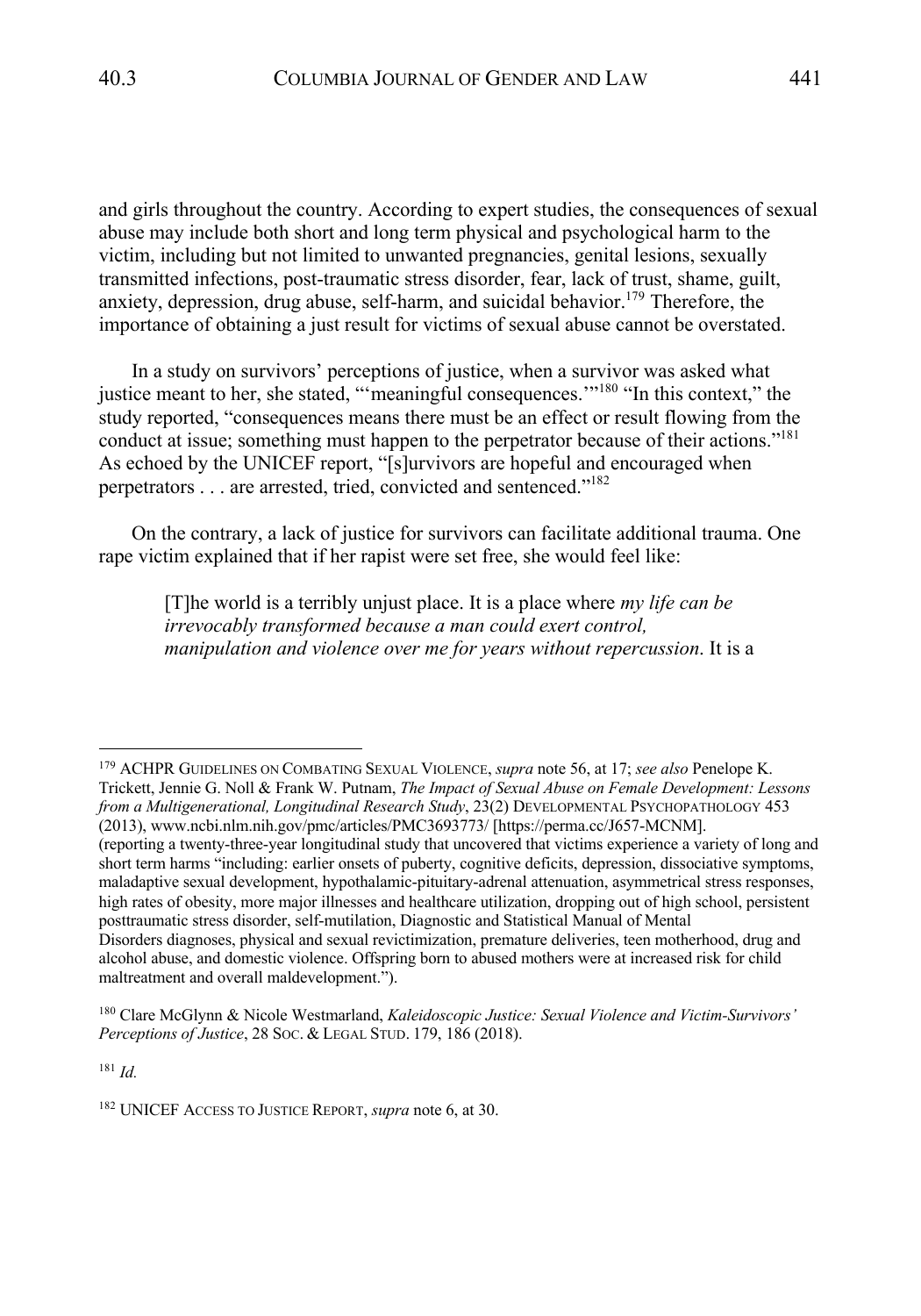place where my rapist and others like him are enabled at both societal and local levels. $183$ 

In addition, a systemic failure to investigate, prosecute, and punish sex offenders contributes to a culture of impunity for sexual abuse against women and girls. The Executive Director of YONECO stated that "there is a culture of impunity surrounding sexual violence in Malawi. Men are aware that they are extremely unlikely to be punished for sexually abusing girls and women."<sup>184</sup>And as the CEDAW Committee has noted, such systemic failure "provides tacit permission or encouragement to perpetrate acts of gender-based violence against women."185

# **V. The Corroboration Rule Discriminates Against Female Complainants on the Basis of Sex**

*"I do not wish to be duped by the talk of forcing her down. Who doesn't know that women are naturally difficult and pretentious when sex demands are in the fore?"*<sup>186</sup>

The Constitution guarantees equal and effective protection against discrimination on the basis of sex<sup>187</sup> and specifies that "[w]omen have the right to full and equal protection by the law, and have the right not to be discriminated against on the basis of their gender.

<sup>183</sup> Amber Rose Carlson, Opinion, *Is There a 'Rational' Punishment for My Rapist?*, N.Y. TIMES (Oct. 23, 2017) (emphasis added), https://www.nytimes.com/2017/10/23/opinion/rape-punishment-rational.html [https://perma.cc/9ZBP-FZAZ].

<sup>184</sup> Meeting with MacBain Mkandawire, Executive Director, Youth Net and Counselling (YONECO) in Washington, D.C. (Nov. 22, 2019).

<sup>185</sup> CEDAW GR 35, *supra* note 49, ¶ 24(b).

<sup>186</sup> Rashid Hussein James v. The Republic [2000] Crim. App. No. 12 of 1999 (High Ct.) (Malawi) (cited in THE RIGHT TO SAY NO: MARITAL RAPE AND LAW REFORM IN CANADA, GHANA, KENYA AND MALAWI 171–72 (Melanie Randall et al. eds., 2017)).

<sup>187</sup> Malawi Constitution, *supra* note 36, § 4, ("[A]ll the peoples of Malawi are entitled to the equal protection of this Constitution . . . ."). Furthermore, "[d]iscrimination of persons in any form is prohibited and all persons are, under any law, guaranteed equal and effective protection against discrimination on grounds of ... sex ... ." *Id.* § 20(1).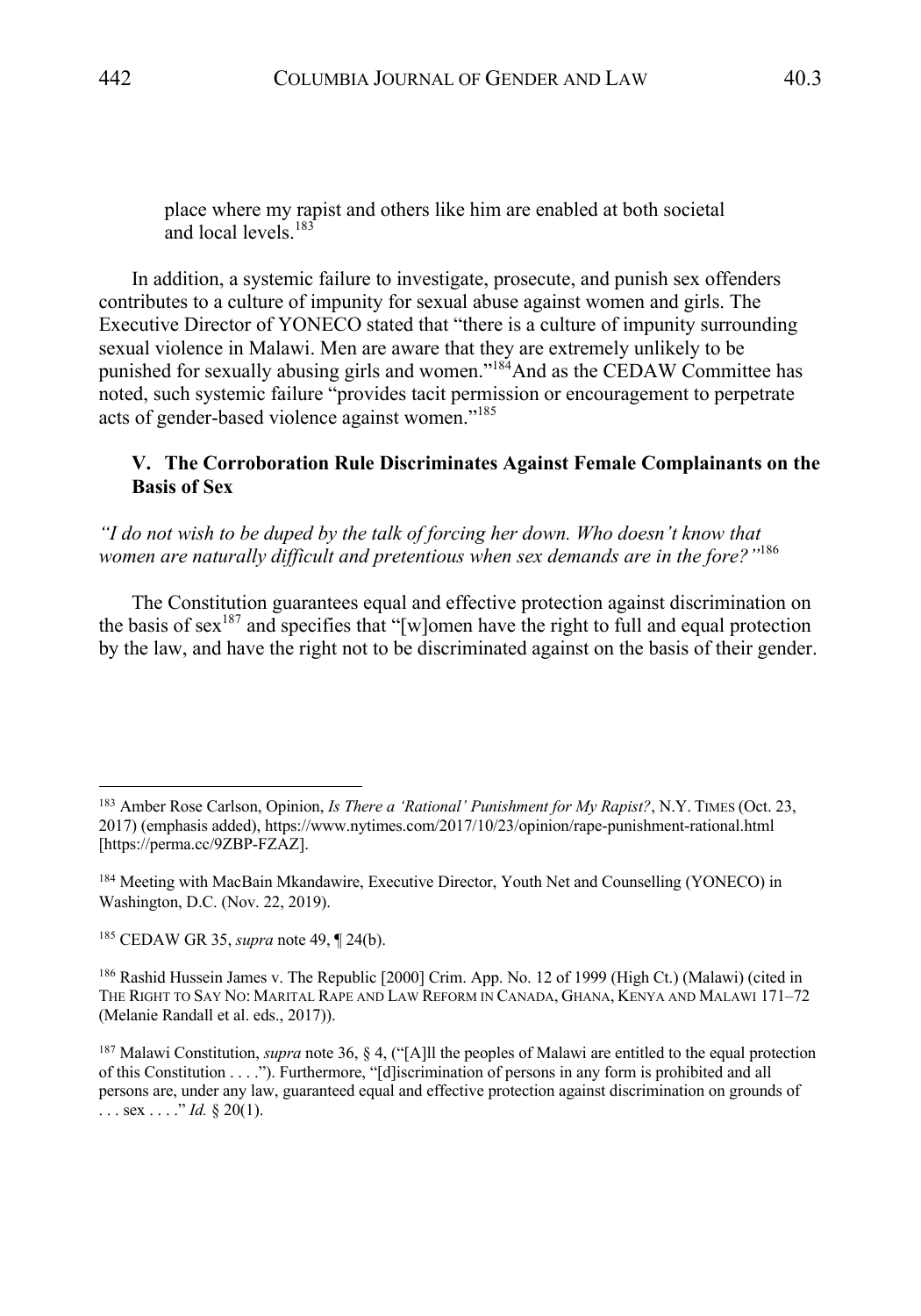..."<sup>188</sup> These rights are also guaranteed by CEDAW,<sup>189</sup> ICCPR,<sup>190</sup> the Banjul Charter,<sup>191</sup> and the Maputo Protocol.<sup>192</sup> The discrimination against women and girls on the basis of sex that is inherent to the corroboration rule violates their rights to equality before the law and non-discrimination under the Malawi Constitution and under international law.

### **A. The Corroboration Rule Is Based on the Unfounded Stereotype that Women and Girls Are Untrustworthy when It Comes to Sex**

The corroboration rule is based on an unfounded stereotype that women and girls will lie about sex, and the rule is applied to the detriment of survivors who are predominantly female. The stereotype that women and girls are apt to lie about sex is empirically invalid, <sup>193</sup> and a rule borne out of a baseless assumption that women and girls lie about sex is sex-stereotype discrimination that violates the constitution and international law. The corroboration rule denies a woman or a girl the right to have her testimony valued equally to that of the testimony of a male victim or of a victim of any other crime. The Malawi Supreme Court explained in *Attorney General v. Malawi Congress Party & Other*s that "[t]he concept of equal protection of laws . . . implies that among equals the law should be equal and equally administered, that the like should be treated alike

<sup>190</sup> ICCPR, *supra* note 42, art. 3 ("The States Parties . . . undertake to ensure the equal right of men and women to the enjoyment of all civil and political rights set forth in the present Covenant.").

<sup>191</sup> Banjul Charter, *supra* note 40, art. 2 ("Every individual shall be entitled to the enjoyment of the rights and freedoms recognized and guaranteed in the present Charter without distinction of any kind such as . . . sex . . . ."); *id.* art. 3(1) ("Every individual shall be equal before the law.").

<sup>192</sup> Maputo Protocol, *supra* note 41, art. 2(1) ("States Parties shall combat all forms of discrimination against women" and they shall "a) include in their . . . legislative instruments . . . the principle of equality between women and men and ensure its effective application . . . .").

<sup>188</sup> *Id.* § 24(1).

<sup>189</sup> CEDAW, *supra* note 43, art. 2(a) (establishing that States Parties undertake "[t]o embody the principle of equality of men and women . . . and to ensure, through law and other appropriate means, the practical realization of this principle . . . .").

<sup>193</sup> A. Thomas Morris, *The Empirical, Historical and Legal Case Against the Cautionary Instruction: A Call for Legislative Reform*, DUKE L.J. 154, 172 (1988). California Chief Justice Wright noted that the cautionary instruction "performs no just function, since criminal charges involving sexual conduct are no more easily made or harder to defend against than many other crimes, and those who make such accusations should be deemed no more suspect in credibility than any other class of complainants." People v. Rincon-Pineda, 538 P.2d 247, 260 (Cal. 1975). A study conducted by the New York Sex Crimes Analysis Unit "found that the incidence of false reports for rape is exactly the same as that for other felonies—about two per cent." ALLISON & WRIGHTSMAN, *supra* note 87, at 205.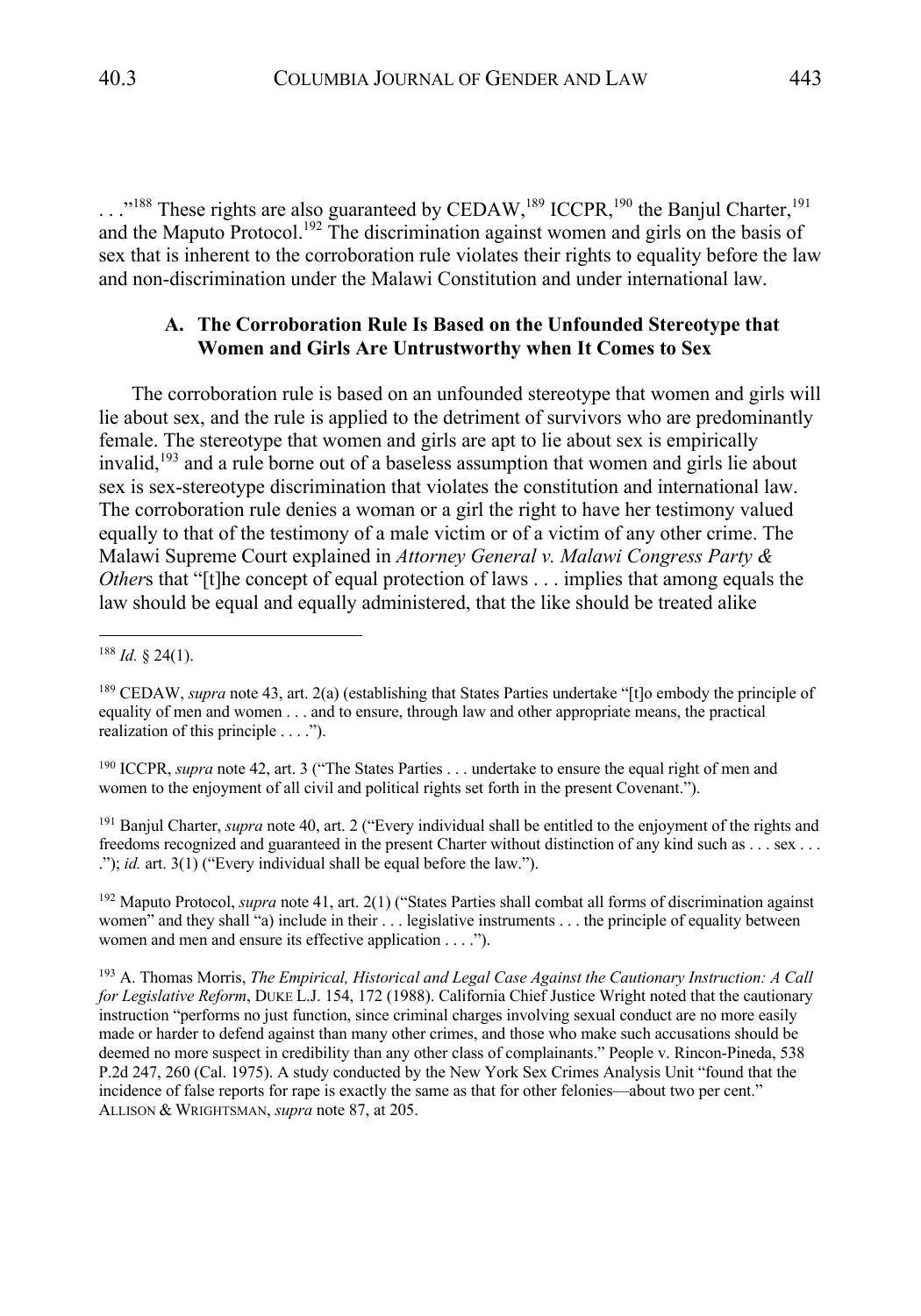without distinction."<sup>194</sup> The CEDAW Committee has also explained that "[e]liminating judicial stereotyping in the justice system is a crucial step in ensuring equality and justice for victims," and, furthermore, that women and girls who are victims of sex crimes "should be able to rely on a justice system free from myths and stereotypes, and on a judiciary whose impartiality is not compromised by these biased assumptions."195 The corroboration rule is precisely such a myth and stereotype, and the use of the rule compromises the integrity and impartiality of the judiciary, resulting in discrimination against women and girls on the basis of sex.

# **B. The Application of the Rule Has a Disparate Impact on Women and Girls**

Not only are survivors of sexual abuse predominantly female persons,<sup>196</sup> but under the Penal Code, two of the most heinous sex crimes (i.e., rape and defilement) are gender specific—the victim is always female, and the perpetrator is always male.<sup>197</sup> The crimes of rape and defilement require unlawful carnal knowledge of a *woman or girl*. <sup>198</sup> The term "carnal knowledge" is defined by Black's Law Dictionary as a term for sexual

<sup>196</sup> *See* MADISON MELLISH, SUSAN SETTERGREN & HENRY SAPUWA, HEALTH POL'Y PROJECT, GENDER-BASED VIOLENCE IN MALAWI: A LITERATURE REVIEW TO INFORM THE NATIONAL RESPONSE 15 (2015), https://www.healthpolicyproject.com/pubs/436\_FINALHPPMalawiGBVLiteratureReview.pdf [https://perma.cc/6WE3-2A89]. Sexual violence against boys is also a serious problem in Malawi. However, the rate of abuse is lower as compared to sexual violence against girls. According to a national survey, one in seven young men had experienced at least one incident of sexual abuse before he turned eighteen years old and one in five young women had experienced sexual abuse before she turned eighteen years old. VIOLENCE AGAINST CHILDREN SURVEY, *supra* note 2, at 23.

<sup>197</sup> Penal Code, as amended to Act No. 24, §§ 132, 138 (2012) (Malawi).

<sup>194</sup> Attorney General v. Malawi Congress Party & Others [1997] Civ. App. No. 22 of 1996 (App. Ct.) (Malawi), https://malawilii.org/mw/judgment/supreme-court-appeal/1997/1 [https://perma.cc/76N7-QQXX].

<sup>&</sup>lt;sup>195</sup> CEDAW Committee, General Recommendation No. 28, The Core Obligations of States Parties under Article 2 of the Convention on the Elimination of all Forms of Discrimination against Women, ¶ 28, U.N. Doc. CEDAW/C/GC/28 (Dec. 16, 2010) [hereinafter CEDAW GR 28].

<sup>198</sup> *Id.* § 132 ("Any person who has unlawful carnal knowledge of a *woman or girl*, without her consent, or with her consent if the consent is obtained by force of means of threats or intimidation of any kind, or by fear of bodily harm, or by means of false representation as to the nature of the act, or in the case of a married woman, by personating her husband shall be guilty of the felony termed rape." (emphasis added)); *id.* §138 ("Any person who carnally knows any *girl* under the age of sixteen years shall be guilty of a felony." (emphasis added)).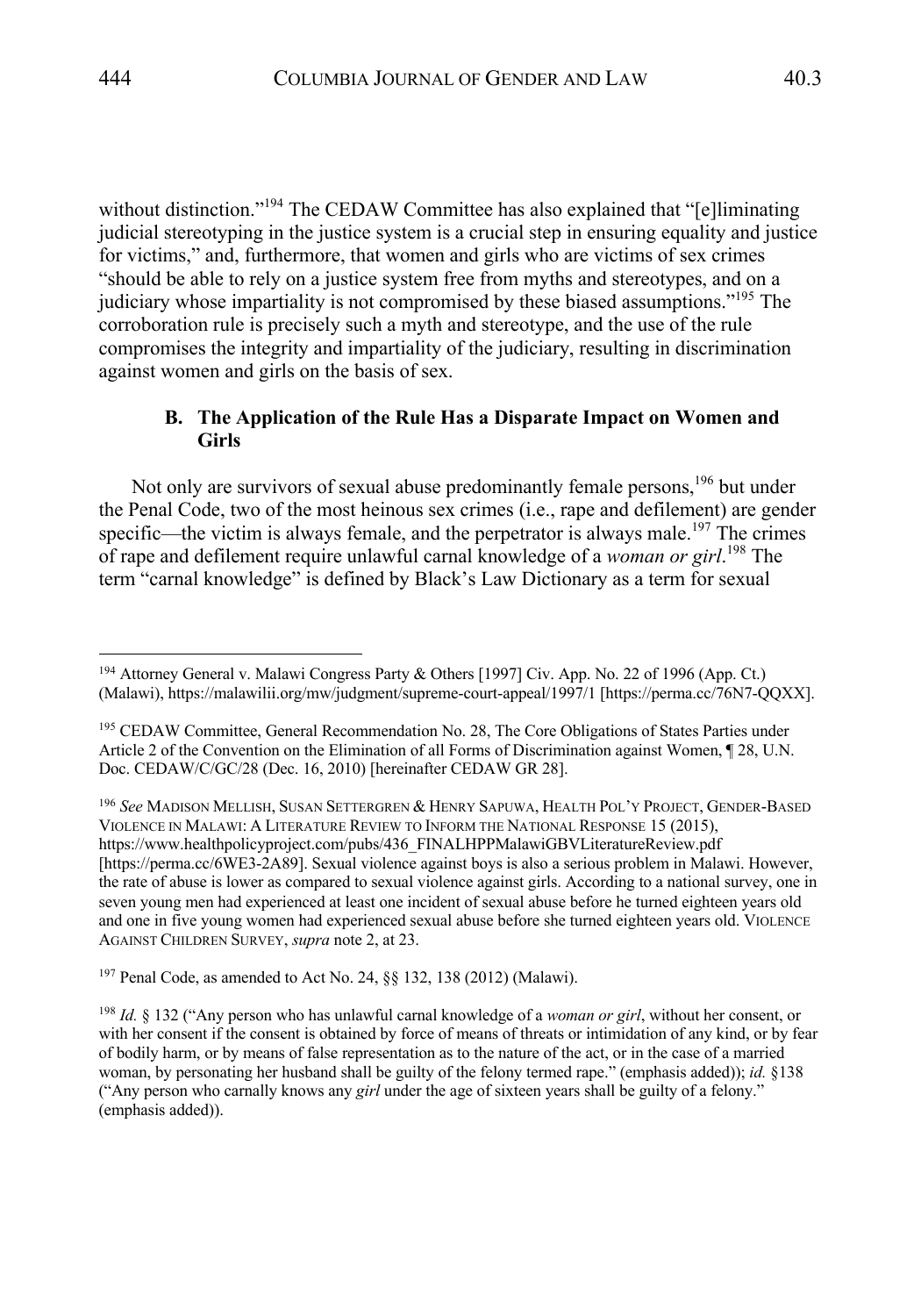intercourse, or penetration of a woman's or a girl's vagina by a man's penis.<sup>199</sup> These sex crimes, therefore, can only be committed by a male person against a woman or a girl, and there exist no mirror provisions in the Penal Code that similarly recognize men and boys as victims of rape or defilement. 200

A social science researcher based in Zomba stated that, in "all the studies that we've done, violence against women and young girls is quite widespread."<sup>201</sup> "It's like you hear everyday something has happened,<sup>5202</sup> said a professor in Limbe. Many girls are taught to be sexually submissive to men, and "they are influenced to say that they are only there as sexual objects,"<sup>203</sup> said a manager at the Centre for Alternatives for Victimized Women and Children. In addition, family economic pressures and women's and girls' financial dependency on men make them extremely susceptible to sexual abuse and coercion.<sup>204</sup> As a result, the corroboration rule disproportionately impacts women and girls because women and girls comprise the majority share of victims of sexual abuse and because such abuse is rampant.

<sup>200</sup> *See* Penal Code, as amended to Act No. 24, Chapter XV—Offences Against Morality (2012) (Malawi).

<sup>201</sup> Interview by Mariame Dangnokho with a social science researcher, Chancellor College, University of Malawi, in Zomba, Malawi (Mar. 12, 2020) (interview transcript confidential) (on file with the IWHRC).

 $^{202}$  Interview by Allison Carlon with a professor, Malawi University of Science and Technology, in Limbe, Malawi (Mar. 12, 2020) (interview transcript confidential) (on file with the IWHRC).

<sup>203</sup> Interview by Allison Carlon with a manager, Centre for Alternatives for Victimized Women and Children, in Blantyre, Malawi (Mar. 13, 2020) (interview transcript confidential) (on file with the IWHRC).

<sup>199</sup> *See Carnal Knowledge*, BLACK'S LAW DICTIONARY ONLINE (2d ed. 1910),

https://thelawdictionary.org/carnal-knowledge/ [https://perma.cc/WNR7-RYFD]; *Sexual Intercourse*, BLACK'S LAW DICTIONARY ONLINE (2d ed. 1910), https://thelawdictionary.org/sexual-intercourse/ [https://perma.cc/Z6GW-6DTP].

<sup>204</sup> Interview by Darya Vakuleno with a secondary school teacher in Lilongwe, Malawi (Mar. 9, 2020) ("Sometimes, because of the issue of the lack of necessities, there is a need. The girl child needs to take care of herself in terms of buying some things like clothes, lotions, and cosmetics. At times, people may take advantage of their needs.") (interview transcript confidential) (on file with the IWHRC).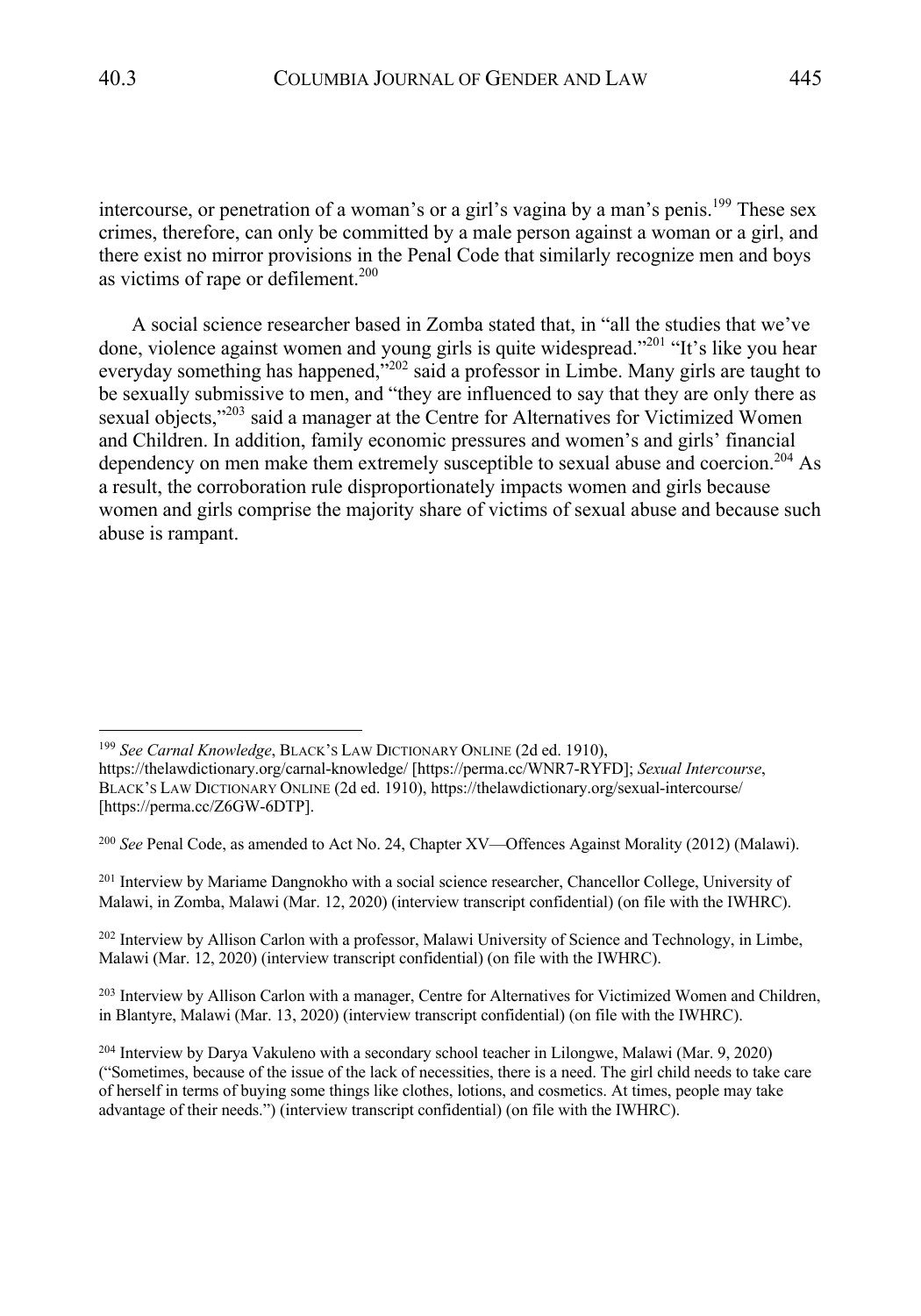# **C. The Corroboration Rule Devalues a Sex Crime Victim's Sworn Testimony and Treats Her Testimony Differently than that of a Victim of Any Other Type of Crime Based on a Sex Stereotype**

In general, the Criminal Procedure and Evidence Code does not require a specific number of witnesses to prove any fact.<sup>205</sup> Once a witness has taken the oath as prescribed in the Oaths, Affirmations and Declarations Act, he or she is deemed competent to "give evidence in a judicial proceeding" in the form of sworn testimony.<sup>206</sup> Thus, under the statutory laws of Malawi, a single witness's sworn, uncorroborated testimony can be used to convict the accused, unless a statutory exception applies. Such statutory exceptions to this general rule are limited to two specific types of witnesses: accomplices<sup>207</sup> and very young children. <sup>208</sup> Only when the witness is an accomplice to the crime or of "immature age" and "does not in the opinion of the court understand the nature of either an oath or an affirmation" will the court determine the testimony to be unsworn and require the testimony be corroborated in order to convict the accused.<sup>209</sup> Thus, any witness who is not an accomplice and who is fully capable of understanding the nature of either an oath or an affirmation is granted the same evidentiary weight for her sworn testimony without any statutory requirement that her testimony be corroborated by some other material evidence. And furthermore, this testimony alone is sufficient to convict the accused.

<sup>208</sup> *See supra* note 17.

<sup>&</sup>lt;sup>205</sup> Criminal Procedure and Evidence Code, No. 14 (2010) § 212 (Malawi) ("Subject to this Code and any other law for the time being in force, no particular number of witnesses shall in any case be required for the proof of any fact."); *see also* Zgambo v. R [2000] MLR 417 Crim. App. No. 20 of 1999 (C.A.) (Malawi) ("[G]enerally, no particular number of witnesses is required for the proof of any fact: see section 212 of the Criminal Procedure and Evidence Code. A single witness may suffice to prove a case.").

<sup>&</sup>lt;sup>206</sup> Oaths, Affirmations and Declarations Act, No. 45 (1967) § 6(1) and Second Schedule (Malawi). The form of the oath is: "I swear by Almighty God that the evidence I shall give shall be the truth, the whole truth and nothing but the truth." The form of the affirmation is: "I do solemnly, sincerely and truly declare and affirm that the evidence I shall give shall be the truth, the whole truth and nothing but the truth." *Id.*

<sup>&</sup>lt;sup>207</sup> Criminal Procedure and Evidence Code, No. 14 (2010)  $\S$  242 (Malawi) (noting that "the court shall take recognizance of the fact that it is unsafe to convict an accused on the uncorroborated evidence of an accomplice . . . .").

<sup>&</sup>lt;sup>209</sup> Oaths, Affirmations and Declarations Act, No. 45 (1967) § 6(1)–(2) (Malawi), https://malawilii.org/mw/legislation/act/1967/45 [https://perma.cc/5536-66WL]; Criminal Procedure and Evidence Code, No. 14 (2010) § 242 (Malawi).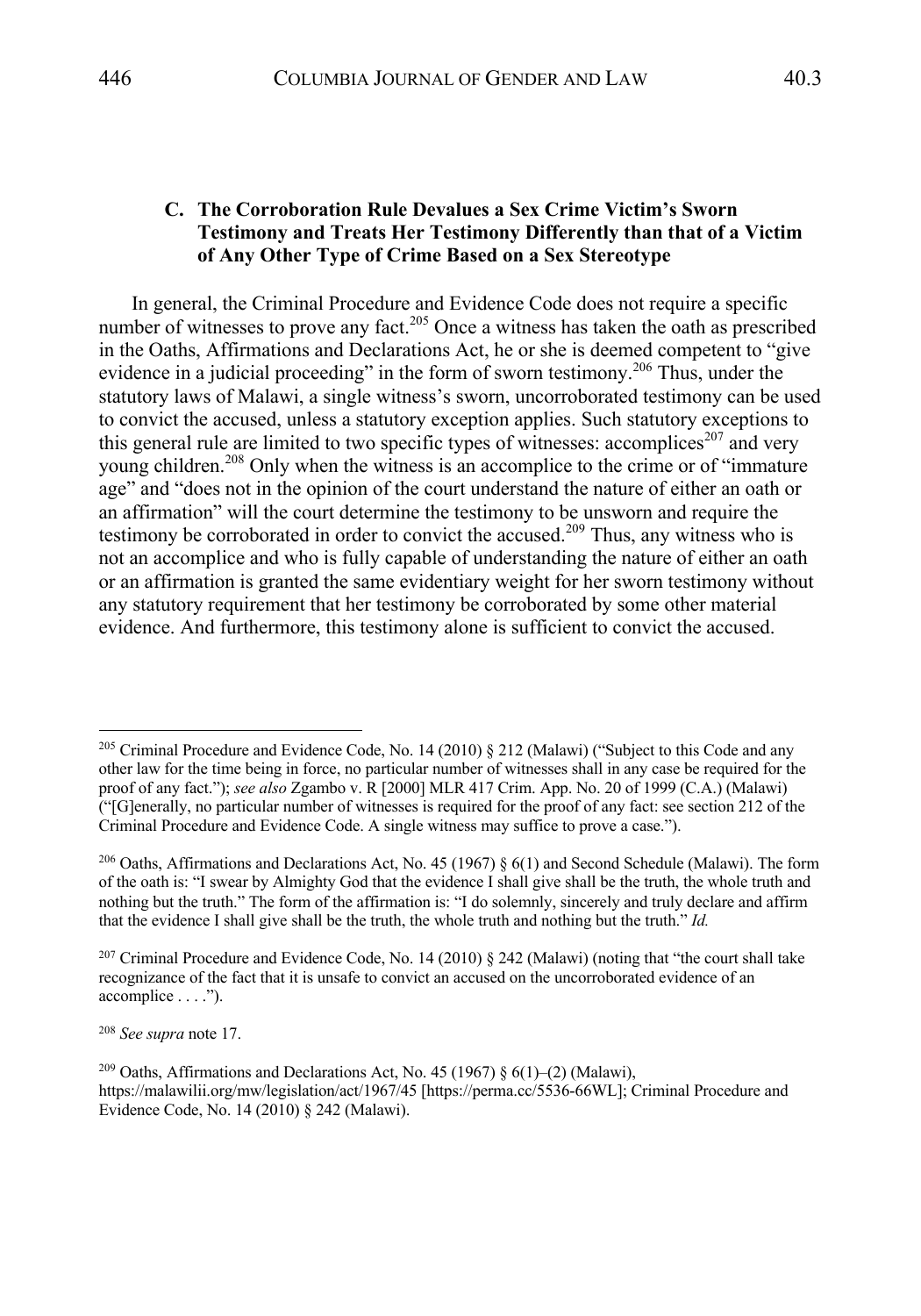By requiring evidence above and beyond a rape victim's sole testimony,  $2^{10}$  the corroboration rule places "victims of sexual offences in a special category of suspect witnesses"<sup>211</sup> and this victim's testimony is not "of itself, valuable. It is suspect; and this is essentially because she is a woman or a girl.<sup> $212$ </sup> For these and other reasons, the corroboration rule was criticized in a recent opinion by Judge Mwale of the High Court of Malawi, who said that the corroboration rule "is unlawful [and] in direct contravention of section 212 of the Criminal Procedure and Evidence Code."213

Moreover, because the corroboration rule requires independent evidence to substantiate the testimony of the victim of a sex crime, the value of her testimony is automatically and irreversibly downgraded—even where the victim is entirely capable of understanding the nature of the oath and affirmation. The corroboration rule, therefore, as applied to victims of sexual abuse, diminishes her testimony to the same level as the testimony of a person of immature age or an accomplice to a crime. This degrading treatment of her testimony is not because she is complicit in the crime like an accomplice or incapable of understanding the nature of the oath or affirmation like a young child. Rather, this degrading treatment is because of an unfounded assumption that female persons are inherently untrustworthy when testifying as the victim of a sex crime. "When viewed against both section 20 of the Constitution and section 212 of the Criminal Procedure and Evidence Code," said Judge Mwale, it is clear that the practice must be "relegated once and for all, to its rightful place which is to non-observance."<sup>214</sup>

Courts of law in other countries have also noted the discriminatory effects of the corroboration rule. For example, the Court of Appeal of Kenya noted in one sexual offence case that, "had the charge against the appellant been murder, robbery or any other non-sexual offence the appellant's conviction," which was based on the victim's

<sup>212</sup> *Id.*

<sup>214</sup> *Id.* at 10.

<sup>&</sup>lt;sup>210</sup> In a response to the CEDAW Committee, the Malawi representative admitted that the "evidentiary" requirement in sexual violence cases remains that the corroboration rule is still required as a matter of practice. . . . [T]riers of fact must warn themselves on the dangers of convicting on the uncorroborated evidence of a victim of rape." CEDAW Committee, Replies of Malawi, *supra* note 8, ¶ 25.

<sup>211</sup> Ntamnala v. Uganda [2018] Cr. App. No. 34 of 2015 (Sup. Ct.) 4 (Uganda) (Tibatemwa-Ekirikubinza, J., concurring) (invalidating corroboration rule) (quoting Uganda v. Peter Matovu [2002] Cr. Case No. 146 (High Ct.) (Uganda)).

<sup>213</sup> Republic v. Kaliyati [2020] Crim. App. No. 109 of 2018, at 9 (High Ct.) (Malawi).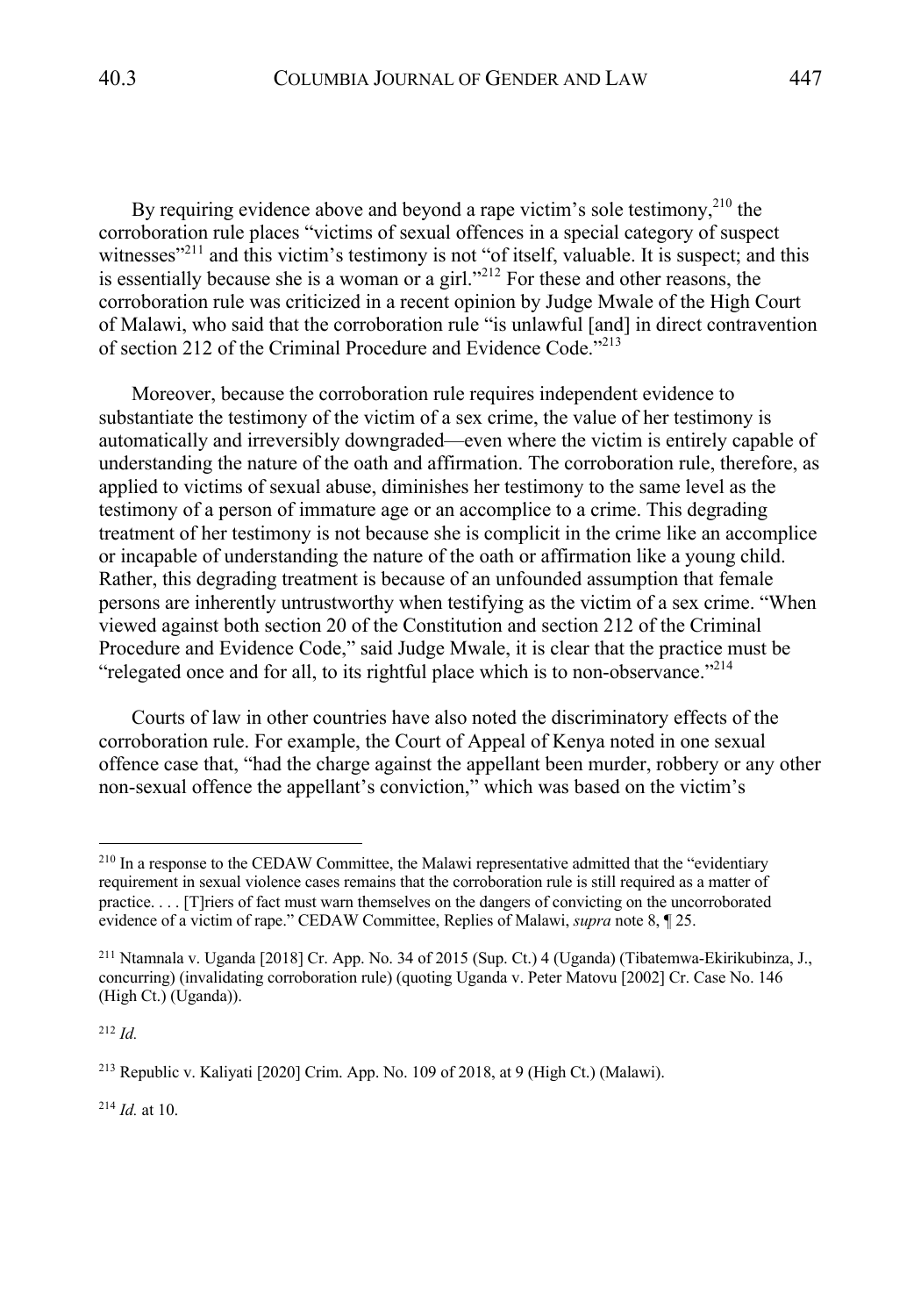testimony, "would certainly be held to be sound."<sup>215</sup> The court held that "decisions which hold that corroboration is essential in sexual offences before a conviction are no longer good law" because "treating female witnesses differently in sexual cases" violates the right to non-discrimination in the Constitution of Kenya.<sup>216</sup> The Indian Supreme Court also concluded that "[t]o insist on corroboration except in the rarest of rare cases is to equate a woman who is a victim of the lust of another with an accomplice to a crime and thereby insult womanhood,"<sup>217</sup> and "[i]t would be adding insult to injury to tell a woman that her story of woe will not be believed unless it is corroborated in material particulars as in the case of an accomplice to a crime."<sup>218</sup>

Furthermore, because the rigid corroboration rule requires that each element of the crime be corroborated by additional evidence to support a survivor's sworn testimony, her testimony is made almost irrelevant to the ultimate conviction of her attacker. Instead, what "is needed is independent evidence confirming the accused's guilt."<sup>219</sup> In essence, a survivor's testimony is degraded to nothing—it is neither necessary nor sufficient to convict her abuser. The corroboration rule thus discriminates against survivors of sex crimes by diminishing the evidential weight of their testimony—rendering women and girls as persons who are unequal to all others in a court of law.

### **D. A Rule with the Purpose and Effect of Discriminating Against Women and Girls Violates Their Rights to Equality and Non-Discrimination**

The corroboration rule discriminates against women and girls on the basis of sex, violating their rights to equality and non-discrimination under the Constitution and international law. The corroboration rule treats the testimony of a female survivor of sexual violence differently than that of a witness in any other type of case, solely because of an unfounded sex stereotype that women and girls might present as "malicious and false witnesses"<sup>220</sup> in cases of rape and defilement. And with a Penal Code that

<sup>217</sup> State of Maharashtra v. Chandraprakash Kewal Chand Jain, AIR 1990 SC 658 (1990) (India).

<sup>218</sup> *Id.*

<sup>220</sup> HALE,*supra* note 9, at 635.

<sup>215</sup> Mukungu v. Republic (2002) 2 E.A. 482 (C.A.K.) (Kenya).

<sup>216</sup> *Id.*; *see also* CONSTITUTION art. 82 (rev. 1998) (Kenya).

<sup>219</sup> Ndovi, *supra* note 27, at 25 ("[I]t can safely be argued that confirmation of the suspect witness's testimony is an irrelevant consideration and that all that is needed is independent evidence confirming the accused's guilt.").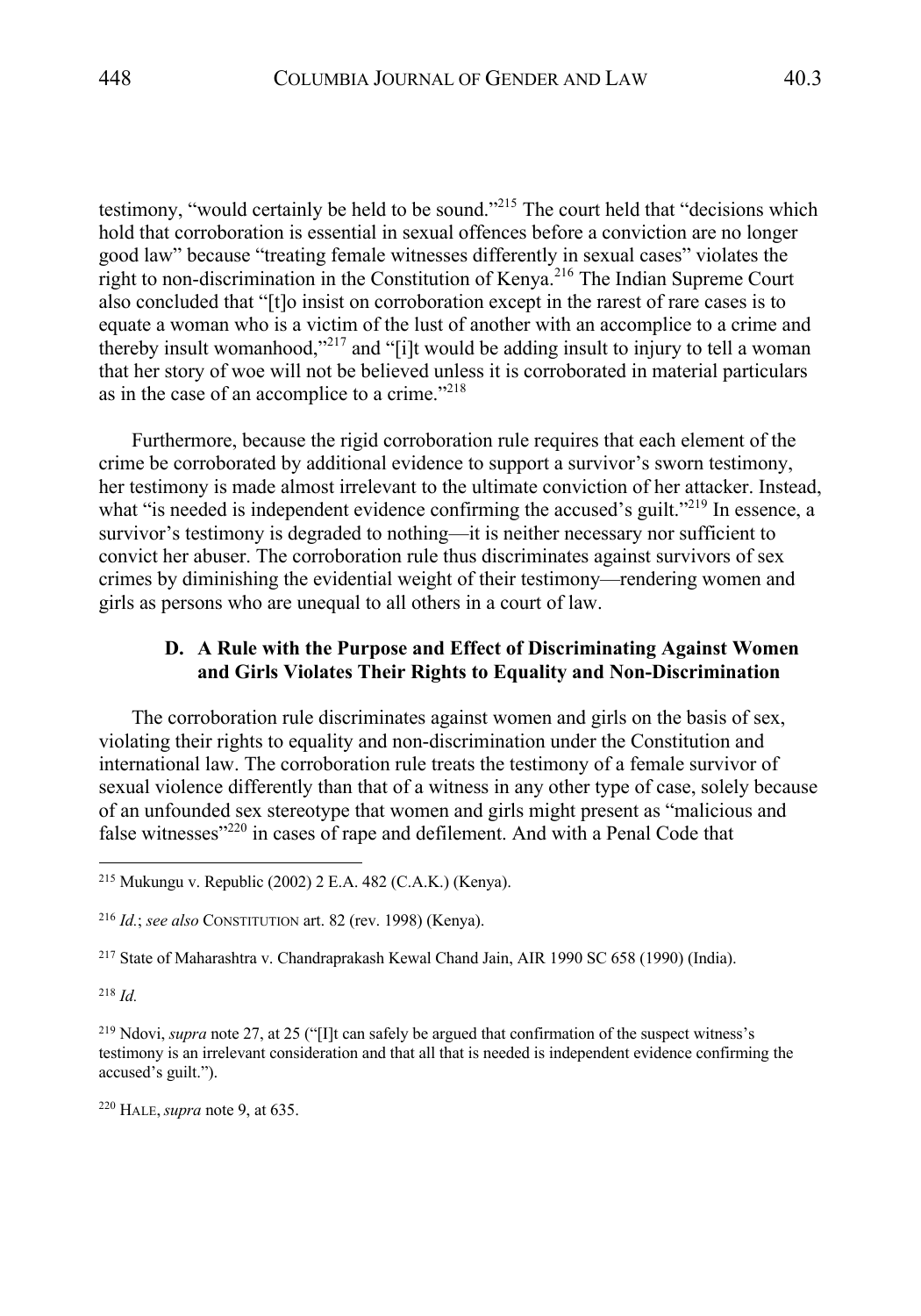recognizes only women and girls as victims of some of the most heinous sex crimes (i.e., rape, defilement, and incest), the corroboration rule disproportionately impacts female witnesses in sex offence cases.

The Malawi Supreme Court has interpreted equality to mean that "among equals the law should be equal and equally administered, that the like should be treated alike without distinction."<sup>221</sup> The CEDAW Committee has also stated that the right to nondiscrimination prohibits any "distinction, exclusion or restriction which has the *effect or purpose* of impairing or nullifying the recognition, enjoyment or exercise by women of human rights and fundamental freedoms."<sup>222</sup> In its General Recommendation No. 33 on *Women's Access to Justice*, the CEDAW Committee specifically called on States Parties to:

Abolish any existing laws, procedures, . . . and practices that directly or indirectly discriminate against women. . . including: . . . *[c]orroboration rules that discriminate against women as witnesses [or] complainants* . . . by requiring them to discharge a higher burden of proof than men in order to establish an offence . . . [and] *procedures that exclude or accord inferior status to the testimony of women*. 223

Additionally, the African Commission on Human and Peoples' Rights has also instructed States Parties to prohibit discrimination against victims of sexual violence with respect to rules of evidence; and it has instructed States Parties to "provide for a reversal of the burden of proof such that the victims are not obliged to provide any evidence other than their own statement."<sup>224</sup>

The corroboration rule is legally untenable in the face of the new constitutional order and in light of the human rights treaty obligations to which Malawi has committed. Furthermore, not only does the rule discriminate against and impede justice for survivors

<sup>221</sup> Attorney General v. Malawi Congress Party and Others [1997] Civ. App. No. 22 of 1996 (App. Ct.) (Malawi), https://malawilii.org/mw/judgment/supreme-court-appeal/1997/1 [https://perma.cc/76N7-QQXX].

<sup>222</sup> CEDAW GR 28, *supra* note 195, ¶ 5 (emphasis added).

<sup>&</sup>lt;sup>223</sup> CEDAW GR 33, *supra* note 50,  $\sqrt{25(a)(iii)}$ –(iv) (emphases added).

<sup>224</sup> ACHPR GUIDELINES ON COMBATING SEXUAL VIOLENCE, *supra* note 56, at 34 ("This means that, depending on the circumstances, the statement of the victims can be sufficient proof of an act of sexual violence in the absence of any other corroborating evidence (witness statements, documents, medical reports, photos, etc.).").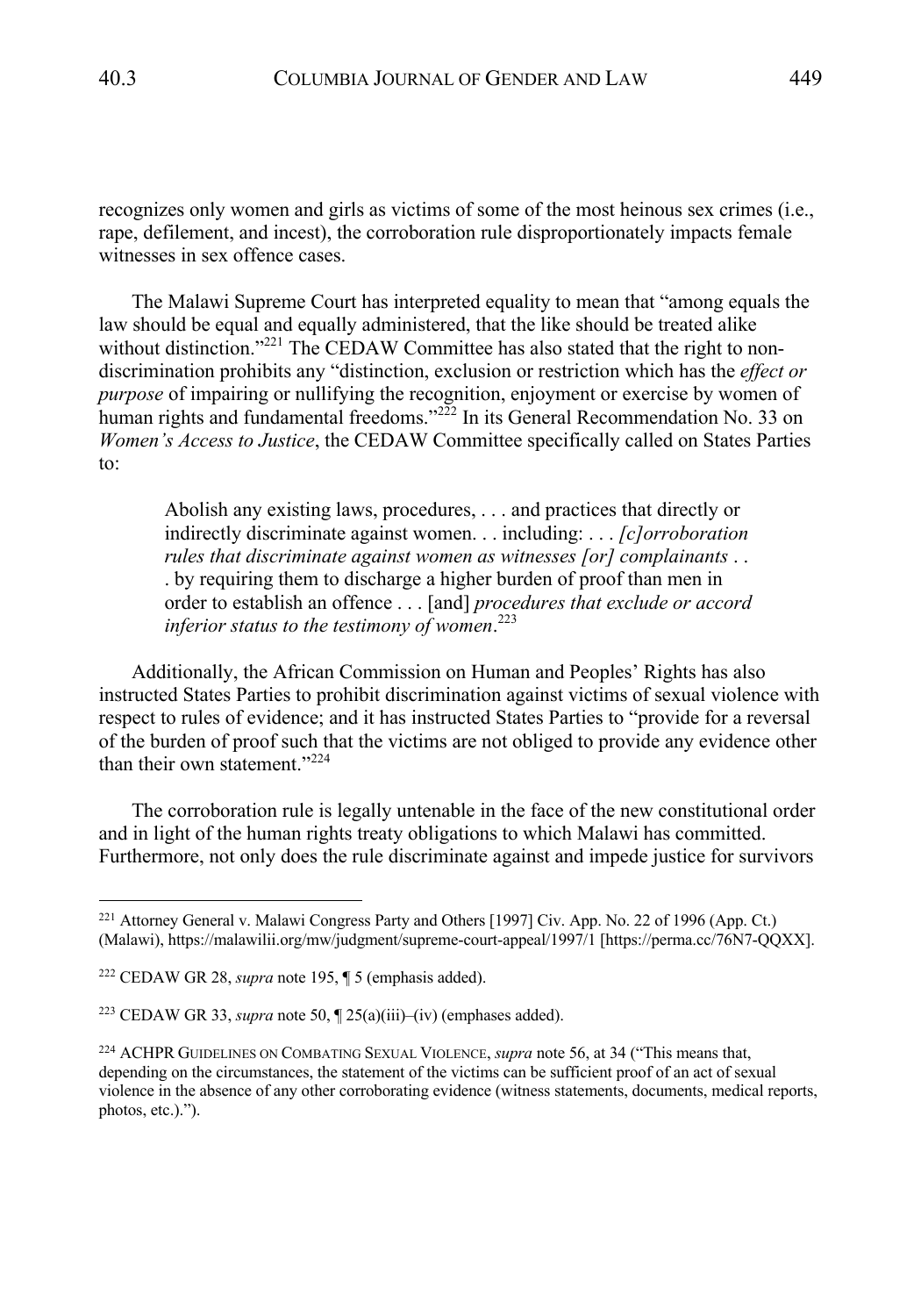of sexual violence, it also fuels rape culture throughout the country and grants impunity to sex offenders.

# **VI. Parliament Should Abolish the Corroboration Rule So That Sexual Offences Are Treated the Same as Every Other Type of Offence**

The legislature should abolish the corroboration rule (including the cautionary instruction) in sexual offence cases because it is an unconstitutional barrier to justice and discriminates against girls and women on the basis of sex. The proposed addition to the Criminal Procedure and Evidence Code would prohibit the use of the rule in sex offence cases due to the nature of the offence and would treat such cases as any other criminal case in Malawi:

244A. Abolishment of the corroboration and cautionary rules. Notwithstanding any provision of the common law, or any other law or rule of practice, a court shall not treat the evidence of a complainant in criminal proceedings involving the alleged commission of a sexual offence pending before that court with caution and shall not call for corroboration evidence on account of the nature of the offence.

A multitude of stakeholders in Malawi—including magistrates, judges, women's and children's advocates, lawmakers, and community leaders—support the abolition of the corroboration rule, and the High Court has also indicated that the rule may violate the constitutional guarantees accorded to women and girls. In a 2018 High Court case, the Honourable Judge Maclean Kamwambe acknowledged the discriminatory nature of the corroboration rule and advocated for abandoning the practice, recognizing that Malawi is now in a "gender sensitive era and therefore should do away with laws, practices and notions which seem biased in favour of one sex. Such practices [like the corroboration rule] tend to be discriminatory and likely to be unconstitutional if examined closely. $"^{225}$ This sentiment was echoed by Honourable Judge Fiona Mwale in 2020, who stated that:

In view of [. . .] current Constitutional dispensation, the practice requiring corroboration in sexual offences based on the fact that women are unreliable witnesses, must be called out for what it is. *It is discrimination against women based on their sex* and or gender and

<sup>225</sup> Dyson Nzeru v. Republic, Crim. App. No. 32 of 2018 (High Ct. Principal Registry) (unreported), *cited in* Republic v. Kaliyati [2020] Crim. App. No. 109 of 2018 (High Ct.) (Malawi).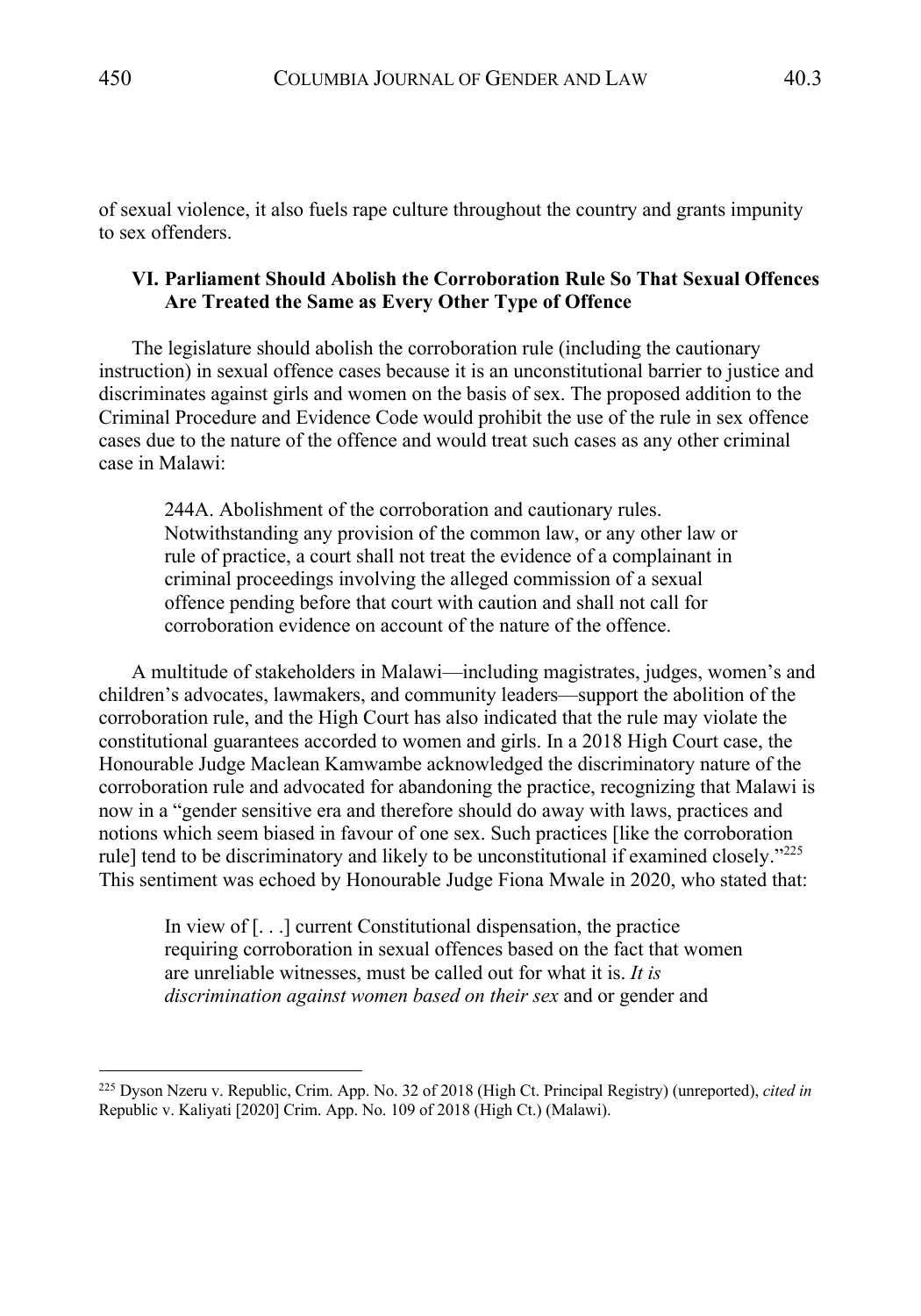# cannot be sustained. Section 20 of the Constitution expressly forbids discrimination on any ground, including  $sex.^{226}$

Judge Mwale concluded that the requirement of corroboration in sexual offence cases "has no place in contemporary legal theory."<sup>227</sup> Although the portions of the opinions by Judges Mwale and Kamwambe regarding corroboration are dicta and are not essential to the final judgement of each case, such strong signaling from the High Court indicates that individuals and institutions impacted by this discriminatory practice are looking for a cure. In the absence of an imminent opportunity for the Supreme Court of Appeal to consider such a constitutional case, that cure is legislative change.

While abolishing the corroboration rule would remove one barrier for survivors, this step alone certainly would not solve larger, systemic problems of gender stereotyping and judicial bias in the criminal justice system. Sustained sensitization efforts and targeted trainings for all actors in the criminal justice system are needed to counter the pervasive sex discrimination against women and girls. In addition, a large-scale effort would be needed to ensure that relevant stakeholders understand what abolishing the rule would do (and not do).228 That is, stakeholders must understand that the change would put survivors of sexual violence on equal footing with other witnesses and victims of other types of crimes. It would not give such survivors an upper hand at trial, nor would it shift the burden of proof to defendants to prove their own innocence. These types of misunderstandings abound in Malawian society, as evidenced by conversations with various interviewees.

Abolishing the corroboration rule would remove a legal barrier that stands in the way of justice and that perpetuates harmful stereotypes in all spheres of the criminal justice system and indeed throughout society. The Parliament of Malawi should uphold women's and girls' fundamental human rights of equality, non-discrimination, and access to justice by abolishing the corroboration rule in sexual offences.

<sup>226</sup> Republic v. Kaliyati [2020] Crim. App. No. 109 of 2018, 9 (High Ct.) (Malawi) (emphasis added).

<sup>227</sup> *Id.* at 11.

<sup>228</sup> Interview by Amy Uihlein with a senior manager, YONECO, *supra* note 84 ("I would say this is an area where we need to do a lot of awareness and have an understanding. I think we need total awareness around that to see, 'What are we implementing?'").